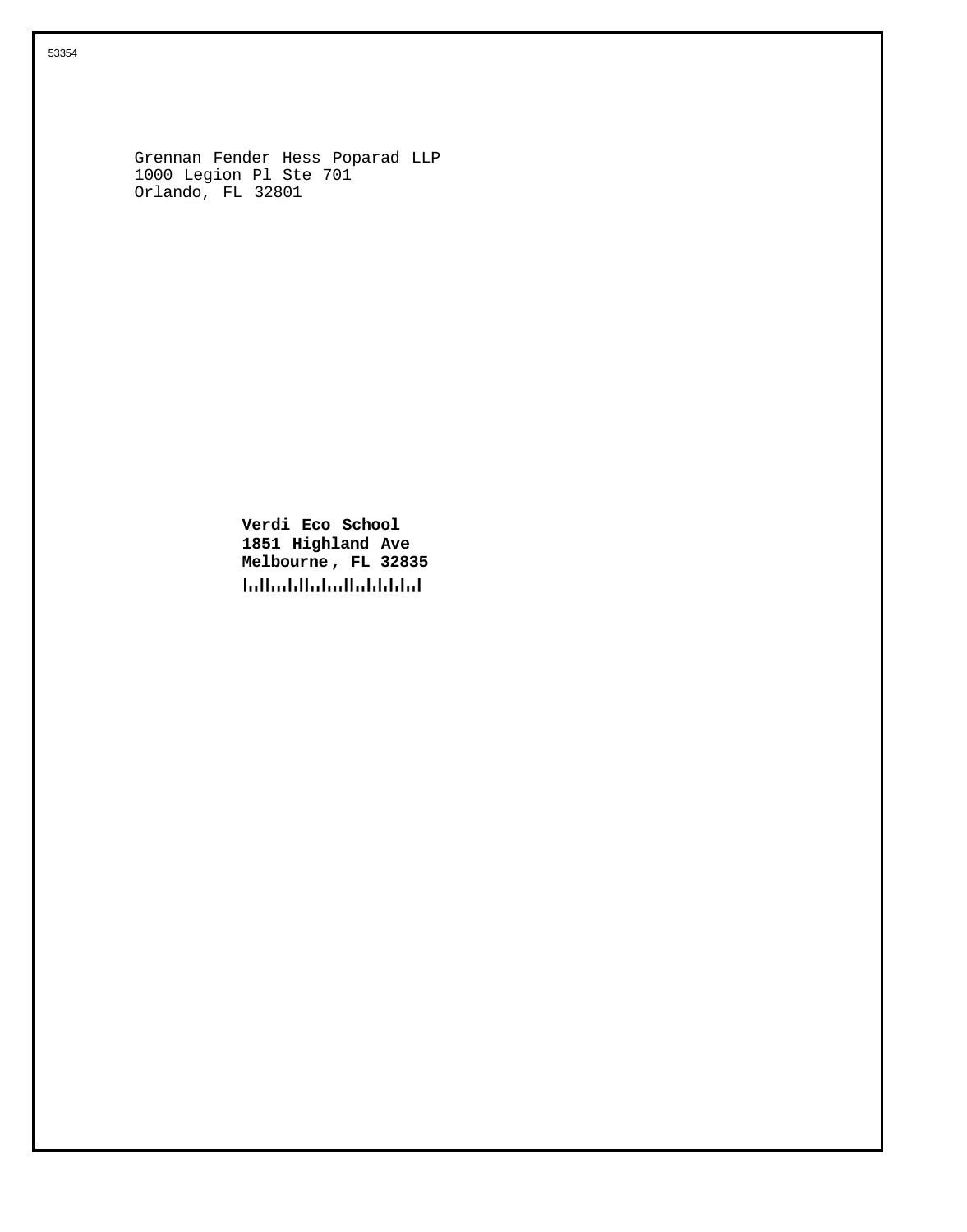## **Filing Instructions**

## **Verdi Eco School**

## **Exempt Organization Tax Return**

## **Taxable Year Ended June 30, 2019**

**Date Due:** November 15, 2019

- **Remittance:** None is required. Your Form 990 for the tax year ended 6/30/19 shows no balance due.
- **Mail To:** Department of the Treasury Internal Revenue Service Center Ogden, UT 84201-0027 If a private delivery service is used, mail to: OSPC 1973 Rulon White Blvd. Ogden, UT 84201-1000
- **Signature:** The return should be signed and dated on Page 1 by an officer representing the organization.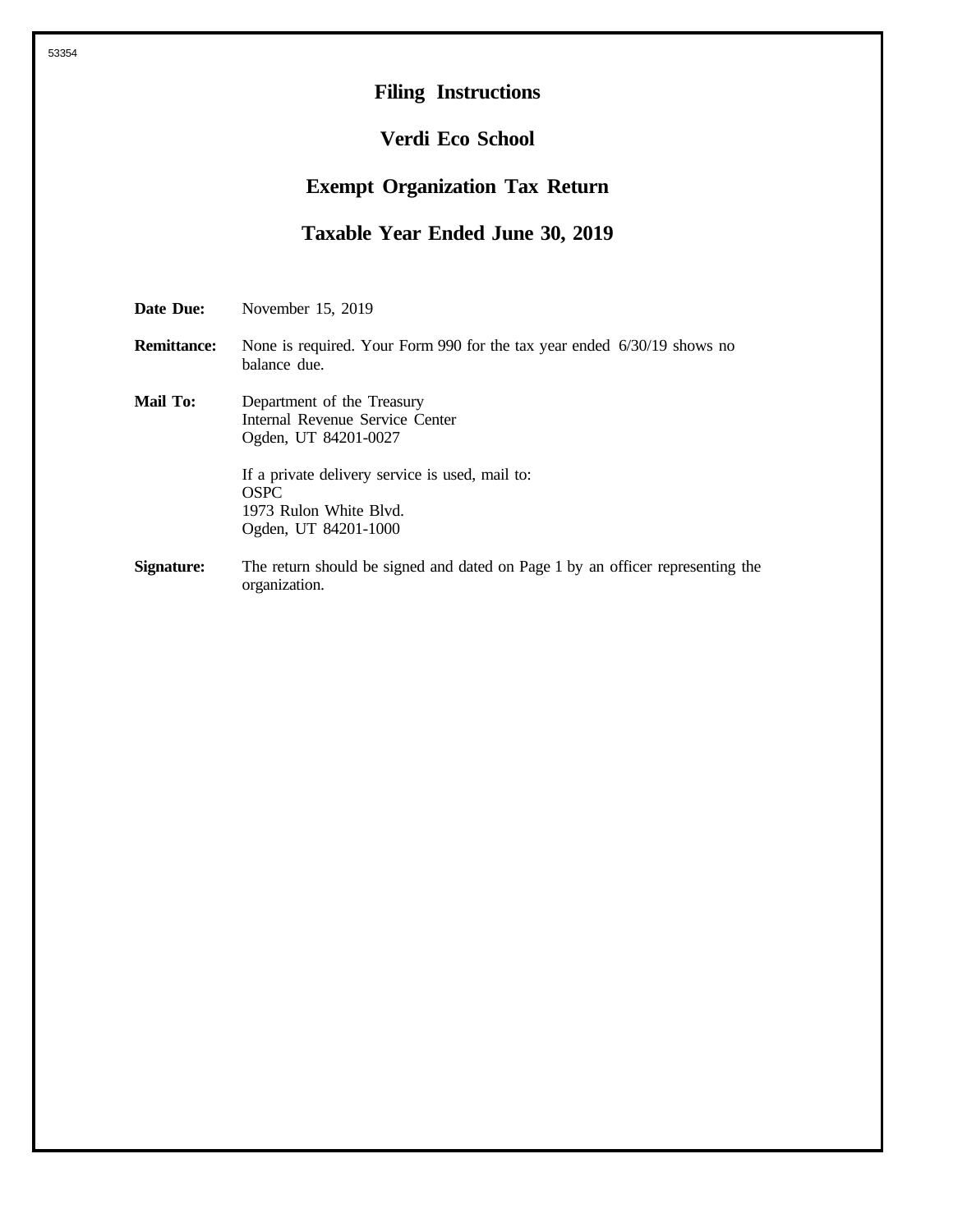**990 a Return of Organization Exempt From Income Tax 2018**<br> **Particular Solution 501(c), 527, or 4947(a)(1) of the Internal Revenue Code (except private foundations) <b>2018** 

**u** Go to *www.irs.gov/Form990* for instructions and the latest information. **u** Do not enter social security numbers on this form as it may be made public.

OMB No. 1545-0047 **Open to Public<br>Inspection** 

|                                | Department of the Treasury<br>Internal Revenue Service |                                                                                      | <b>u</b> Do not enter social security numbers on this form as it may be made public.                                                                                       |                         | <b>u</b> Go to www.irs.gov/Form990 for instructions and the latest information. |     |           |                                              |                           |                                            | Open to Public<br>Inspection |
|--------------------------------|--------------------------------------------------------|--------------------------------------------------------------------------------------|----------------------------------------------------------------------------------------------------------------------------------------------------------------------------|-------------------------|---------------------------------------------------------------------------------|-----|-----------|----------------------------------------------|---------------------------|--------------------------------------------|------------------------------|
|                                |                                                        |                                                                                      | For the 2018 calendar year, or tax year beginning $7/01/18$ , and ending $06/30/19$                                                                                        |                         |                                                                                 |     |           |                                              |                           |                                            |                              |
|                                | <b>B</b> Check if applicable:                          |                                                                                      | C Name of organization                                                                                                                                                     |                         |                                                                                 |     |           |                                              |                           | D Employer identification number           |                              |
|                                | Address change                                         |                                                                                      | VERDI ECO SCHOOL                                                                                                                                                           |                         |                                                                                 |     |           |                                              |                           |                                            |                              |
|                                |                                                        |                                                                                      | Doing business as                                                                                                                                                          |                         |                                                                                 |     |           |                                              |                           | 81-3174974                                 |                              |
|                                | Name change                                            |                                                                                      | Number and street (or P.O. box if mail is not delivered to street address)                                                                                                 |                         |                                                                                 |     |           | Room/suite                                   | <b>E</b> Telephone number |                                            |                              |
|                                | Initial return                                         |                                                                                      | 1851 HIGHLAND AVE                                                                                                                                                          |                         |                                                                                 |     |           |                                              |                           | 917-295-6988                               |                              |
|                                | Final return/<br>terminated                            |                                                                                      | City or town, state or province, country, and ZIP or foreign postal code                                                                                                   |                         |                                                                                 |     |           |                                              |                           |                                            |                              |
|                                | Amended return                                         |                                                                                      | <b>MELBOURNE</b>                                                                                                                                                           | FL 32835                |                                                                                 |     |           |                                              | G Gross receipts\$        |                                            | 398,991                      |
|                                |                                                        |                                                                                      | F Name and address of principal officer:                                                                                                                                   |                         |                                                                                 |     |           | H(a) Is this a group return for subordinates |                           |                                            | $ \mathbf{X} $ No<br>Yes     |
|                                | Application pending                                    |                                                                                      | <b>AYANA VERDI</b>                                                                                                                                                         |                         |                                                                                 |     |           |                                              |                           |                                            | Yes                          |
|                                |                                                        |                                                                                      | 1851 HIGHLAND AVE                                                                                                                                                          |                         |                                                                                 |     |           | H(b) Are all subordinates included?          |                           |                                            | No                           |
|                                |                                                        |                                                                                      | <b>MELBOURNE</b>                                                                                                                                                           |                         | FL 32835                                                                        |     |           |                                              |                           | If "No," attach a list. (see instructions) |                              |
|                                | Tax-exempt status:                                     | x                                                                                    | 501(c)(3)<br>501(c)                                                                                                                                                        | ) $t$ (insert no.)      | 4947(a)(1) or                                                                   | 527 |           |                                              |                           |                                            |                              |
| J                              | Website: U                                             | N/A                                                                                  |                                                                                                                                                                            |                         |                                                                                 |     |           | H(c) Group exemption number <b>U</b>         |                           |                                            |                              |
| ĸ                              | Form of organization:                                  |                                                                                      | $ \mathbf{X} $ Corporation<br>Association<br>Trust                                                                                                                         | Other $\mathbf u$       |                                                                                 |     |           | L Year of formation:                         |                           | M State of legal domicile:                 |                              |
|                                | Part I                                                 | <b>Summary</b>                                                                       |                                                                                                                                                                            |                         |                                                                                 |     |           |                                              |                           |                                            |                              |
|                                |                                                        |                                                                                      |                                                                                                                                                                            |                         |                                                                                 |     |           |                                              |                           |                                            |                              |
| Governance                     |                                                        | SEE SCHEDULE O                                                                       |                                                                                                                                                                            |                         |                                                                                 |     |           |                                              |                           |                                            |                              |
|                                |                                                        |                                                                                      |                                                                                                                                                                            |                         |                                                                                 |     |           |                                              |                           |                                            |                              |
|                                |                                                        |                                                                                      |                                                                                                                                                                            |                         |                                                                                 |     |           |                                              |                           |                                            |                              |
|                                |                                                        |                                                                                      | 2 Check this box $\mathbf{u}$   if the organization discontinued its operations or disposed of more than 25% of its net assets.                                            |                         |                                                                                 |     |           |                                              |                           |                                            |                              |
| య                              |                                                        |                                                                                      |                                                                                                                                                                            |                         |                                                                                 |     |           |                                              | 3                         | 2                                          |                              |
|                                |                                                        |                                                                                      | 4 Number of independent voting members of the governing body (Part VI, line 1b) [11] [11] Number of independent voting members of the governing body (Part VI, line 1b)    |                         |                                                                                 |     |           |                                              | $\blacktriangle$          | $\overline{2}$                             |                              |
| Activities                     |                                                        |                                                                                      |                                                                                                                                                                            |                         |                                                                                 |     |           |                                              | $5^{\circ}$               | 11                                         |                              |
|                                |                                                        |                                                                                      | 6 Total number of volunteers (estimate if necessary)                                                                                                                       |                         |                                                                                 |     |           |                                              | $6\phantom{a}$            | $\Omega$                                   |                              |
|                                |                                                        |                                                                                      |                                                                                                                                                                            |                         |                                                                                 |     |           |                                              | 7a                        |                                            | 0                            |
|                                |                                                        |                                                                                      |                                                                                                                                                                            |                         |                                                                                 |     |           |                                              | 7b                        |                                            | $\mathbf 0$                  |
|                                |                                                        |                                                                                      |                                                                                                                                                                            |                         |                                                                                 |     |           | Prior Year                                   | 901                       |                                            | Current Year                 |
|                                |                                                        |                                                                                      |                                                                                                                                                                            |                         |                                                                                 |     |           |                                              | 234,943                   |                                            | 12,843<br>386,148            |
| Revenue                        |                                                        | 9 Program service revenue (Part VIII, line 2g)                                       |                                                                                                                                                                            |                         |                                                                                 |     |           |                                              |                           |                                            |                              |
|                                |                                                        |                                                                                      | 11 Other revenue (Part VIII, column (A), lines 5, 6d, 8c, 9c, 10c, and 11e)                                                                                                |                         |                                                                                 |     |           |                                              |                           |                                            | 0                            |
|                                |                                                        |                                                                                      | 12 Total revenue - add lines 8 through 11 (must equal Part VIII, column (A), line 12)                                                                                      |                         |                                                                                 |     |           |                                              | 235,844                   |                                            | 398,991                      |
|                                |                                                        |                                                                                      | 13 Grants and similar amounts paid (Part IX, column (A), lines 1-3)                                                                                                        |                         |                                                                                 |     |           |                                              |                           |                                            |                              |
|                                |                                                        |                                                                                      | 14 Benefits paid to or for members (Part IX, column (A), line 4)                                                                                                           |                         |                                                                                 |     |           |                                              |                           |                                            | 0                            |
|                                |                                                        |                                                                                      |                                                                                                                                                                            |                         |                                                                                 |     |           |                                              | 85,257                    |                                            | 241,351                      |
| Ses                            |                                                        | 15 Salaries, other compensation, employee benefits (Part IX, column (A), lines 5-10) |                                                                                                                                                                            |                         |                                                                                 |     |           |                                              |                           |                                            |                              |
| Expen                          |                                                        | 0<br><b>b</b> Total fundraising expenses (Part IX, column (D), line 25) $\mathbf{u}$ |                                                                                                                                                                            |                         |                                                                                 |     |           |                                              |                           |                                            |                              |
|                                |                                                        |                                                                                      | 17 Other expenses (Part IX, column (A), lines 11a-11d, 11f-24e)                                                                                                            |                         |                                                                                 |     |           |                                              | 146,467                   |                                            | 156,790                      |
|                                |                                                        |                                                                                      | 18 Total expenses. Add lines 13-17 (must equal Part IX, column (A), line 25) [[[[[[[[[[[[[[[[[[[[[[[[[[[[[[[                                                               |                         |                                                                                 |     |           |                                              | 231,724                   |                                            | 398,141                      |
|                                |                                                        |                                                                                      |                                                                                                                                                                            |                         |                                                                                 |     |           |                                              | 4,120                     |                                            | 850                          |
|                                |                                                        |                                                                                      |                                                                                                                                                                            |                         |                                                                                 |     |           | Beginning of Current Year                    |                           |                                            | End of Year                  |
| Net Assets or<br>Fund Balances |                                                        |                                                                                      | 20 Total assets (Part X, line 16)                                                                                                                                          |                         |                                                                                 |     |           |                                              | 5,466                     |                                            | 12,095                       |
|                                |                                                        |                                                                                      | 21 Total liabilities (Part X, line 26)                                                                                                                                     |                         |                                                                                 |     |           |                                              | 0                         |                                            | 5,779                        |
|                                |                                                        |                                                                                      |                                                                                                                                                                            |                         |                                                                                 |     |           |                                              | 5,466                     |                                            | 6,316                        |
|                                | Part II                                                |                                                                                      | <b>Signature Block</b>                                                                                                                                                     |                         |                                                                                 |     |           |                                              |                           |                                            |                              |
|                                |                                                        |                                                                                      | Under penalties of perjury, I declare that I have examined this return, including accompanying schedules and statements, and to the best of my knowledge and belief, it is |                         |                                                                                 |     |           |                                              |                           |                                            |                              |
|                                |                                                        |                                                                                      | true, correct, and complete. Declaration of preparer (other than officer) is based on all information of which preparer has any knowledge.                                 |                         |                                                                                 |     |           |                                              |                           |                                            |                              |
|                                |                                                        |                                                                                      |                                                                                                                                                                            |                         |                                                                                 |     |           |                                              |                           |                                            |                              |
| Sign                           |                                                        | Signature of officer                                                                 |                                                                                                                                                                            |                         |                                                                                 |     |           |                                              | Date                      |                                            |                              |
| <b>Here</b>                    |                                                        |                                                                                      | AYANA VERDI                                                                                                                                                                |                         |                                                                                 |     | PRESIDENT |                                              |                           |                                            |                              |
|                                |                                                        |                                                                                      | Type or print name and title                                                                                                                                               |                         |                                                                                 |     |           |                                              |                           |                                            |                              |
|                                |                                                        | Print/Type preparer's name                                                           |                                                                                                                                                                            | Preparer's signature    |                                                                                 |     |           | Date                                         | Check                     | <b>PTIN</b><br>if                          |                              |
| Paid                           |                                                        | <b>VALARIE D. AUVIL</b>                                                              |                                                                                                                                                                            | <b>VALARIE D. AUVIL</b> |                                                                                 |     |           |                                              | $07/15/20$ self-employed  |                                            | P01462130                    |
|                                | Preparer<br>Firm's name                                |                                                                                      | GRENNAN FENDER HESS POPARAD                                                                                                                                                |                         |                                                                                 | LLP |           |                                              | Firm's $EIN$ }            |                                            | 46-1685270                   |
|                                | <b>Use Only</b>                                        |                                                                                      | 1000 LEGION PL STE 701                                                                                                                                                     |                         |                                                                                 |     |           |                                              |                           |                                            |                              |
|                                | Firm's address                                         |                                                                                      | ORLANDO, FL                                                                                                                                                                | 32801                   |                                                                                 |     |           |                                              | Phone no.                 |                                            | 407-896-4931                 |
|                                |                                                        |                                                                                      |                                                                                                                                                                            |                         |                                                                                 |     |           |                                              |                           |                                            | X Yes<br>No                  |

| Preparer                                                                                                   | Firm's name    |  |                        |  |  | GRENNAN FENDER HESS POPARAD LLP |  | Firm's EIN Y |              | 46-1685270 |  |  |
|------------------------------------------------------------------------------------------------------------|----------------|--|------------------------|--|--|---------------------------------|--|--------------|--------------|------------|--|--|
| Use Only                                                                                                   |                |  | 1000 LEGION PL STE 701 |  |  |                                 |  |              |              |            |  |  |
|                                                                                                            | Firm's address |  | ORLANDO, FL 32801      |  |  |                                 |  | Phone no.    | 407-896-4931 |            |  |  |
| May the IRS discuss this return with the preparer shown above? (see instructions)<br>∣X Yes I<br><b>No</b> |                |  |                        |  |  |                                 |  |              |              |            |  |  |
| Form $990$ (2018)<br>For Paperwork Reduction Act Notice, see the separate instructions.<br>DAA             |                |  |                        |  |  |                                 |  |              |              |            |  |  |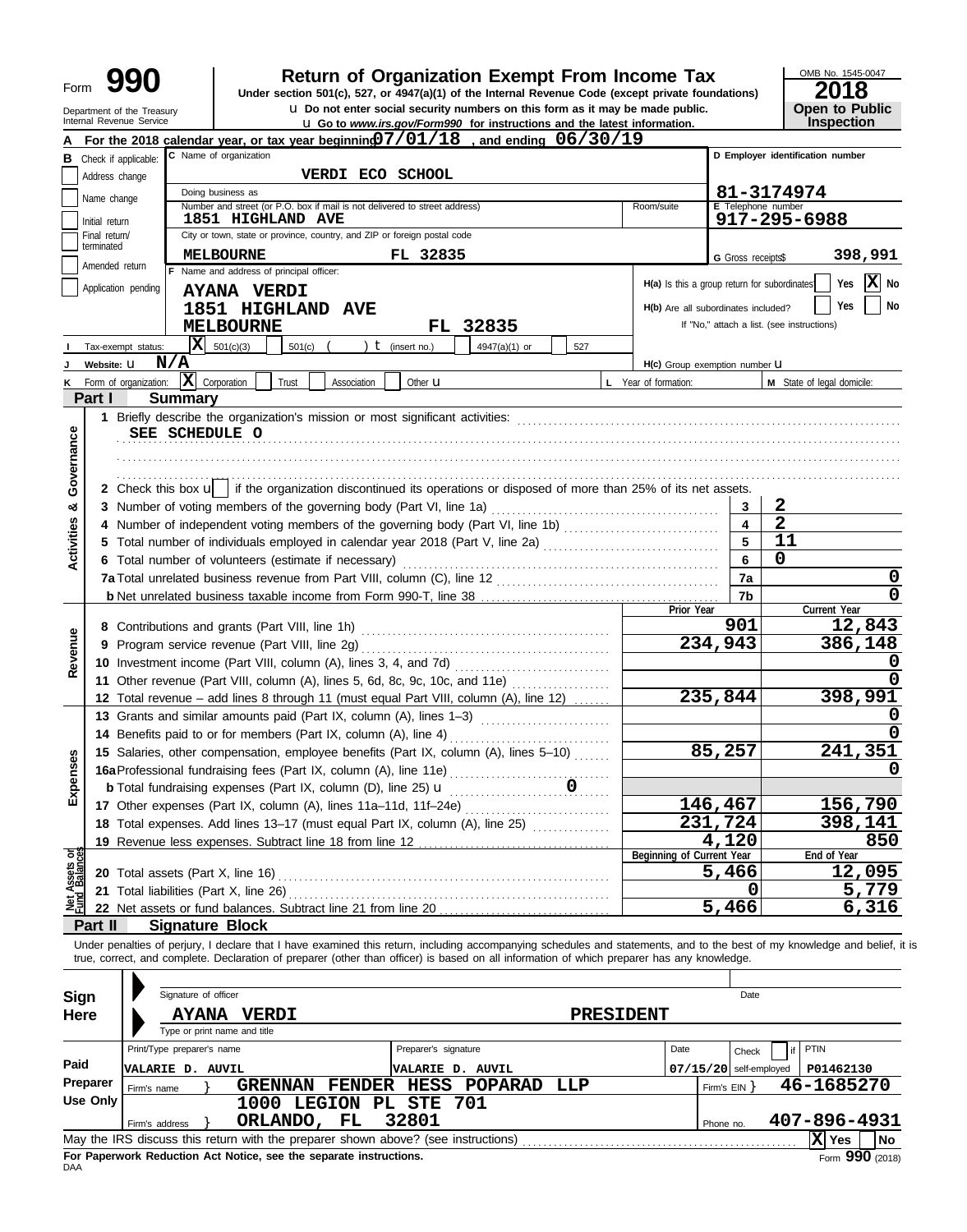| <b>Statement of Program Service Accomplishments</b><br>Part III                                                                 | 81-3174974    | Page 2                      |
|---------------------------------------------------------------------------------------------------------------------------------|---------------|-----------------------------|
|                                                                                                                                 |               | $\mathbf{x}$                |
| 1 Briefly describe the organization's mission:                                                                                  |               |                             |
| SEE SCHEDULE O                                                                                                                  |               |                             |
|                                                                                                                                 |               |                             |
|                                                                                                                                 |               |                             |
|                                                                                                                                 |               |                             |
| Did the organization undertake any significant program services during the year which were not listed on the<br>$\mathbf{2}$    |               |                             |
|                                                                                                                                 |               | Yes $\overline{X}$ No       |
| If "Yes," describe these new services on Schedule O.                                                                            |               |                             |
| Did the organization cease conducting, or make significant changes in how it conducts, any program<br>3                         |               |                             |
| services?                                                                                                                       |               | Yes $\boxed{\mathbf{X}}$ No |
| If "Yes," describe these changes on Schedule O.                                                                                 |               |                             |
| Describe the organization's program service accomplishments for each of its three largest program services, as measured by<br>4 |               |                             |
| expenses. Section 501(c)(3) and 501(c)(4) organizations are required to report the amount of grants and allocations to others,  |               |                             |
| the total expenses, and revenue, if any, for each program service reported.                                                     |               |                             |
|                                                                                                                                 |               |                             |
|                                                                                                                                 |               |                             |
| EDUCATE CHILDREN FOR AN ENTREPENURIAL FUTURE THROUGH AN IMMERSIVE, HANDS-ON                                                     |               |                             |
| LEARNING ENVIRONMENT STEEPED IN NATURE, SUSTAINABILITY, SCIENCE AND THE                                                         |               |                             |
| ARTS.                                                                                                                           |               |                             |
|                                                                                                                                 |               |                             |
|                                                                                                                                 |               |                             |
|                                                                                                                                 |               |                             |
|                                                                                                                                 |               |                             |
|                                                                                                                                 |               |                             |
|                                                                                                                                 |               |                             |
|                                                                                                                                 |               |                             |
|                                                                                                                                 |               |                             |
|                                                                                                                                 |               |                             |
|                                                                                                                                 |               |                             |
| N/A                                                                                                                             |               |                             |
|                                                                                                                                 |               |                             |
|                                                                                                                                 |               |                             |
|                                                                                                                                 |               |                             |
|                                                                                                                                 |               |                             |
|                                                                                                                                 |               |                             |
|                                                                                                                                 |               |                             |
|                                                                                                                                 |               |                             |
|                                                                                                                                 |               |                             |
|                                                                                                                                 |               |                             |
|                                                                                                                                 |               |                             |
| 4c (Code:<br>) (Expenses \$<br>including grants of\$                                                                            | ) (Revenue \$ |                             |
| N/A                                                                                                                             |               |                             |
|                                                                                                                                 |               |                             |
|                                                                                                                                 |               |                             |
|                                                                                                                                 |               |                             |
|                                                                                                                                 |               |                             |
|                                                                                                                                 |               |                             |
|                                                                                                                                 |               |                             |
|                                                                                                                                 |               |                             |
|                                                                                                                                 |               |                             |
|                                                                                                                                 |               |                             |
|                                                                                                                                 |               |                             |
|                                                                                                                                 |               |                             |
|                                                                                                                                 |               |                             |
|                                                                                                                                 |               |                             |
| 4d Other program services (Describe in Schedule O.)<br>(Expenses \$<br>including grants of\$<br>372,529                         | (Revenue \$   |                             |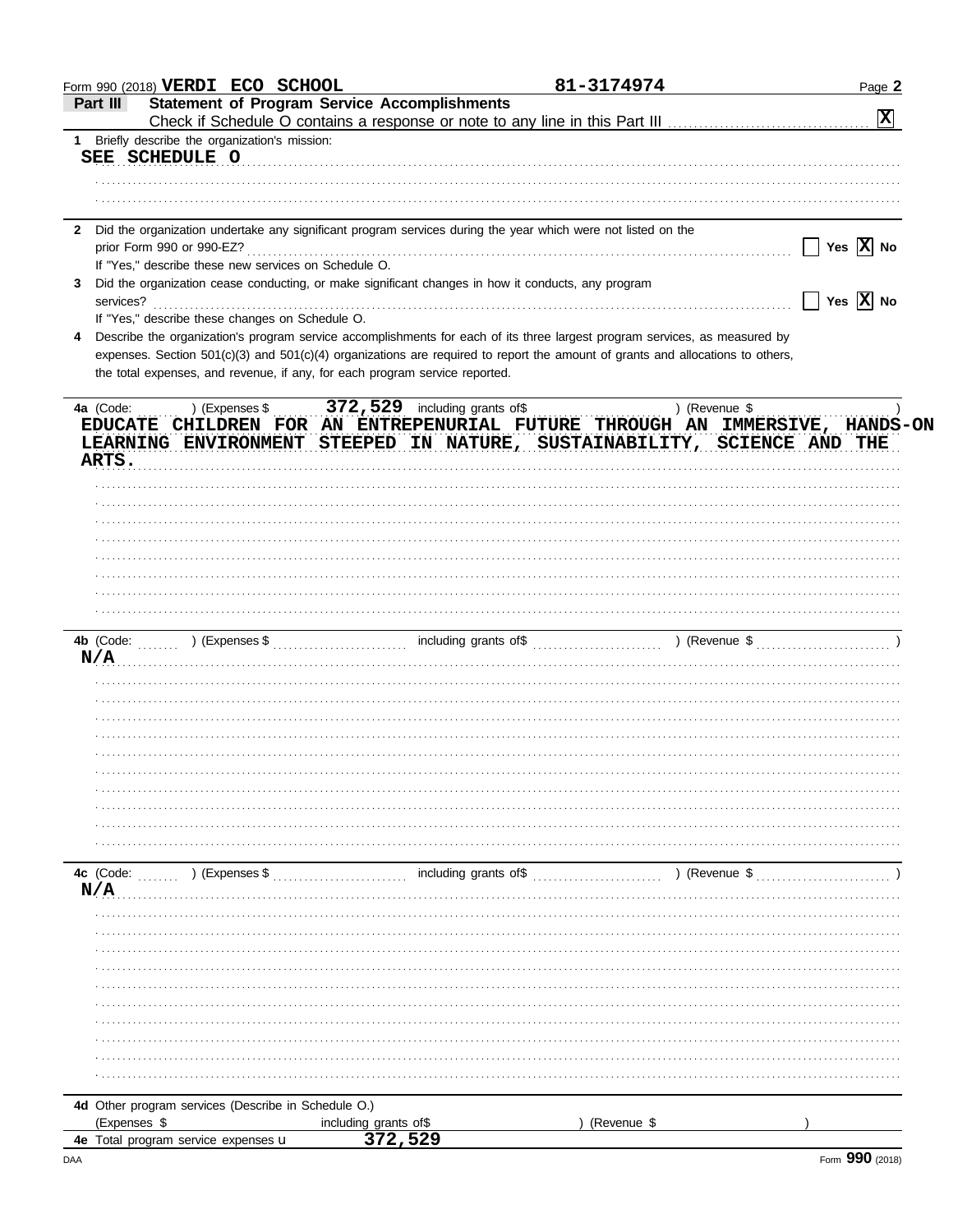**Part IV Checklist of Required Schedules Form 990 (2018) VERDI ECO SCHOOL** Page 3

|              |                                                                                                                                                                                                                           |                       | Yes | No.      |
|--------------|---------------------------------------------------------------------------------------------------------------------------------------------------------------------------------------------------------------------------|-----------------------|-----|----------|
| 1            | Is the organization described in section $501(c)(3)$ or $4947(a)(1)$ (other than a private foundation)? If "Yes,"                                                                                                         |                       |     |          |
|              | complete Schedule A                                                                                                                                                                                                       | 1                     | X   |          |
| $\mathbf{2}$ | Is the organization required to complete Schedule B, Schedule of Contributors (see instructions)?                                                                                                                         | $\mathbf{2}$          |     | X        |
| 3            | Did the organization engage in direct or indirect political campaign activities on behalf of or in opposition to                                                                                                          |                       |     |          |
|              | candidates for public office? If "Yes," complete Schedule C, Part I                                                                                                                                                       | 3                     |     | X        |
| 4            | Section 501(c)(3) organizations. Did the organization engage in lobbying activities, or have a section 501(h)                                                                                                             |                       |     |          |
|              | election in effect during the tax year? If "Yes," complete Schedule C, Part II                                                                                                                                            | 4                     |     | X        |
| 5            | Is the organization a section $501(c)(4)$ , $501(c)(5)$ , or $501(c)(6)$ organization that receives membership dues,                                                                                                      |                       |     |          |
|              | assessments, or similar amounts as defined in Revenue Procedure 98-19? If "Yes," complete Schedule C, Part III<br>Did the organization maintain any donor advised funds or any similar funds or accounts for which donors | 5                     |     | x        |
| 6            | have the right to provide advice on the distribution or investment of amounts in such funds or accounts? If                                                                                                               |                       |     |          |
|              | "Yes," complete Schedule D, Part I                                                                                                                                                                                        | 6                     |     | X        |
| 7            | Did the organization receive or hold a conservation easement, including easements to preserve open space,                                                                                                                 |                       |     |          |
|              | the environment, historic land areas, or historic structures? If "Yes," complete Schedule D, Part II                                                                                                                      | 7                     |     | X        |
| 8            | Did the organization maintain collections of works of art, historical treasures, or other similar assets? If "Yes,"                                                                                                       |                       |     |          |
|              | complete Schedule D, Part III                                                                                                                                                                                             | 8                     |     | X        |
| 9            | Did the organization report an amount in Part X, line 21, for escrow or custodial account liability, serve as a                                                                                                           |                       |     |          |
|              | custodian for amounts not listed in Part X; or provide credit counseling, debt management, credit repair, or                                                                                                              |                       |     |          |
|              | debt negotiation services? If "Yes," complete Schedule D, Part IV                                                                                                                                                         | 9                     |     | X        |
| 10           | Did the organization, directly or through a related organization, hold assets in temporarily restricted                                                                                                                   |                       |     |          |
|              | endowments, permanent endowments, or quasi-endowments? If "Yes," complete Schedule D, Part V                                                                                                                              | 10                    |     | X        |
| 11           | If the organization's answer to any of the following questions is "Yes," then complete Schedule D, Parts VI,                                                                                                              |                       |     |          |
|              | VII, VIII, IX, or X as applicable.                                                                                                                                                                                        |                       |     |          |
| a            | Did the organization report an amount for land, buildings, and equipment in Part X, line 10? If "Yes,"                                                                                                                    |                       |     |          |
|              | complete Schedule D, Part VI                                                                                                                                                                                              | 11a                   |     | X        |
|              | <b>b</b> Did the organization report an amount for investments—other securities in Part X, line 12 that is 5% or more                                                                                                     |                       |     |          |
|              | of its total assets reported in Part X, line 16? If "Yes," complete Schedule D, Part VII                                                                                                                                  | 11 <sub>b</sub>       |     | x        |
| c            | Did the organization report an amount for investments—program related in Part X, line 13 that is 5% or more                                                                                                               |                       |     |          |
|              | of its total assets reported in Part X, line 16? If "Yes," complete Schedule D, Part VIII                                                                                                                                 | 11c                   |     | X        |
| d            | Did the organization report an amount for other assets in Part X, line 15 that is 5% or more of its total assets                                                                                                          |                       |     |          |
|              | reported in Part X, line 16? If "Yes," complete Schedule D, Part IX                                                                                                                                                       | 11d                   |     | X        |
| е            | Did the organization report an amount for other liabilities in Part X, line 25? If "Yes," complete Schedule D, Part X                                                                                                     | 11e                   | X   |          |
| f            | Did the organization's separate or consolidated financial statements for the tax year include a footnote that addresses                                                                                                   |                       |     |          |
|              | the organization's liability for uncertain tax positions under FIN 48 (ASC 740)? If "Yes," complete Schedule D, Part X                                                                                                    | 11f                   |     | X        |
|              | 12a Did the organization obtain separate, independent audited financial statements for the tax year? If "Yes," complete                                                                                                   |                       |     |          |
|              | Schedule D, Parts XI and XII                                                                                                                                                                                              | 12a                   |     | X.       |
|              | <b>b</b> Was the organization included in consolidated, independent audited financial statements for the tax year? If                                                                                                     |                       |     |          |
|              | "Yes," and if the organization answered "No" to line 12a, then completing Schedule D, Parts XI and XII is optional                                                                                                        | 12 <sub>b</sub><br>13 | X   | X        |
| 13           |                                                                                                                                                                                                                           | 14a                   |     | X        |
| 14a          | Did the organization have aggregate revenues or expenses of more than \$10,000 from grantmaking,                                                                                                                          |                       |     |          |
| b            | fundraising, business, investment, and program service activities outside the United States, or aggregate                                                                                                                 |                       |     |          |
|              |                                                                                                                                                                                                                           | 14b                   |     | X        |
| 15           | Did the organization report on Part IX, column (A), line 3, more than \$5,000 of grants or other assistance to or                                                                                                         |                       |     |          |
|              |                                                                                                                                                                                                                           | 15                    |     | X,       |
| 16           | Did the organization report on Part IX, column (A), line 3, more than \$5,000 of aggregate grants or other                                                                                                                |                       |     |          |
|              |                                                                                                                                                                                                                           | 16                    |     | X        |
| 17           | Did the organization report a total of more than \$15,000 of expenses for professional fundraising services on                                                                                                            |                       |     |          |
|              |                                                                                                                                                                                                                           | 17                    |     | <u>x</u> |
| 18           | Did the organization report more than \$15,000 total of fundraising event gross income and contributions on                                                                                                               |                       |     |          |
|              |                                                                                                                                                                                                                           | 18                    |     | <u>x</u> |
| 19           | Did the organization report more than \$15,000 of gross income from gaming activities on Part VIII, line 9a?                                                                                                              |                       |     |          |
|              |                                                                                                                                                                                                                           | 19                    |     | <u>x</u> |
| 20a          |                                                                                                                                                                                                                           | 20a                   |     | X        |
| b            |                                                                                                                                                                                                                           | 20b                   |     |          |
| 21           | Did the organization report more than \$5,000 of grants or other assistance to any domestic organization or                                                                                                               |                       |     |          |
|              |                                                                                                                                                                                                                           | 21                    |     | X        |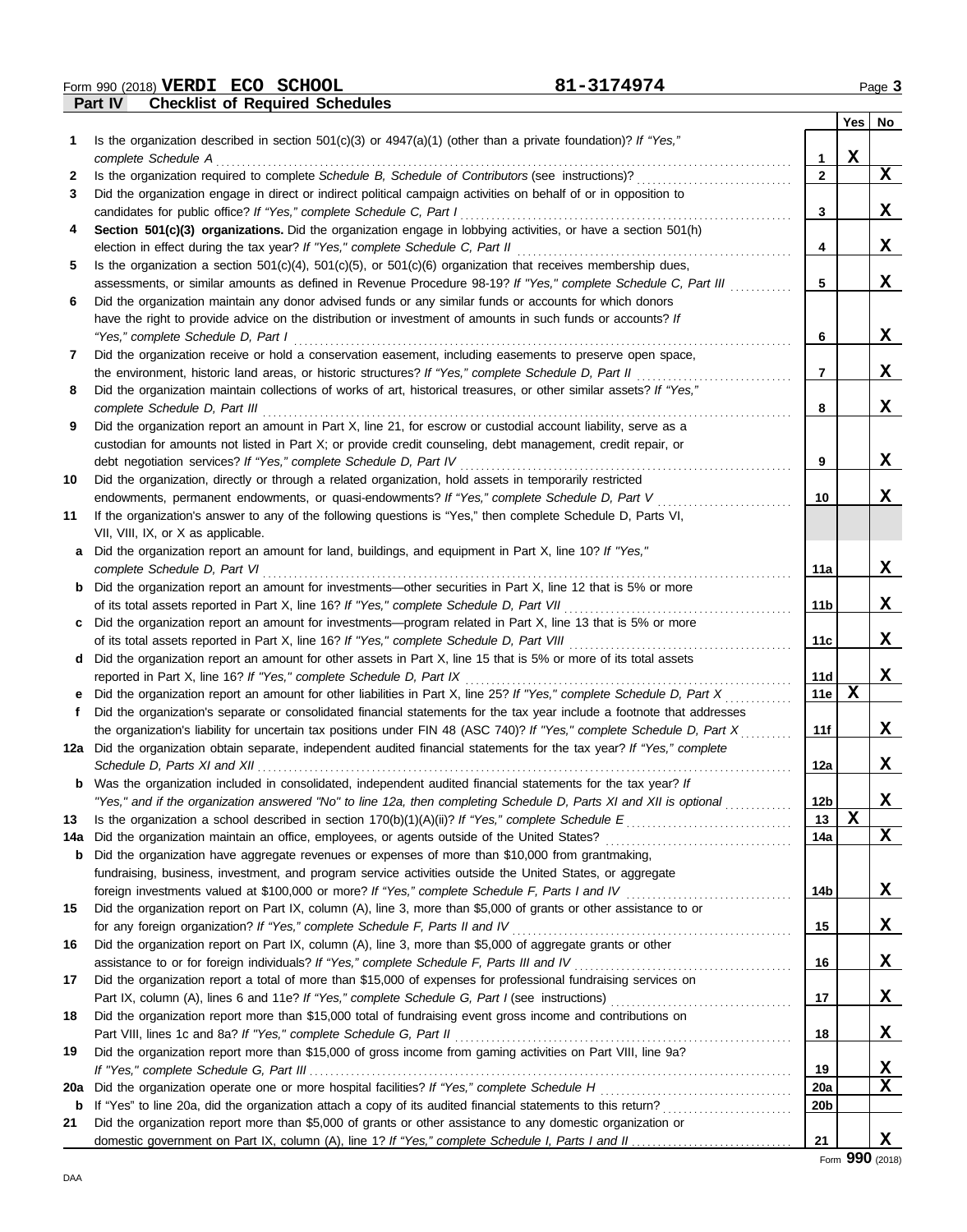Form 990 (2018) Page **4 VERDI ECO SCHOOL 81-3174974**

|        | <b>Checklist of Required Schedules (continued)</b><br>Part IV                                                                                                                                         |                 |     |             |
|--------|-------------------------------------------------------------------------------------------------------------------------------------------------------------------------------------------------------|-----------------|-----|-------------|
|        |                                                                                                                                                                                                       |                 | Yes | No          |
| 22     | Did the organization report more than \$5,000 of grants or other assistance to or for domestic individuals on                                                                                         |                 |     |             |
|        | Part IX, column (A), line 2? If "Yes," complete Schedule I, Parts I and III                                                                                                                           | 22              |     | X           |
| 23     | Did the organization answer "Yes" to Part VII, Section A, line 3, 4, or 5 about compensation of the                                                                                                   |                 |     |             |
|        | organization's current and former officers, directors, trustees, key employees, and highest compensated                                                                                               |                 |     |             |
|        | employees? If "Yes," complete Schedule J                                                                                                                                                              | 23              |     | X           |
| 24a    | Did the organization have a tax-exempt bond issue with an outstanding principal amount of more than                                                                                                   |                 |     |             |
|        | \$100,000 as of the last day of the year, that was issued after December 31, 2002? If "Yes," answer lines 24b                                                                                         |                 |     |             |
|        | through 24d and complete Schedule K. If "No," go to line 25a                                                                                                                                          | 24a             |     | X           |
| b      | Did the organization invest any proceeds of tax-exempt bonds beyond a temporary period exception?                                                                                                     | 24b             |     |             |
|        | Did the organization maintain an escrow account other than a refunding escrow at any time during the year                                                                                             |                 |     |             |
|        | to defease any tax-exempt bonds?                                                                                                                                                                      | 24c             |     |             |
| d      | Did the organization act as an "on behalf of" issuer for bonds outstanding at any time during the year?                                                                                               | 24d             |     |             |
|        | 25a Section 501(c)(3), 501(c)(4), and 501(c)(29) organizations. Did the organization engage in an excess benefit                                                                                      |                 |     |             |
|        | transaction with a disqualified person during the year? If "Yes," complete Schedule L, Part I                                                                                                         | 25a             |     | X           |
| b      | Is the organization aware that it engaged in an excess benefit transaction with a disqualified person in a prior                                                                                      |                 |     |             |
|        | year, and that the transaction has not been reported on any of the organization's prior Forms 990 or 990-EZ?                                                                                          |                 |     |             |
|        | If "Yes," complete Schedule L, Part I                                                                                                                                                                 | 25 <sub>b</sub> |     | X           |
| 26     | Did the organization report any amount on Part X, line 5, 6, or 22 for receivables from or payables to any                                                                                            |                 |     |             |
|        | current or former officers, directors, trustees, key employees, highest compensated employees, or                                                                                                     |                 |     |             |
|        | disqualified persons? If "Yes," complete Schedule L, Part II                                                                                                                                          | 26              |     | X           |
| 27     | Did the organization provide a grant or other assistance to an officer, director, trustee, key employee,                                                                                              |                 |     |             |
|        | substantial contributor or employee thereof, a grant selection committee member, or to a 35% controlled                                                                                               |                 |     | X           |
| 28     | entity or family member of any of these persons? If "Yes," complete Schedule L, Part III<br>Was the organization a party to a business transaction with one of the following parties (see Schedule L, | 27              |     |             |
|        | Part IV instructions for applicable filing thresholds, conditions, and exceptions):                                                                                                                   |                 |     |             |
|        | A current or former officer, director, trustee, or key employee? If "Yes," complete Schedule L, Part IV                                                                                               | 28a             |     | X           |
| a<br>b | A family member of a current or former officer, director, trustee, or key employee? If "Yes," complete                                                                                                |                 |     |             |
|        | Schedule L, Part IV                                                                                                                                                                                   | 28b             |     | X           |
| c      | An entity of which a current or former officer, director, trustee, or key employee (or a family member thereof)                                                                                       |                 |     |             |
|        | was an officer, director, trustee, or direct or indirect owner? If "Yes," complete Schedule L, Part IV                                                                                                | 28c             |     | <u>x</u>    |
| 29     | Did the organization receive more than \$25,000 in non-cash contributions? If "Yes," complete Schedule M                                                                                              | 29              |     | $\mathbf x$ |
| 30     | Did the organization receive contributions of art, historical treasures, or other similar assets, or qualified                                                                                        |                 |     |             |
|        | conservation contributions? If "Yes," complete Schedule M                                                                                                                                             | 30              |     | X           |
| 31     | Did the organization liquidate, terminate, or dissolve and cease operations? If "Yes," complete Schedule N, Part I                                                                                    | 31              |     | $\mathbf x$ |
| 32     | Did the organization sell, exchange, dispose of, or transfer more than 25% of its net assets? If "Yes,"                                                                                               |                 |     |             |
|        | complete Schedule N, Part II                                                                                                                                                                          | 32              |     | Χ           |
| 33     | Did the organization own 100% of an entity disregarded as separate from the organization under Regulations                                                                                            |                 |     |             |
|        | sections 301.7701-2 and 301.7701-3? If "Yes," complete Schedule R, Part I                                                                                                                             | 33              |     | X.          |
| 34     | Was the organization related to any tax-exempt or taxable entity? If "Yes," complete Schedule R, Part II, III,                                                                                        |                 |     |             |
|        | or IV, and Part V, line 1                                                                                                                                                                             | 34              |     | X           |
| 35a    |                                                                                                                                                                                                       | 35a             |     | X           |
| b      | If "Yes" to line 35a, did the organization receive any payment from or engage in any transaction with a                                                                                               |                 |     |             |
|        | controlled entity within the meaning of section 512(b)(13)? If "Yes," complete Schedule R, Part V, line 2                                                                                             | 35 <sub>b</sub> |     |             |
| 36     | Section 501(c)(3) organizations. Did the organization make any transfers to an exempt non-charitable                                                                                                  |                 |     |             |
|        | related organization? If "Yes," complete Schedule R, Part V, line 2                                                                                                                                   | 36              |     | X           |
| 37     | Did the organization conduct more than 5% of its activities through an entity that is not a related organization                                                                                      |                 |     |             |
|        | and that is treated as a partnership for federal income tax purposes? If "Yes," complete Schedule R, Part VI                                                                                          | 37              |     | X.          |
| 38     | Did the organization complete Schedule O and provide explanations in Schedule O for Part VI, lines 11b and                                                                                            |                 |     |             |
|        | 19? Note. All Form 990 filers are required to complete Schedule O.                                                                                                                                    | 38              |     | X,          |
|        | Statements Regarding Other IRS Filings and Tax Compliance<br><b>Part V</b>                                                                                                                            |                 |     |             |
|        |                                                                                                                                                                                                       |                 |     |             |
|        |                                                                                                                                                                                                       |                 | Yes | No          |
| 1a     | Enter the number reported in Box 3 of Form 1096. Enter -0- if not applicable<br>1a                                                                                                                    |                 |     |             |
| b      | 1 <sub>b</sub><br>Enter the number of Forms W-2G included in line 1a. Enter -0- if not applicable                                                                                                     |                 |     |             |
| с      | Did the organization comply with backup withholding rules for reportable payments to vendors and                                                                                                      |                 |     |             |
|        |                                                                                                                                                                                                       | 1 <sub>c</sub>  |     | X           |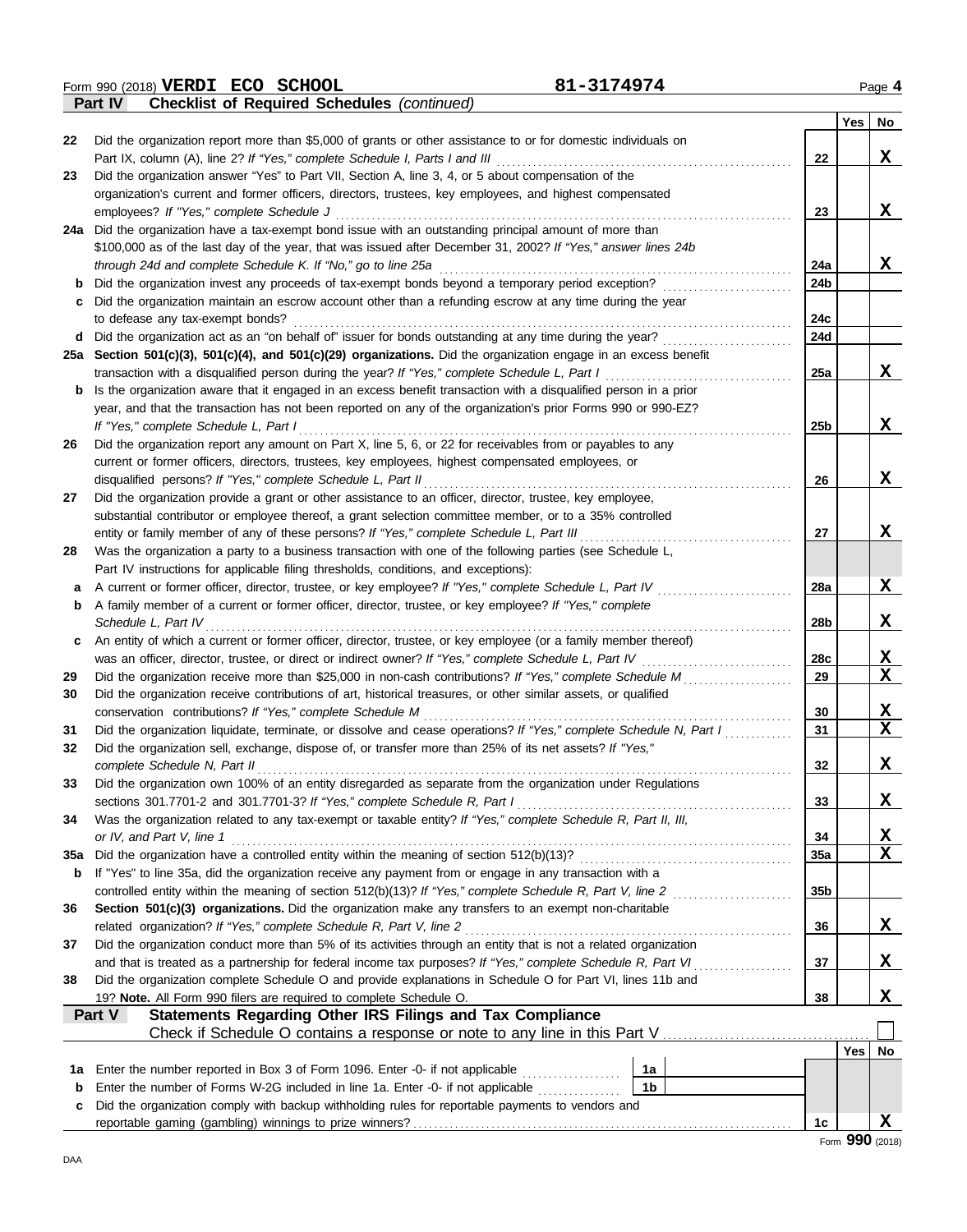|              | 81-3174974<br>Form 990 (2018) VERDI ECO SCHOOL                                                                                     |                |                 | Page 5   |
|--------------|------------------------------------------------------------------------------------------------------------------------------------|----------------|-----------------|----------|
|              | Statements Regarding Other IRS Filings and Tax Compliance (continued)<br>Part V                                                    |                |                 |          |
|              |                                                                                                                                    |                |                 | Yes   No |
|              | 2a Enter the number of employees reported on Form W-3, Transmittal of Wage and Tax                                                 |                |                 |          |
|              | 11<br>Statements, filed for the calendar year ending with or within the year covered by this return<br>2a                          |                |                 |          |
| $\mathbf{p}$ | If at least one is reported on line 2a, did the organization file all required federal employment tax returns?                     | 2b             |                 | X        |
|              | Note. If the sum of lines 1a and 2a is greater than 250, you may be required to e-file (see instructions)                          |                |                 |          |
| За           | Did the organization have unrelated business gross income of \$1,000 or more during the year?                                      | За             |                 | X        |
| b            | If "Yes," has it filed a Form 990-T for this year? If "No" to line 3b, provide an explanation in Schedule O                        | 3 <sub>b</sub> |                 |          |
| 4a           | At any time during the calendar year, did the organization have an interest in, or a signature or other authority over,            |                |                 |          |
|              | a financial account in a foreign country (such as a bank account, securities account, or other financial account)?                 | 4a             |                 | X        |
| b            | If "Yes," enter the name of the foreign country: $\mathbf u$                                                                       |                |                 |          |
|              | See instructions for filing requirements for FinCEN Form 114, Report of Foreign Bank and Financial Accounts (FBAR).                |                |                 |          |
| 5a           | Was the organization a party to a prohibited tax shelter transaction at any time during the tax year?                              | 5a             |                 | X        |
| b            | Did any taxable party notify the organization that it was or is a party to a prohibited tax shelter transaction?                   | 5 <sub>b</sub> |                 | X        |
| c            | If "Yes" to line 5a or 5b, did the organization file Form 8886-T?                                                                  | 5c             |                 |          |
| 6a           | Does the organization have annual gross receipts that are normally greater than \$100,000, and did the                             |                |                 |          |
|              | organization solicit any contributions that were not tax deductible as charitable contributions?                                   | 6a             |                 | X        |
| b            | If "Yes," did the organization include with every solicitation an express statement that such contributions or                     |                |                 |          |
|              | gifts were not tax deductible?                                                                                                     | 6b             |                 |          |
| 7            | Organizations that may receive deductible contributions under section 170(c).                                                      |                |                 |          |
| a            | Did the organization receive a payment in excess of \$75 made partly as a contribution and partly for goods                        |                |                 |          |
|              | and services provided to the payor?                                                                                                | 7a             |                 |          |
| b            |                                                                                                                                    | 7b             |                 |          |
| c            | Did the organization sell, exchange, or otherwise dispose of tangible personal property for which it was                           |                |                 |          |
|              | required to file Form 8282?                                                                                                        | 7c             |                 |          |
| d            | 7d<br>If "Yes," indicate the number of Forms 8282 filed during the year<br>[[[[[[[[[[[[[[]]]]]]                                    |                |                 |          |
| е            | Did the organization receive any funds, directly or indirectly, to pay premiums on a personal benefit contract?                    | 7e<br>7f       |                 |          |
| f            | Did the organization, during the year, pay premiums, directly or indirectly, on a personal benefit contract?                       |                |                 |          |
| g            | If the organization received a contribution of qualified intellectual property, did the organization file Form 8899 as required?   | 7g<br>7h       |                 |          |
| h            | If the organization received a contribution of cars, boats, airplanes, or other vehicles, did the organization file a Form 1098-C? |                |                 |          |
| 8            | Sponsoring organizations maintaining donor advised funds. Did a donor advised fund maintained by the                               | 8              |                 |          |
| 9            | Sponsoring organizations maintaining donor advised funds.                                                                          |                |                 |          |
| a            | Did the sponsoring organization make any taxable distributions under section 4966?                                                 | 9a             |                 |          |
| b            |                                                                                                                                    | 9b             |                 |          |
| 10           | Section 501(c)(7) organizations. Enter:                                                                                            |                |                 |          |
|              | 10a                                                                                                                                |                |                 |          |
| b            | Gross receipts, included on Form 990, Part VIII, line 12, for public use of club facilities<br>10b                                 |                |                 |          |
| 11           | Section 501(c)(12) organizations. Enter:                                                                                           |                |                 |          |
| a            | 11a<br>Gross income from members or shareholders                                                                                   |                |                 |          |
| b            | Gross income from other sources (Do not net amounts due or paid to other sources                                                   |                |                 |          |
|              | 11 <sub>b</sub><br>against amounts due or received from them.)                                                                     |                |                 |          |
| 12a          | Section 4947(a)(1) non-exempt charitable trusts. Is the organization filing Form 990 in lieu of Form 1041?                         | 12a            |                 |          |
| b            | If "Yes," enter the amount of tax-exempt interest received or accrued during the year<br>12b                                       |                |                 |          |
| 13           | Section 501(c)(29) qualified nonprofit health insurance issuers.                                                                   |                |                 |          |
| a            | Is the organization licensed to issue qualified health plans in more than one state?                                               | 13а            |                 |          |
|              | Note. See the instructions for additional information the organization must report on Schedule O.                                  |                |                 |          |
| b            | Enter the amount of reserves the organization is required to maintain by the states in which                                       |                |                 |          |
|              | 13 <sub>b</sub>                                                                                                                    |                |                 |          |
| c            | 13 <sub>c</sub><br>Enter the amount of reserves on hand                                                                            |                |                 |          |
| 14a          | Did the organization receive any payments for indoor tanning services during the tax year?                                         | 14a            |                 | X        |
| b            |                                                                                                                                    | 14b            |                 |          |
| 15           | Is the organization subject to the section 4960 tax on payment(s) of more than \$1,000,000 in remuneration or                      |                |                 |          |
|              | excess parachute payment(s) during the year?                                                                                       | 15             |                 | X        |
|              | If "Yes," see instructions and file Form 4720, Schedule N.                                                                         |                |                 |          |
| 16           | Is the organization an educational institution subject to the section 4968 excise tax on net investment income?                    | 16             |                 | X        |
|              | If "Yes," complete Form 4720, Schedule O.                                                                                          |                |                 |          |
|              |                                                                                                                                    |                | Form 990 (2018) |          |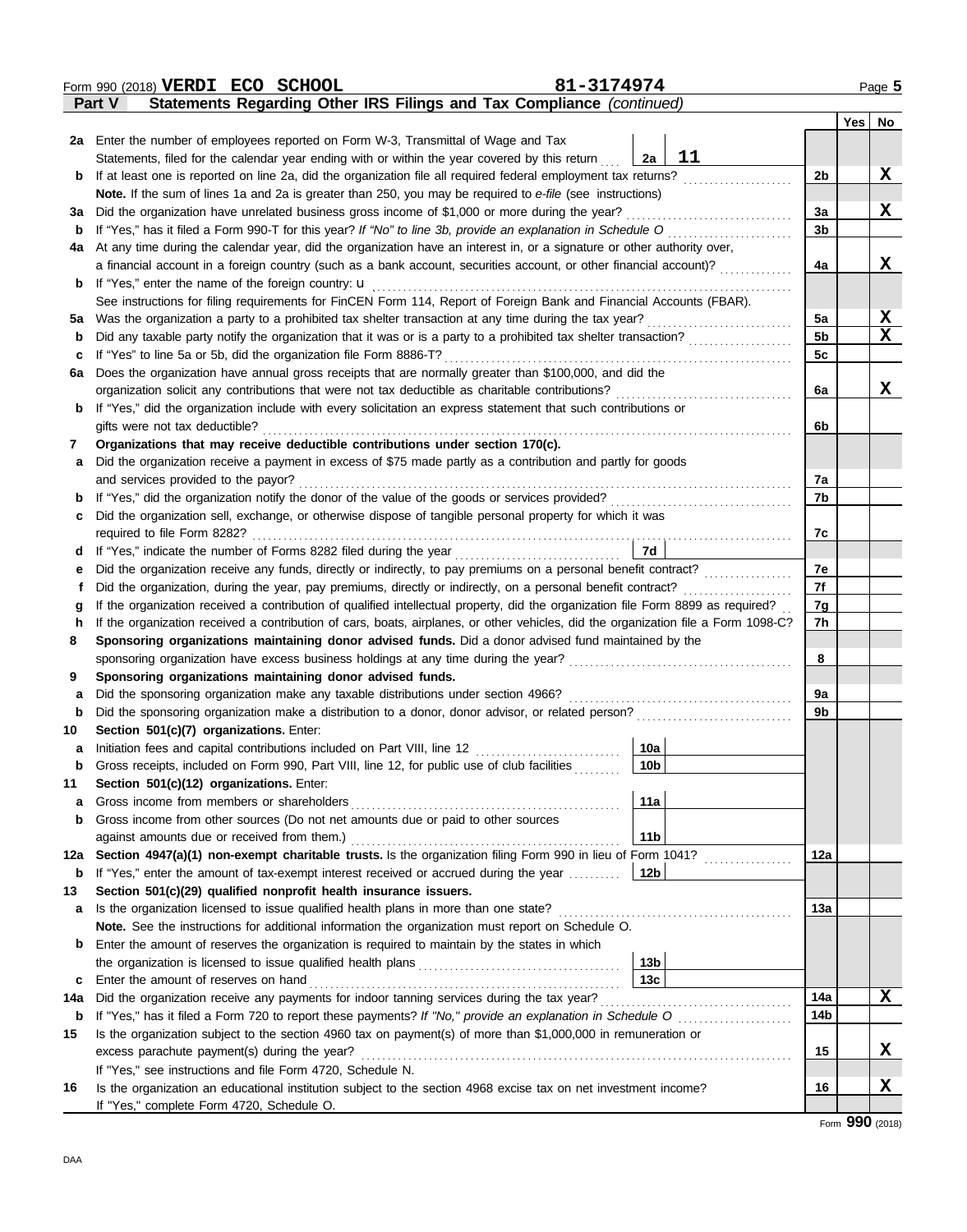### **Form 990 (2018) VERDI ECO SCHOOL** Page 6

| <b>Part VI</b> | Governance, Management, and Disclosure For each "Yes" response to lines 2 through 7b below, and for a "No"                |  |
|----------------|---------------------------------------------------------------------------------------------------------------------------|--|
|                | response to line 8a, 8b, or 10b below, describe the circumstances, processes, or changes in Schedule O. See instructions. |  |
|                |                                                                                                                           |  |

|     |                                                                                                                                     |    |   |                 | Yes   | No                      |
|-----|-------------------------------------------------------------------------------------------------------------------------------------|----|---|-----------------|-------|-------------------------|
| 1a  | Enter the number of voting members of the governing body at the end of the tax year                                                 | 1a | 2 |                 |       |                         |
|     | If there are material differences in voting rights among members of the governing body, or                                          |    |   |                 |       |                         |
|     | if the governing body delegated broad authority to an executive committee or similar                                                |    |   |                 |       |                         |
|     | committee, explain in Schedule O.                                                                                                   |    |   |                 |       |                         |
| b   | Enter the number of voting members included in line 1a, above, who are independent                                                  | 1b | 2 |                 |       |                         |
| 2   | Did any officer, director, trustee, or key employee have a family relationship or a business relationship with                      |    |   |                 |       |                         |
|     | any other officer, director, trustee, or key employee?                                                                              |    |   | 2               | X     |                         |
| 3   | Did the organization delegate control over management duties customarily performed by or under the direct                           |    |   |                 |       |                         |
|     | supervision of officers, directors, or trustees, or key employees to a management company or other person?                          |    |   | 3               |       | <u>x</u>                |
| 4   | Did the organization make any significant changes to its governing documents since the prior Form 990 was filed?                    |    |   | 4               |       | $\overline{\mathbf{x}}$ |
| 5   | Did the organization become aware during the year of a significant diversion of the organization's assets?                          |    |   | 5               |       | $\mathbf{x}$            |
| 6   | Did the organization have members or stockholders?                                                                                  |    |   | 6               |       | $\overline{\mathbf{x}}$ |
| 7a  | Did the organization have members, stockholders, or other persons who had the power to elect or appoint                             |    |   |                 |       |                         |
|     | one or more members of the governing body?                                                                                          |    |   | 7a              |       | X                       |
| b   | Are any governance decisions of the organization reserved to (or subject to approval by) members,                                   |    |   |                 |       |                         |
|     | stockholders, or persons other than the governing body?                                                                             |    |   | 7b              |       | X.                      |
| 8   | Did the organization contemporaneously document the meetings held or written actions undertaken during the year by the following:   |    |   |                 |       |                         |
| a   | The governing body?                                                                                                                 |    |   | 8a              | Х     |                         |
| b   | Each committee with authority to act on behalf of the governing body?                                                               |    |   | 8b              | X     |                         |
| 9   | Is there any officer, director, trustee, or key employee listed in Part VII, Section A, who cannot be reached at                    |    |   |                 |       |                         |
|     |                                                                                                                                     |    |   | 9               |       | X                       |
|     | Section B. Policies (This Section B requests information about policies not required by the Internal Revenue Code.                  |    |   |                 |       |                         |
|     |                                                                                                                                     |    |   |                 | Yes l | No                      |
| 10a | Did the organization have local chapters, branches, or affiliates?                                                                  |    |   | <b>10a</b>      |       | X                       |
| b   | If "Yes," did the organization have written policies and procedures governing the activities of such chapters,                      |    |   |                 |       |                         |
|     | affiliates, and branches to ensure their operations are consistent with the organization's exempt purposes?                         |    |   | 10 <sub>b</sub> |       |                         |
| 11a | Has the organization provided a complete copy of this Form 990 to all members of its governing body before filing the form?         |    |   | 11a             | X     |                         |
| b   | Describe in Schedule O the process, if any, used by the organization to review this Form 990.                                       |    |   |                 |       |                         |
| 12a | Did the organization have a written conflict of interest policy? If "No," go to line 13                                             |    |   | 12a             | X     |                         |
| b   | Were officers, directors, or trustees, and key employees required to disclose annually interests that could give rise to conflicts? |    |   | 12 <sub>b</sub> | X     |                         |
| c   | Did the organization regularly and consistently monitor and enforce compliance with the policy? If "Yes,"                           |    |   |                 |       |                         |
|     | describe in Schedule O how this was done                                                                                            |    |   | 12c             |       | X.                      |
| 13  | Did the organization have a written whistleblower policy?                                                                           |    |   | 13              | X     |                         |
| 14  | Did the organization have a written document retention and destruction policy?                                                      |    |   | 14              |       | X                       |
| 15  | Did the process for determining compensation of the following persons include a review and approval by                              |    |   |                 |       |                         |
|     | independent persons, comparability data, and contemporaneous substantiation of the deliberation and decision?                       |    |   |                 |       |                         |
| a   |                                                                                                                                     |    |   | 15a             |       | <u>x</u>                |
| b   | Other officers or key employees of the organization                                                                                 |    |   | 15b             |       | $\overline{\mathbf{X}}$ |
|     | If "Yes" to line 15a or 15b, describe the process in Schedule O (see instructions).                                                 |    |   |                 |       |                         |
| 16a | Did the organization invest in, contribute assets to, or participate in a joint venture or similar arrangement                      |    |   |                 |       |                         |
|     | with a taxable entity during the year?                                                                                              |    |   | 16a             |       | X                       |
| b   | If "Yes," did the organization follow a written policy or procedure requiring the organization to evaluate its                      |    |   |                 |       |                         |
|     | participation in joint venture arrangements under applicable federal tax law, and take steps to safeguard the                       |    |   |                 |       |                         |
|     |                                                                                                                                     |    |   | 16 <sub>b</sub> |       |                         |
|     | <b>Section C. Disclosure</b>                                                                                                        |    |   |                 |       |                         |
|     |                                                                                                                                     |    |   |                 |       |                         |
| 17  | List the states with which a copy of this Form 990 is required to be filed $\mathbf u$ NONE                                         |    |   |                 |       |                         |
| 18  | Section 6104 requires an organization to make its Forms 1023 (1024 or 1024-A if applicable), 990, and 990-T (Section 501(c)         |    |   |                 |       |                         |
|     | (3)s only) available for public inspection. Indicate how you made these available. Check all that apply.                            |    |   |                 |       |                         |
|     | $\vert$ Another's website $\vert X \vert$ Upon request<br>Other (explain in Schedule O)<br>Own website                              |    |   |                 |       |                         |
| 19  | Describe in Schedule O whether (and if so, how) the organization made its governing documents, conflict of interest policy, and     |    |   |                 |       |                         |
|     | financial statements available to the public during the tax year.                                                                   |    |   |                 |       |                         |

| <b>AYANA</b><br><b>VERDI</b> | 1851<br><b>HIGHLAND</b><br><b>AVE</b> |              |                     |
|------------------------------|---------------------------------------|--------------|---------------------|
| MELBOURNE                    |                                       | 32835<br>FL. | .7-295-6988<br>917. |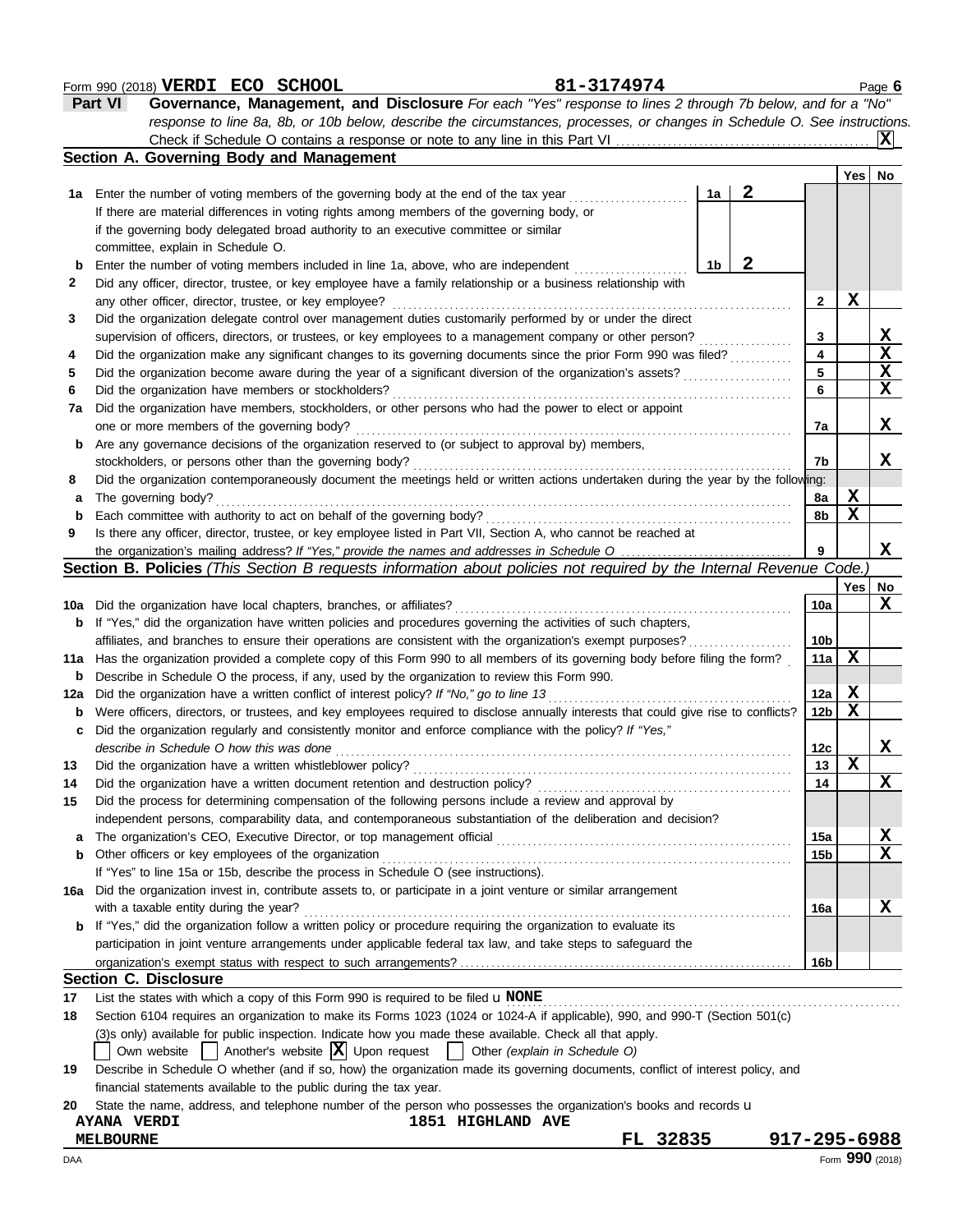**Independent Contractors Part VII Compensation of Officers, Directors, Trustees, Key Employees, Highest Compensated Employees, and** Check if Schedule O contains a response or note to any line in this Part VII ..........

| Section A. Officers, Directors, Trustees, Key Employees, and Highest Compensated Employees |  |  |  |  |  |  |
|--------------------------------------------------------------------------------------------|--|--|--|--|--|--|
|                                                                                            |  |  |  |  |  |  |

**1a** Complete this table for all persons required to be listed. Report compensation for the calendar year ending with or within the organization's tax year.

■ List all of the organization's **current** officers, directors, trustees (whether individuals or organizations), regardless of amount of the organization Enter -0- in columns (D), (E), and (E) if no compensation was paid compensation. Enter -0- in columns (D), (E), and (F) if no compensation was paid.

● List all of the organization's **current** key employees, if any. See instructions for definition of "key employee."

who received reportable compensation (Box 5 of Form W-2 and/or Box 7 of Form 1099-MISC) of more than \$100,000 from the organization and any related organizations. ■ List the organization's five **current** highest compensated employees (other than an officer, director, trustee, or key employee)<br>
a received reportable compensation (Box 5 of Form W-2 and/or Box 7 of Form 1099-MISC) of

■ List all of the organization's **former** officers, key employees, and highest compensated employees who received more than<br>00,000 of reportable compensation from the organization and any related organizations \$100,000 of reportable compensation from the organization and any related organizations.

• List all of the organization's **former directors or trustees** that received, in the capacity as a former director or trustee of the prization more than \$10,000 of reportable compensation from the organization and any rel organization, more than \$10,000 of reportable compensation from the organization and any related organizations.

List persons in the following order: individual trustees or directors; institutional trustees; officers; key employees; highest compensated employees; and former such persons.

Check this box if neither the organization nor any related organization compensated any current officer, director, or trustee. **X**

| (A)<br>Name and Title               | (B)<br>Average<br>hours per<br>week<br>(list any               |                                   |                       | Position       | (C)          | (do not check more than one<br>box, unless person is both an<br>officer and a director/trustee) |        | (D)<br>Reportable<br>compensation<br>from<br>the | (F)<br>Reportable<br>Estimated<br>compensation from<br>amount of<br>related<br>other<br>organizations<br>compensation<br>(W-2/1099-MISC)<br>organization |                                                          |  |  |
|-------------------------------------|----------------------------------------------------------------|-----------------------------------|-----------------------|----------------|--------------|-------------------------------------------------------------------------------------------------|--------|--------------------------------------------------|----------------------------------------------------------------------------------------------------------------------------------------------------------|----------------------------------------------------------|--|--|
|                                     | hours for<br>related<br>organizations<br>below dotted<br>line) | Individual trustee<br>or director | Institutional trustee | <b>Officer</b> | Key employee | Highest compensated<br>employee                                                                 | Former | (W-2/1099-MISC)                                  |                                                                                                                                                          | from the<br>organization<br>and related<br>organizations |  |  |
| (1) JOHN VERDI<br>VICE PRESIDENT    | 40.00<br>0.00                                                  |                                   |                       | $\mathbf x$    |              |                                                                                                 |        | 0                                                | 0                                                                                                                                                        | $\mathbf 0$                                              |  |  |
| (2) AYANA VERDI<br><b>PRESIDENT</b> | 40.00<br>0.00                                                  |                                   |                       | $\mathbf x$    |              |                                                                                                 |        | 0                                                | 0                                                                                                                                                        | $\mathbf 0$                                              |  |  |
| (3)                                 |                                                                |                                   |                       |                |              |                                                                                                 |        |                                                  |                                                                                                                                                          |                                                          |  |  |
| (4)                                 |                                                                |                                   |                       |                |              |                                                                                                 |        |                                                  |                                                                                                                                                          |                                                          |  |  |
| (5)                                 |                                                                |                                   |                       |                |              |                                                                                                 |        |                                                  |                                                                                                                                                          |                                                          |  |  |
| (6)                                 |                                                                |                                   |                       |                |              |                                                                                                 |        |                                                  |                                                                                                                                                          |                                                          |  |  |
| (7)                                 |                                                                |                                   |                       |                |              |                                                                                                 |        |                                                  |                                                                                                                                                          |                                                          |  |  |
| (8)                                 |                                                                |                                   |                       |                |              |                                                                                                 |        |                                                  |                                                                                                                                                          |                                                          |  |  |
| (9)                                 |                                                                |                                   |                       |                |              |                                                                                                 |        |                                                  |                                                                                                                                                          |                                                          |  |  |
| (10)                                |                                                                |                                   |                       |                |              |                                                                                                 |        |                                                  |                                                                                                                                                          |                                                          |  |  |
| (11)                                |                                                                |                                   |                       |                |              |                                                                                                 |        |                                                  |                                                                                                                                                          |                                                          |  |  |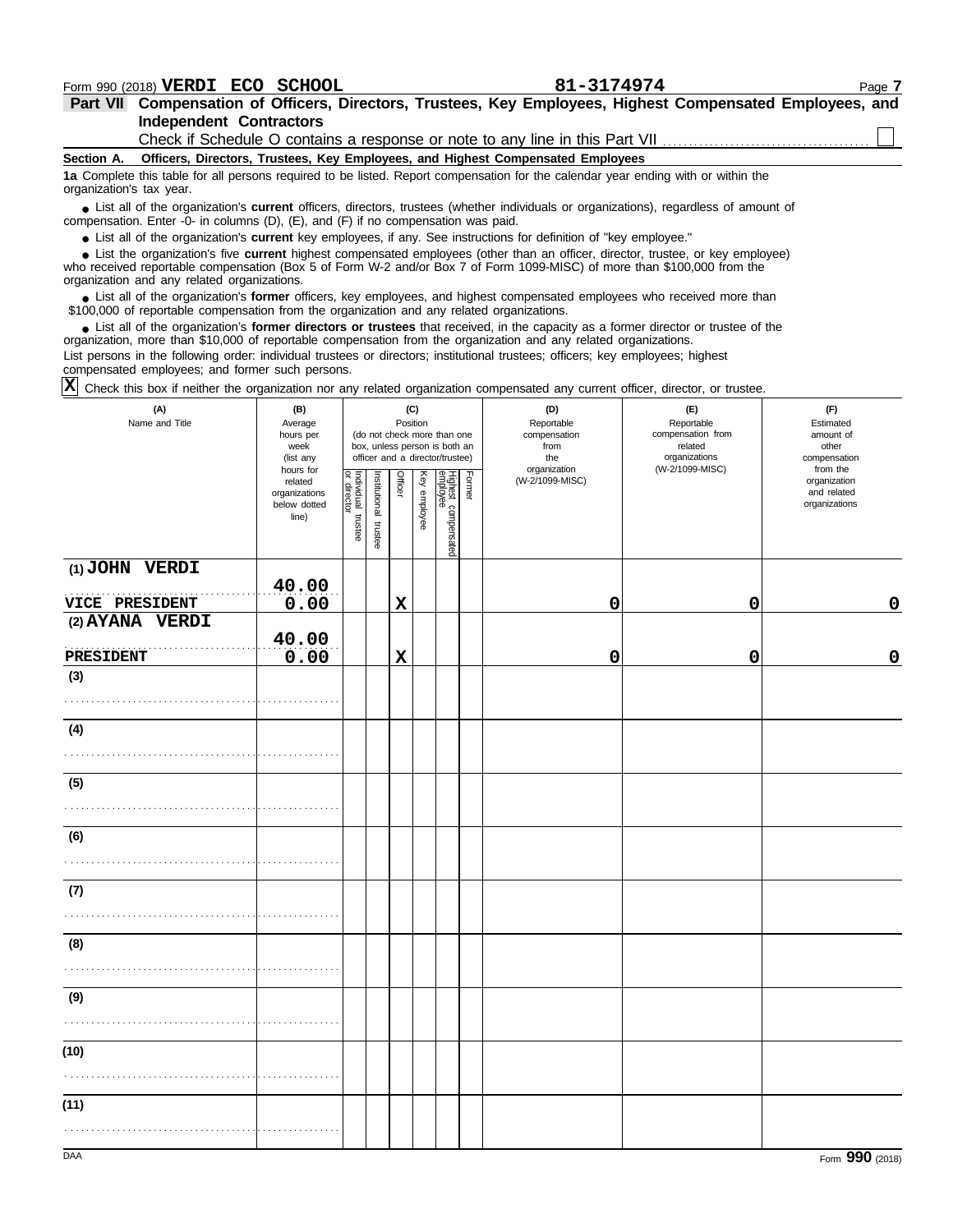| Form 990 (2018) VERDI ECO SCHOOL |                 |                                                            |                                                               |                                   |                          | 81-3174974 |                 |                                                                                                 |        | Page 8                                                                                                                           |                                                                                       |   |                                                                    |    |
|----------------------------------|-----------------|------------------------------------------------------------|---------------------------------------------------------------|-----------------------------------|--------------------------|------------|-----------------|-------------------------------------------------------------------------------------------------|--------|----------------------------------------------------------------------------------------------------------------------------------|---------------------------------------------------------------------------------------|---|--------------------------------------------------------------------|----|
|                                  | <b>Part VII</b> |                                                            |                                                               |                                   |                          |            |                 |                                                                                                 |        | Section A. Officers, Directors, Trustees, Key Employees, and Highest Compensated Employees (continued)                           |                                                                                       |   |                                                                    |    |
|                                  |                 | (A)<br>Name and title                                      | (B)<br>Average<br>hours per<br>week<br>(list any<br>hours for |                                   |                          |            | (C)<br>Position | (do not check more than one<br>box, unless person is both an<br>officer and a director/trustee) |        | (D)<br>Reportable<br>compensation<br>from<br>the<br>organization                                                                 | (F)<br>Reportable<br>compensation from<br>related<br>organizations<br>(W-2/1099-MISC) |   | (F)<br>Estimated<br>amount of<br>other<br>compensation<br>from the |    |
|                                  |                 |                                                            | related<br>organizations<br>below dotted<br>line)             | Individual trustee<br>or director | Institutional<br>trustee | Officer    | Key employee    | Highest compensatec<br>employee                                                                 | Former | (W-2/1099-MISC)                                                                                                                  |                                                                                       |   | organization<br>and related<br>organizations                       |    |
|                                  |                 |                                                            |                                                               |                                   |                          |            |                 |                                                                                                 |        |                                                                                                                                  |                                                                                       |   |                                                                    |    |
|                                  |                 |                                                            |                                                               |                                   |                          |            |                 |                                                                                                 |        |                                                                                                                                  |                                                                                       |   |                                                                    |    |
|                                  |                 |                                                            |                                                               |                                   |                          |            |                 |                                                                                                 |        |                                                                                                                                  |                                                                                       |   |                                                                    |    |
|                                  |                 |                                                            |                                                               |                                   |                          |            |                 |                                                                                                 |        |                                                                                                                                  |                                                                                       |   |                                                                    |    |
|                                  |                 |                                                            |                                                               |                                   |                          |            |                 |                                                                                                 |        |                                                                                                                                  |                                                                                       |   |                                                                    |    |
|                                  |                 |                                                            |                                                               |                                   |                          |            |                 |                                                                                                 |        |                                                                                                                                  |                                                                                       |   |                                                                    |    |
|                                  |                 |                                                            |                                                               |                                   |                          |            |                 |                                                                                                 |        |                                                                                                                                  |                                                                                       |   |                                                                    |    |
|                                  |                 |                                                            |                                                               |                                   |                          |            |                 |                                                                                                 |        |                                                                                                                                  |                                                                                       |   |                                                                    |    |
|                                  |                 | Total from continuation sheets to Part VII, Section A.     |                                                               |                                   |                          |            |                 |                                                                                                 | u      |                                                                                                                                  |                                                                                       |   |                                                                    |    |
| c                                |                 |                                                            |                                                               |                                   |                          |            |                 |                                                                                                 | u      |                                                                                                                                  |                                                                                       |   |                                                                    |    |
| $\mathbf{2}$                     |                 | reportable compensation from the organization $\mathbf{u}$ |                                                               |                                   |                          |            |                 |                                                                                                 |        | Total number of individuals (including but not limited to those listed above) who received more than \$100,000 of                |                                                                                       |   |                                                                    |    |
|                                  |                 |                                                            |                                                               |                                   |                          |            |                 |                                                                                                 |        |                                                                                                                                  |                                                                                       |   | Yes                                                                | No |
| 3                                |                 |                                                            |                                                               |                                   |                          |            |                 |                                                                                                 |        | Did the organization list any former officer, director, or trustee, key employee, or highest compensated                         |                                                                                       | 3 |                                                                    | X  |
| 4                                |                 |                                                            |                                                               |                                   |                          |            |                 |                                                                                                 |        | For any individual listed on line 1a, is the sum of reportable compensation and other compensation from the                      |                                                                                       |   |                                                                    |    |
|                                  |                 |                                                            |                                                               |                                   |                          |            |                 |                                                                                                 |        | organization and related organizations greater than \$150,000? If "Yes," complete Schedule J for such                            |                                                                                       | 4 |                                                                    | X  |
| 5                                |                 |                                                            |                                                               |                                   |                          |            |                 |                                                                                                 |        | Did any person listed on line 1a receive or accrue compensation from any unrelated organization or individual                    |                                                                                       |   |                                                                    |    |
|                                  |                 | Section B. Independent Contractors                         |                                                               |                                   |                          |            |                 |                                                                                                 |        |                                                                                                                                  |                                                                                       | 5 |                                                                    | X  |
| 1                                |                 |                                                            |                                                               |                                   |                          |            |                 |                                                                                                 |        | Complete this table for your five highest compensated independent contractors that received more than \$100,000 of               |                                                                                       |   |                                                                    |    |
|                                  |                 |                                                            | (A)<br>Name and business address                              |                                   |                          |            |                 |                                                                                                 |        | compensation from the organization. Report compensation for the calendar year ending with or within the organization's tax year. | $(B)$<br>Description of services                                                      |   | (C)<br>Compensation                                                |    |
|                                  |                 |                                                            |                                                               |                                   |                          |            |                 |                                                                                                 |        |                                                                                                                                  |                                                                                       |   |                                                                    |    |
|                                  |                 |                                                            |                                                               |                                   |                          |            |                 |                                                                                                 |        |                                                                                                                                  |                                                                                       |   |                                                                    |    |
|                                  |                 |                                                            |                                                               |                                   |                          |            |                 |                                                                                                 |        |                                                                                                                                  |                                                                                       |   |                                                                    |    |
|                                  |                 |                                                            |                                                               |                                   |                          |            |                 |                                                                                                 |        |                                                                                                                                  |                                                                                       |   |                                                                    |    |
|                                  |                 |                                                            |                                                               |                                   |                          |            |                 |                                                                                                 |        |                                                                                                                                  |                                                                                       |   |                                                                    |    |
|                                  |                 |                                                            |                                                               |                                   |                          |            |                 |                                                                                                 |        |                                                                                                                                  |                                                                                       |   |                                                                    |    |
|                                  |                 |                                                            |                                                               |                                   |                          |            |                 |                                                                                                 |        |                                                                                                                                  |                                                                                       |   |                                                                    |    |

DAA **Form 990** (2018) **2** Total number of independent contractors (including but not limited to those listed above) who received more than  $$100,000$  of compensation from the organization  $\bf{u}$ 

**0**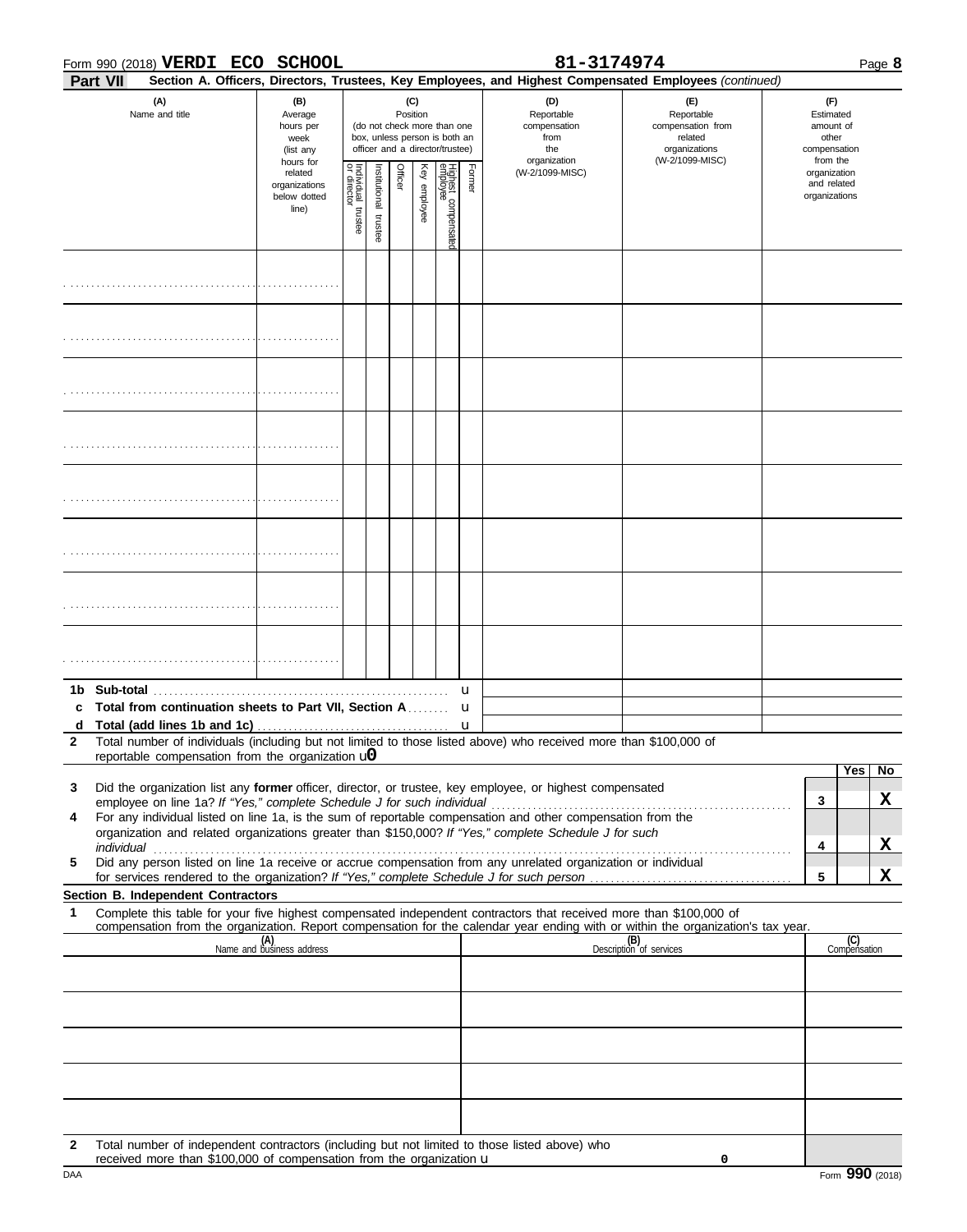|                                                             |                                                                                                                                  | Form 990 (2018) VERDI ECO SCHOOL                                                    |                |   |                   | 81-3174974           | Page 9                                             |                                         |                                                                  |  |
|-------------------------------------------------------------|----------------------------------------------------------------------------------------------------------------------------------|-------------------------------------------------------------------------------------|----------------|---|-------------------|----------------------|----------------------------------------------------|-----------------------------------------|------------------------------------------------------------------|--|
|                                                             | <b>Part VIII</b><br><b>Statement of Revenue</b><br>Check if Schedule O contains a response or note to any line in this Part VIII |                                                                                     |                |   |                   |                      |                                                    |                                         |                                                                  |  |
|                                                             |                                                                                                                                  |                                                                                     |                |   |                   |                      |                                                    |                                         |                                                                  |  |
|                                                             |                                                                                                                                  |                                                                                     |                |   |                   | (A)<br>Total revenue | (B)<br>Related or<br>exempt<br>function<br>revenue | (C)<br>Unrelated<br>business<br>revenue | (D)<br>Revenue<br>excluded from tax<br>under sections<br>512-514 |  |
|                                                             |                                                                                                                                  | 1a Federated campaigns                                                              | 1a             |   |                   |                      |                                                    |                                         |                                                                  |  |
|                                                             |                                                                                                                                  | <b>b</b> Membership dues                                                            | 1 <sub>b</sub> |   |                   |                      |                                                    |                                         |                                                                  |  |
|                                                             |                                                                                                                                  | c Fundraising events                                                                | 1c             |   |                   |                      |                                                    |                                         |                                                                  |  |
|                                                             |                                                                                                                                  | d Related organizations                                                             | 1 <sub>d</sub> |   |                   |                      |                                                    |                                         |                                                                  |  |
|                                                             |                                                                                                                                  | <b>e</b> Government grants (contributions)                                          | 1e             |   |                   |                      |                                                    |                                         |                                                                  |  |
|                                                             |                                                                                                                                  | f All other contributions, gifts, grants,                                           |                |   |                   |                      |                                                    |                                         |                                                                  |  |
| Program Service Revenue <b>Contributions, Gifts, Grants</b> |                                                                                                                                  | and similar amounts not included above                                              | 1f             |   | 12,843            |                      |                                                    |                                         |                                                                  |  |
|                                                             |                                                                                                                                  | g Noncash contributions included in lines 1a-1f: \$                                 |                |   |                   |                      |                                                    |                                         |                                                                  |  |
|                                                             |                                                                                                                                  |                                                                                     |                |   |                   | 12,843               |                                                    |                                         |                                                                  |  |
|                                                             |                                                                                                                                  |                                                                                     |                |   | <b>Busn. Code</b> |                      |                                                    |                                         |                                                                  |  |
|                                                             | 2a                                                                                                                               | TUITION INCOME                                                                      |                |   |                   | 369,516              | 369,516                                            |                                         |                                                                  |  |
|                                                             | b                                                                                                                                | OUTREACH PROJECTS                                                                   |                | . |                   | 16,632               | 16,632                                             |                                         |                                                                  |  |
|                                                             | c                                                                                                                                |                                                                                     |                |   |                   |                      |                                                    |                                         |                                                                  |  |
|                                                             | d                                                                                                                                |                                                                                     |                |   |                   |                      |                                                    |                                         |                                                                  |  |
|                                                             |                                                                                                                                  |                                                                                     |                |   |                   |                      |                                                    |                                         |                                                                  |  |
|                                                             |                                                                                                                                  | f All other program service revenue                                                 |                |   |                   |                      |                                                    |                                         |                                                                  |  |
|                                                             |                                                                                                                                  |                                                                                     |                |   |                   | 386,148              |                                                    |                                         |                                                                  |  |
|                                                             | 3                                                                                                                                | Investment income (including dividends, interest,                                   |                |   |                   |                      |                                                    |                                         |                                                                  |  |
|                                                             |                                                                                                                                  | and other similar amounts)                                                          |                |   | u                 |                      |                                                    |                                         |                                                                  |  |
|                                                             | 4                                                                                                                                | Income from investment of tax-exempt bond proceeds                                  |                |   |                   |                      |                                                    |                                         |                                                                  |  |
|                                                             | 5                                                                                                                                |                                                                                     |                |   | u                 |                      |                                                    |                                         |                                                                  |  |
|                                                             |                                                                                                                                  | (i) Real                                                                            |                |   | (ii) Personal     |                      |                                                    |                                         |                                                                  |  |
|                                                             |                                                                                                                                  | 6a Gross rents                                                                      |                |   |                   |                      |                                                    |                                         |                                                                  |  |
|                                                             | b                                                                                                                                | Less: rental exps.                                                                  |                |   |                   |                      |                                                    |                                         |                                                                  |  |
|                                                             |                                                                                                                                  | Rental inc. or (loss)                                                               |                |   |                   |                      |                                                    |                                         |                                                                  |  |
|                                                             | d                                                                                                                                | Net rental income or (loss)                                                         |                |   | u                 |                      |                                                    |                                         |                                                                  |  |
|                                                             |                                                                                                                                  | <b>7a</b> Gross amount from<br>(i) Securities                                       |                |   | (ii) Other        |                      |                                                    |                                         |                                                                  |  |
|                                                             |                                                                                                                                  | sales of assets<br>other than inventor                                              |                |   |                   |                      |                                                    |                                         |                                                                  |  |
|                                                             |                                                                                                                                  | <b>b</b> Less: cost or other                                                        |                |   |                   |                      |                                                    |                                         |                                                                  |  |
|                                                             |                                                                                                                                  | basis & sales exps.                                                                 |                |   |                   |                      |                                                    |                                         |                                                                  |  |
|                                                             |                                                                                                                                  | c Gain or (loss)                                                                    |                |   |                   |                      |                                                    |                                         |                                                                  |  |
|                                                             |                                                                                                                                  | d Net gain or (loss)                                                                |                |   |                   |                      |                                                    |                                         |                                                                  |  |
|                                                             |                                                                                                                                  | 8a Gross income from fundraising events                                             |                |   |                   |                      |                                                    |                                         |                                                                  |  |
|                                                             |                                                                                                                                  | (not including $$$                                                                  |                |   |                   |                      |                                                    |                                         |                                                                  |  |
|                                                             |                                                                                                                                  | of contributions reported on line 1c).                                              |                |   |                   |                      |                                                    |                                         |                                                                  |  |
|                                                             |                                                                                                                                  |                                                                                     |                |   |                   |                      |                                                    |                                         |                                                                  |  |
| Other Revenue                                               |                                                                                                                                  |                                                                                     |                |   |                   |                      |                                                    |                                         |                                                                  |  |
|                                                             |                                                                                                                                  | <b>b</b> Less: direct expenses<br>c Net income or (loss) from fundraising events  u | b              |   |                   |                      |                                                    |                                         |                                                                  |  |
|                                                             |                                                                                                                                  |                                                                                     |                |   |                   |                      |                                                    |                                         |                                                                  |  |
|                                                             |                                                                                                                                  | 9a Gross income from gaming activities.                                             |                |   |                   |                      |                                                    |                                         |                                                                  |  |
|                                                             |                                                                                                                                  | See Part IV, line 19 $\ldots$                                                       |                |   |                   |                      |                                                    |                                         |                                                                  |  |
|                                                             |                                                                                                                                  | <b>b</b> Less: direct expenses                                                      |                |   |                   |                      |                                                    |                                         |                                                                  |  |
|                                                             |                                                                                                                                  | c Net income or (loss) from gaming activities  u                                    |                |   |                   |                      |                                                    |                                         |                                                                  |  |
|                                                             |                                                                                                                                  | 10a Gross sales of inventory, less                                                  |                |   |                   |                      |                                                    |                                         |                                                                  |  |
|                                                             |                                                                                                                                  | returns and allowances  a                                                           | $\mathbf{b}$   |   |                   |                      |                                                    |                                         |                                                                  |  |
|                                                             |                                                                                                                                  | <b>b</b> Less: cost of goods sold                                                   |                |   |                   |                      |                                                    |                                         |                                                                  |  |
|                                                             |                                                                                                                                  | <b>c</b> Net income or (loss) from sales of inventory $\mathbf{u}$                  |                |   |                   |                      |                                                    |                                         |                                                                  |  |
|                                                             |                                                                                                                                  | Miscellaneous Revenue                                                               |                |   | <b>Busn. Code</b> |                      |                                                    |                                         |                                                                  |  |
|                                                             |                                                                                                                                  |                                                                                     |                |   |                   |                      |                                                    |                                         |                                                                  |  |
|                                                             | b                                                                                                                                |                                                                                     |                |   |                   |                      |                                                    |                                         |                                                                  |  |
|                                                             |                                                                                                                                  |                                                                                     |                |   |                   |                      |                                                    |                                         |                                                                  |  |
|                                                             |                                                                                                                                  |                                                                                     |                |   |                   |                      |                                                    |                                         |                                                                  |  |
|                                                             |                                                                                                                                  | e Total. Add lines 11a-11d                                                          |                |   | $\mathbf{u}$      |                      |                                                    |                                         |                                                                  |  |
|                                                             |                                                                                                                                  | 12 Total revenue. See instructions.  u                                              |                |   |                   | 398,991              | 386,148                                            | 0                                       | 0<br>Form 990 (2018)                                             |  |
|                                                             |                                                                                                                                  |                                                                                     |                |   |                   |                      |                                                    |                                         |                                                                  |  |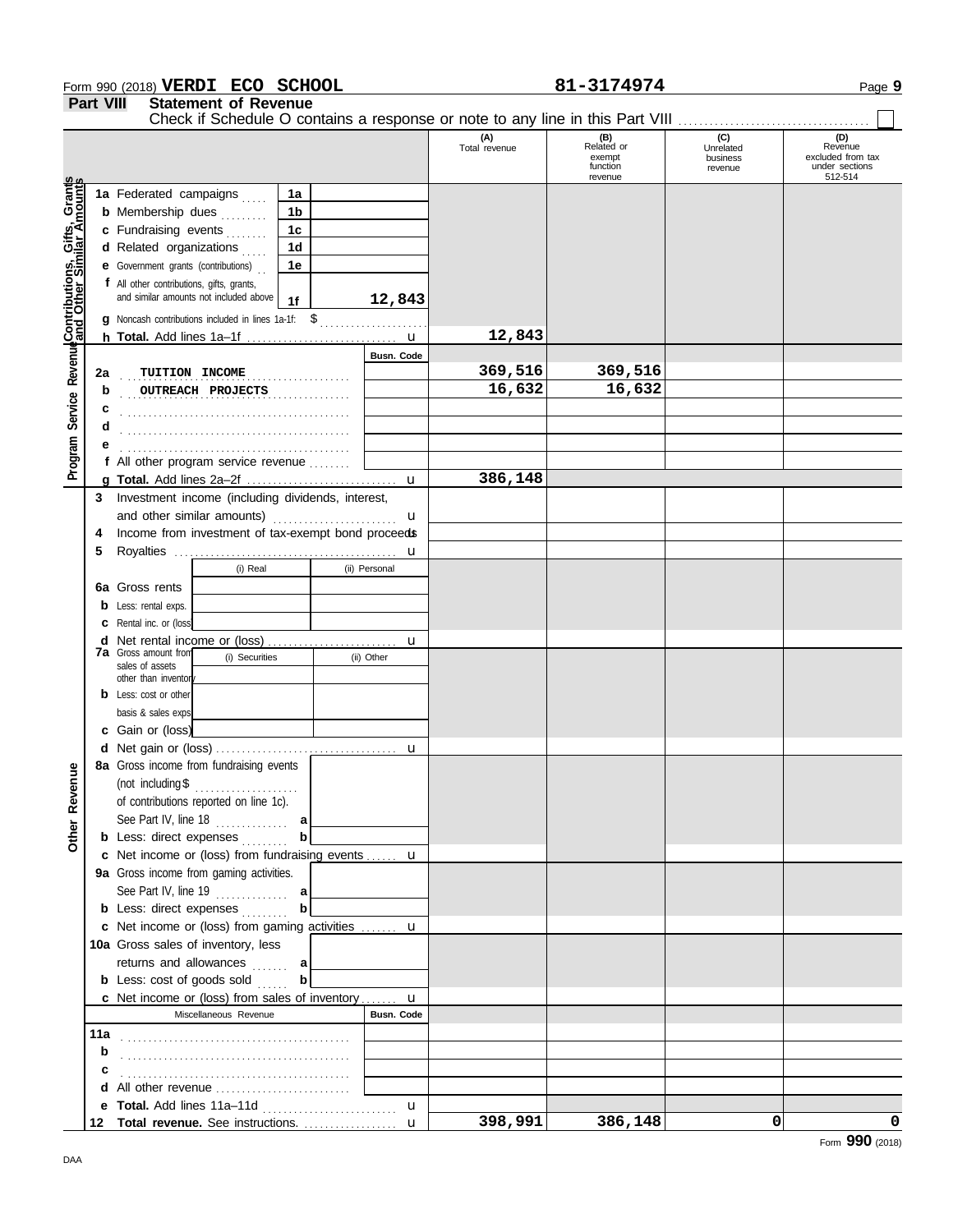### **Form 990 (2018) VERDI ECO SCHOOL 81-3174974** Page 10

**Part IX Statement of Functional Expenses**

|              | Part IX<br>Statement of Functional Expenses                                                                                |                       |                 |                  |             |
|--------------|----------------------------------------------------------------------------------------------------------------------------|-----------------------|-----------------|------------------|-------------|
|              | Section 501(c)(3) and 501(c)(4) organizations must complete all columns. All other organizations must complete column (A). |                       |                 |                  |             |
|              | Check if Schedule O contains a response or note to any line in this Part IX                                                |                       | (B)             | (C)              | x <br>(D)   |
|              | Do not include amounts reported on lines 6b,                                                                               | (A)<br>Total expenses | Program service | Management and   | Fundraising |
|              | 7b, 8b, 9b, and 10b of Part VIII.                                                                                          |                       | expenses        | general expenses | expenses    |
|              | 1 Grants and other assistance to domestic organizations                                                                    |                       |                 |                  |             |
|              | and domestic governments. See Part IV, line 21                                                                             |                       |                 |                  |             |
| $\mathbf{2}$ | Grants and other assistance to domestic                                                                                    |                       |                 |                  |             |
|              | individuals. See Part IV, line 22                                                                                          |                       |                 |                  |             |
| 3            | Grants and other assistance to foreign                                                                                     |                       |                 |                  |             |
|              | organizations, foreign governments, and foreign                                                                            |                       |                 |                  |             |
|              | individuals. See Part IV, lines 15 and 16                                                                                  |                       |                 |                  |             |
|              | Benefits paid to or for members                                                                                            |                       |                 |                  |             |
| 5            | Compensation of current officers, directors,                                                                               |                       |                 |                  |             |
|              | trustees, and key employees                                                                                                |                       |                 |                  |             |
| 6            | Compensation not included above, to disqualified<br>persons (as defined under section 4958(f)(1)) and                      |                       |                 |                  |             |
|              |                                                                                                                            |                       |                 |                  |             |
|              | persons described in section 4958(c)(3)(B)<br>Other salaries and wages                                                     | 221,790               | 204,047         | 17,743           |             |
| 7<br>8       | Pension plan accruals and contributions (include                                                                           |                       |                 |                  |             |
|              | section 401(k) and 403(b) employer contributions)                                                                          |                       |                 |                  |             |
| 9            |                                                                                                                            |                       |                 |                  |             |
| 10           | Payroll taxes                                                                                                              | 19,561                | 17,996          | 1,565            |             |
| 11           | Fees for services (non-employees):                                                                                         |                       |                 |                  |             |
| a            | Management                                                                                                                 |                       |                 |                  |             |
| b            | Legal                                                                                                                      | 1,174                 | 1,080           | 94               |             |
| c            | Accounting                                                                                                                 |                       |                 |                  |             |
| d            | Lobbying                                                                                                                   |                       |                 |                  |             |
|              | Professional fundraising services. See Part IV, line 17                                                                    |                       |                 |                  |             |
| Ť.           | Investment management fees                                                                                                 |                       |                 |                  |             |
|              | Other. (If line 11g amount exceeds 10% of line 25, column                                                                  |                       |                 |                  |             |
|              | (A) amount, list line 11g expenses on Schedule O.)                                                                         | 74,311                | 74,311          |                  |             |
|              | 12 Advertising and promotion                                                                                               | 1,336                 | 1,229           | 107              |             |
| 13           |                                                                                                                            | 23,967                | 22,050          | 1,917            |             |
| 14           | Information technology                                                                                                     |                       |                 |                  |             |
| 15           | Royalties                                                                                                                  |                       |                 |                  |             |
|              | Occupancy                                                                                                                  |                       |                 |                  |             |
|              | 17 Travel                                                                                                                  | 292                   | 269             | 23               |             |
|              | 18 Payments of travel or entertainment expenses                                                                            |                       |                 |                  |             |
|              | for any federal, state, or local public officials                                                                          |                       |                 |                  |             |
| 19           | Conferences, conventions, and meetings                                                                                     |                       |                 |                  |             |
| 20           | Interest                                                                                                                   |                       |                 |                  |             |
| 21           | Payments to affiliates                                                                                                     |                       |                 |                  |             |
| 22           | Depreciation, depletion, and amortization                                                                                  |                       |                 |                  |             |
| 23           | Insurance<br>Other expenses. Itemize expenses not covered                                                                  | 7,470                 | 6,872           | 598              |             |
| 24           | above (List miscellaneous expenses in line 24e. If                                                                         |                       |                 |                  |             |
|              | line 24e amount exceeds 10% of line 25, column                                                                             |                       |                 |                  |             |
|              | (A) amount, list line 24e expenses on Schedule O.)                                                                         |                       |                 |                  |             |
|              | <b>RENT</b>                                                                                                                | 19,505                | 17,945          | 1,560            |             |
| a<br>b       | <b>LICENSES</b>                                                                                                            | 10,070                | 9,264           | 806              |             |
| с            | <b>REPAIRS</b>                                                                                                             | 5,946                 | 5,470           | 476              |             |
| d            | UTILITIES                                                                                                                  | 4,799                 | 4,415           | 384              |             |
| е            | All other expenses                                                                                                         | 7,920                 | 7,581           | 339              |             |
| 25           | Total functional expenses. Add lines 1 through 24e                                                                         | 398,141               | 372,529         | 25,612           | 0           |
| 26           | Joint costs. Complete this line only if the                                                                                |                       |                 |                  |             |
|              | organization reported in column (B) joint costs<br>from a combined educational campaign and                                |                       |                 |                  |             |
|              | fundraising solicitation. Check here u<br>if                                                                               |                       |                 |                  |             |

following SOP 98-2 (ASC 958-720) .............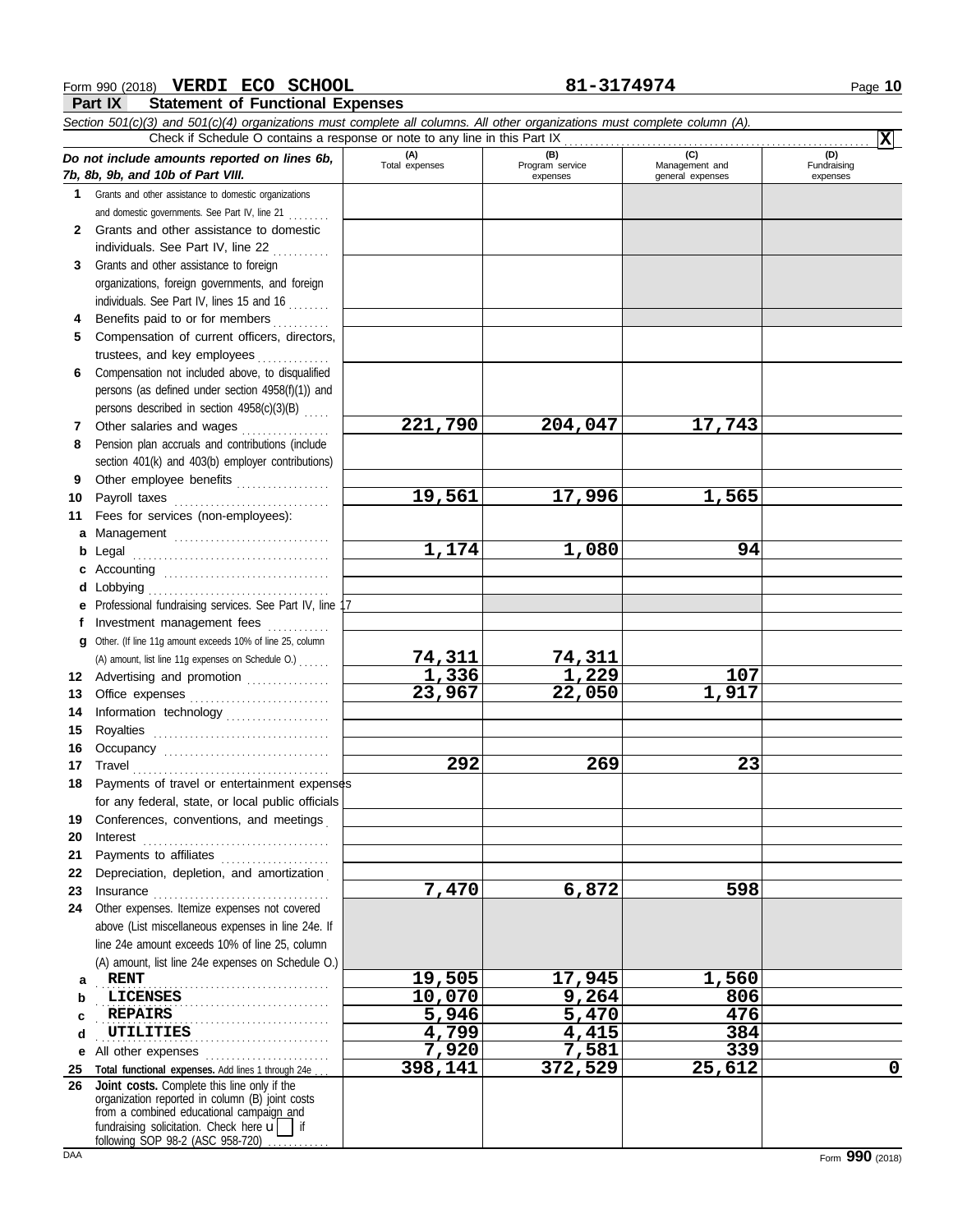### **Form 990 (2018) VERDI ECO SCHOOL 81-3174974** Page 11

**Part X Balance Sheet**

|                     |    | Check if Schedule O contains a response or note to any line in this Part X                                                           |                          |          |                    |
|---------------------|----|--------------------------------------------------------------------------------------------------------------------------------------|--------------------------|----------|--------------------|
|                     |    |                                                                                                                                      | (A)<br>Beginning of year |          | (B)<br>End of year |
|                     | 1  |                                                                                                                                      | 5,466                    | 1        | 11,508             |
|                     | 2  |                                                                                                                                      |                          | 2        |                    |
|                     | 3  |                                                                                                                                      |                          | 3        |                    |
|                     | 4  |                                                                                                                                      |                          | 4        | 587                |
|                     | 5  | Loans and other receivables from current and former officers, directors,                                                             |                          |          |                    |
|                     |    | trustees, key employees, and highest compensated employees.                                                                          |                          |          |                    |
|                     |    | Complete Part II of Schedule L                                                                                                       |                          | 5        |                    |
|                     | 6  | Loans and other receivables from other disqualified persons (as defined under section                                                |                          |          |                    |
|                     |    | 4958(f)(1)), persons described in section 4958(c)(3)(B), and contributing employers and                                              |                          |          |                    |
|                     |    | sponsoring organizations of section 501(c)(9) voluntary employees' beneficiary                                                       |                          |          |                    |
|                     |    | organizations (see instructions). Complete Part II of Schedule L                                                                     |                          | 6        |                    |
| Assets              | 7  |                                                                                                                                      |                          | 7        |                    |
|                     | 8  | Inventories for sale or use                                                                                                          |                          | 8        |                    |
|                     | 9  |                                                                                                                                      |                          | 9        |                    |
|                     |    | 10a Land, buildings, and equipment: cost or                                                                                          |                          |          |                    |
|                     |    | other basis. Complete Part VI of Schedule D  10a                                                                                     |                          |          |                    |
|                     |    | <b>b</b> Less: accumulated depreciation <b>contains the set of the set of the set of the Less: accumulated depreciation <b>b</b></b> |                          | 10c      |                    |
|                     | 11 |                                                                                                                                      |                          | 11       |                    |
|                     | 12 |                                                                                                                                      |                          | 12       |                    |
|                     | 13 |                                                                                                                                      |                          | 13       |                    |
|                     |    |                                                                                                                                      |                          | 14       |                    |
|                     | 14 | Intangible assets                                                                                                                    |                          | 15       |                    |
|                     | 15 |                                                                                                                                      | 5,466                    |          | 12,095             |
|                     | 16 |                                                                                                                                      |                          | 16<br>17 |                    |
|                     | 17 |                                                                                                                                      |                          |          |                    |
|                     | 18 |                                                                                                                                      |                          | 18       |                    |
|                     | 19 |                                                                                                                                      |                          | 19       |                    |
|                     | 20 |                                                                                                                                      |                          | 20       |                    |
|                     | 21 | Escrow or custodial account liability. Complete Part IV of Schedule D                                                                |                          | 21       |                    |
| Liabilities         | 22 | Loans and other payables to current and former officers, directors,                                                                  |                          |          |                    |
|                     |    | trustees, key employees, highest compensated employees, and                                                                          |                          |          |                    |
|                     |    | disqualified persons. Complete Part II of Schedule L<br>.                                                                            |                          | 22       |                    |
|                     | 23 | Secured mortgages and notes payable to unrelated third parties                                                                       |                          | 23       |                    |
|                     | 24 | Unsecured notes and loans payable to unrelated third parties                                                                         |                          | 24       |                    |
|                     | 25 | Other liabilities (including federal income tax, payables to related third                                                           |                          |          |                    |
|                     |    | parties, and other liabilities not included on lines 17-24). Complete Part X                                                         |                          |          |                    |
|                     |    |                                                                                                                                      | 0                        | 25       | 5,779<br>5,779     |
|                     | 26 | and                                                                                                                                  |                          | 26       |                    |
| <b>Balances</b>     |    | Organizations that follow SFAS 117 (ASC 958), check here u                                                                           |                          |          |                    |
|                     |    | complete lines 27 through 29, and lines 33 and 34.                                                                                   |                          |          |                    |
|                     | 27 | Unrestricted net assets                                                                                                              |                          | 27       |                    |
|                     | 28 |                                                                                                                                      |                          | 28       |                    |
| Fund                | 29 | Organizations that do not follow SFAS 117 (ASC 958), check here $\sqrt{\mathbf{X}}$ and                                              |                          | 29       |                    |
| $\overline{\sigma}$ |    |                                                                                                                                      |                          |          |                    |
|                     |    | complete lines 30 through 34.                                                                                                        |                          |          |                    |
| Assets              | 30 | Capital stock or trust principal, or current funds                                                                                   |                          | 30       |                    |
|                     | 31 |                                                                                                                                      |                          | 31       |                    |
| <b>Net</b>          | 32 | Retained earnings, endowment, accumulated income, or other funds                                                                     | 5,466                    | 32       | 6,316              |
|                     | 33 |                                                                                                                                      | $5,466$ 33               |          | 6,316              |
|                     | 34 |                                                                                                                                      | $5,466$ 34               |          | <u>12,095</u>      |

Form **990** (2018)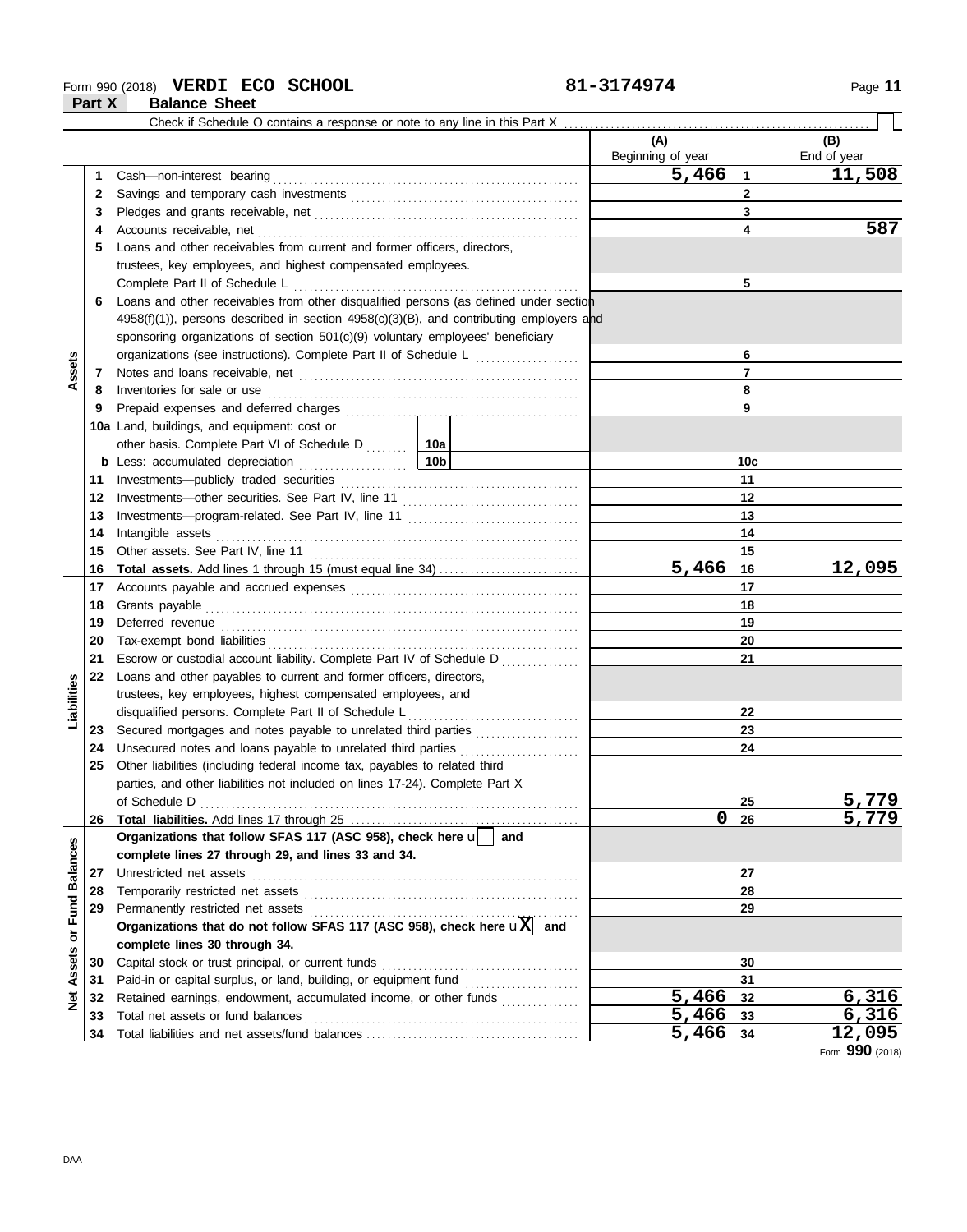|    | Form 990 (2018) VERDI ECO SCHOOL                                                                                                                                                                                                                                                                                                                                                                                                                                                                                                                              | 81-3174974     |    |         | Page 12         |
|----|---------------------------------------------------------------------------------------------------------------------------------------------------------------------------------------------------------------------------------------------------------------------------------------------------------------------------------------------------------------------------------------------------------------------------------------------------------------------------------------------------------------------------------------------------------------|----------------|----|---------|-----------------|
|    | <b>Reconciliation of Net Assets</b><br>Part XI                                                                                                                                                                                                                                                                                                                                                                                                                                                                                                                |                |    |         |                 |
|    |                                                                                                                                                                                                                                                                                                                                                                                                                                                                                                                                                               |                |    |         |                 |
| 1  |                                                                                                                                                                                                                                                                                                                                                                                                                                                                                                                                                               | $\mathbf{1}$   |    | 398,991 |                 |
| 2  |                                                                                                                                                                                                                                                                                                                                                                                                                                                                                                                                                               | $\overline{2}$ |    | 398,141 |                 |
| 3  |                                                                                                                                                                                                                                                                                                                                                                                                                                                                                                                                                               | $\overline{3}$ |    |         | 850             |
| 4  | Net assets or fund balances at beginning of year (must equal Part X, line 33, column (A))                                                                                                                                                                                                                                                                                                                                                                                                                                                                     | $\overline{4}$ |    |         | 5,466           |
| 5  |                                                                                                                                                                                                                                                                                                                                                                                                                                                                                                                                                               |                |    |         |                 |
| 6  |                                                                                                                                                                                                                                                                                                                                                                                                                                                                                                                                                               | 6              |    |         |                 |
| 7  | $Investment \textit{ expenses} \textit{________} \label{ex:ex:ex:1} \begin{minipage}[c]{0.9\linewidth} \centering \begin{minipage}[c]{0.9\linewidth} \centering \end{minipage} \begin{minipage}[c]{0.9\linewidth} \centering \begin{minipage}[c]{0.9\linewidth} \centering \end{minipage} \end{minipage} \begin{minipage}[c]{0.9\linewidth} \centering \end{minipage} \begin{minipage}[c]{0.9\linewidth} \centering \end{minipage} \begin{minipage}[c]{0.9\linewidth} \centering \end{minipage} \begin{minipage}[c]{0.9\linewidth} \centering \end{minipage}$ | $\overline{7}$ |    |         |                 |
| 8  |                                                                                                                                                                                                                                                                                                                                                                                                                                                                                                                                                               | 8              |    |         |                 |
| 9  |                                                                                                                                                                                                                                                                                                                                                                                                                                                                                                                                                               | 9              |    |         |                 |
| 10 | Net assets or fund balances at end of year. Combine lines 3 through 9 (must equal Part X, line                                                                                                                                                                                                                                                                                                                                                                                                                                                                |                |    |         |                 |
|    | 33. column (B))                                                                                                                                                                                                                                                                                                                                                                                                                                                                                                                                               | 10             |    |         | 6,316           |
|    | <b>Financial Statements and Reporting</b><br><b>Part XII</b>                                                                                                                                                                                                                                                                                                                                                                                                                                                                                                  |                |    |         |                 |
|    |                                                                                                                                                                                                                                                                                                                                                                                                                                                                                                                                                               |                |    |         |                 |
|    |                                                                                                                                                                                                                                                                                                                                                                                                                                                                                                                                                               |                |    | Yes l   | <b>No</b>       |
| 1. | $\mathbf{X}$ Accrual<br>Accounting method used to prepare the Form 990:     Cash                                                                                                                                                                                                                                                                                                                                                                                                                                                                              | Other          |    |         |                 |
|    | If the organization changed its method of accounting from a prior year or checked "Other," explain in                                                                                                                                                                                                                                                                                                                                                                                                                                                         |                |    |         |                 |
|    | Schedule O.                                                                                                                                                                                                                                                                                                                                                                                                                                                                                                                                                   |                |    |         |                 |
|    | 2a Were the organization's financial statements compiled or reviewed by an independent accountant?                                                                                                                                                                                                                                                                                                                                                                                                                                                            |                | 2a |         | x               |
|    | If "Yes," check a box below to indicate whether the financial statements for the year were compiled or                                                                                                                                                                                                                                                                                                                                                                                                                                                        |                |    |         |                 |
|    | reviewed on a separate basis, consolidated basis, or both:                                                                                                                                                                                                                                                                                                                                                                                                                                                                                                    |                |    |         |                 |
|    | Consolidated basis<br>Both consolidated and separate basis<br>Separate basis<br>$\blacksquare$                                                                                                                                                                                                                                                                                                                                                                                                                                                                |                |    |         |                 |
|    | <b>b</b> Were the organization's financial statements audited by an independent accountant?                                                                                                                                                                                                                                                                                                                                                                                                                                                                   |                | 2b |         | X               |
|    | If "Yes," check a box below to indicate whether the financial statements for the year were audited on a                                                                                                                                                                                                                                                                                                                                                                                                                                                       |                |    |         |                 |
|    | separate basis, consolidated basis, or both:                                                                                                                                                                                                                                                                                                                                                                                                                                                                                                                  |                |    |         |                 |
|    | Both consolidated and separate basis<br>Consolidated basis<br>Separate basis                                                                                                                                                                                                                                                                                                                                                                                                                                                                                  |                |    |         |                 |
|    | c If "Yes" to line 2a or 2b, does the organization have a committee that assumes responsibility for oversight                                                                                                                                                                                                                                                                                                                                                                                                                                                 |                |    |         |                 |
|    | of the audit, review, or compilation of its financial statements and selection of an independent accountant?                                                                                                                                                                                                                                                                                                                                                                                                                                                  |                | 2c |         |                 |
|    | If the organization changed either its oversight process or selection process during the tax year, explain in                                                                                                                                                                                                                                                                                                                                                                                                                                                 |                |    |         |                 |
|    | Schedule O.                                                                                                                                                                                                                                                                                                                                                                                                                                                                                                                                                   |                |    |         |                 |
|    | 3a As a result of a federal award, was the organization required to undergo an audit or audits as set forth in                                                                                                                                                                                                                                                                                                                                                                                                                                                |                |    |         |                 |
|    | the Single Audit Act and OMB Circular A-133?                                                                                                                                                                                                                                                                                                                                                                                                                                                                                                                  |                | 3a |         | X               |
|    | b If "Yes," did the organization undergo the required audit or audits? If the organization did not undergo the                                                                                                                                                                                                                                                                                                                                                                                                                                                |                |    |         |                 |
|    | required audit or audits, explain why in Schedule O and describe any steps taken to undergo such audits.                                                                                                                                                                                                                                                                                                                                                                                                                                                      |                | 3b |         |                 |
|    |                                                                                                                                                                                                                                                                                                                                                                                                                                                                                                                                                               |                |    |         | Form 990 (2018) |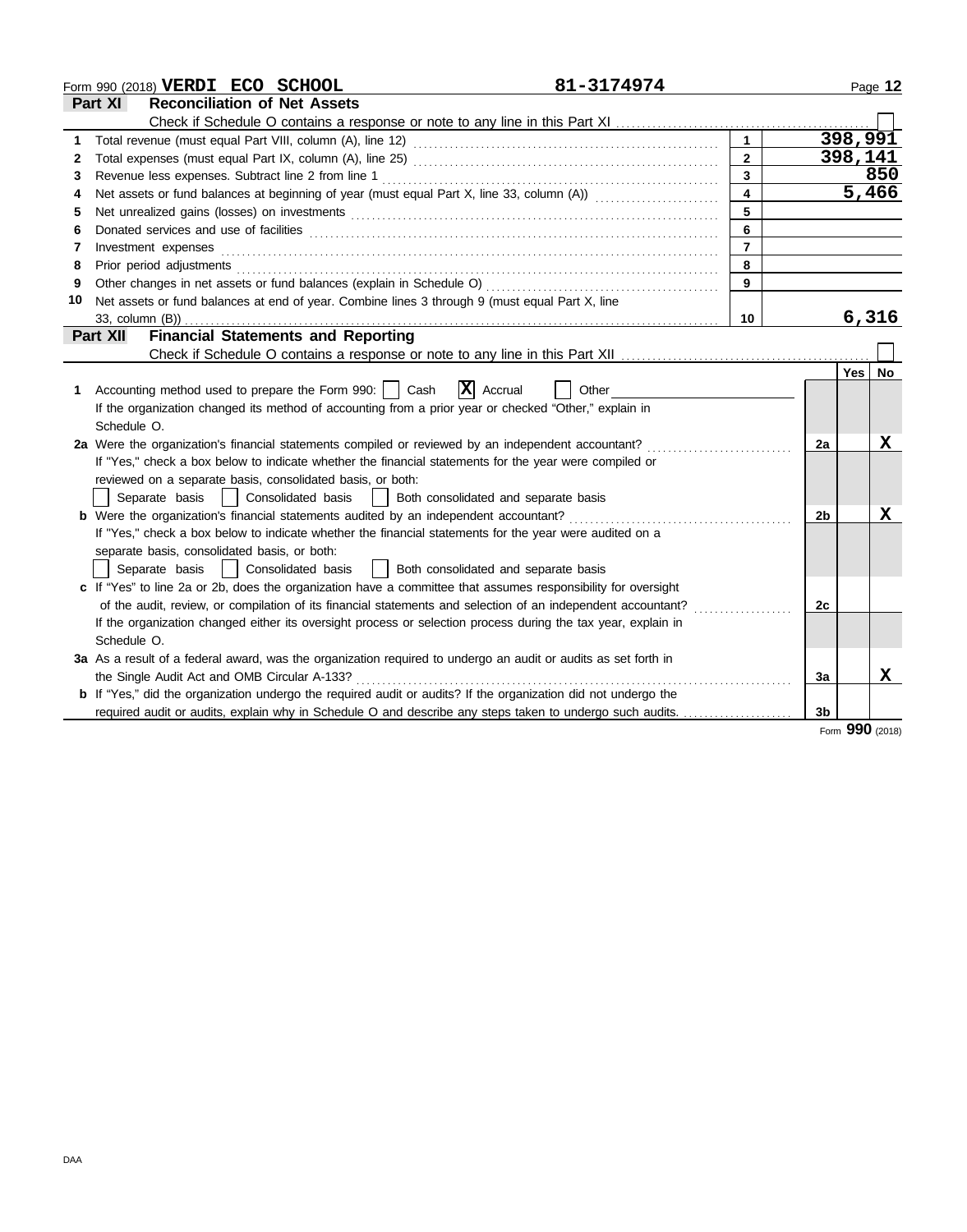| <b>SCHEDULE A</b>          |                                                            | <b>Public Charity Status and Public Support</b>                                                                                                                                                                                                                                                                                                                                 |                          |    |                        |                                              | OMB No. 1545-0047                    |
|----------------------------|------------------------------------------------------------|---------------------------------------------------------------------------------------------------------------------------------------------------------------------------------------------------------------------------------------------------------------------------------------------------------------------------------------------------------------------------------|--------------------------|----|------------------------|----------------------------------------------|--------------------------------------|
| (Form 990 or 990-EZ)       |                                                            | Complete if the organization is a section $501(c)(3)$ organization or a section $4947(a)(1)$ nonexempt charitable trust.                                                                                                                                                                                                                                                        |                          |    |                        |                                              |                                      |
| Department of the Treasury |                                                            | u Attach to Form 990 or Form 990-EZ.                                                                                                                                                                                                                                                                                                                                            |                          |    |                        |                                              | Open to Public                       |
| Internal Revenue Service   |                                                            | <b>u</b> Go to <i>www.irs.gov/Form990</i> for instructions and the latest information.                                                                                                                                                                                                                                                                                          |                          |    |                        |                                              | Inspection                           |
| Name of the organization   | <b>VERDI ECO SCHOOL</b>                                    |                                                                                                                                                                                                                                                                                                                                                                                 |                          |    |                        | Employer identification number<br>81-3174974 |                                      |
| Part I                     |                                                            | Reason for Public Charity Status (All organizations must complete this part.) See instructions.                                                                                                                                                                                                                                                                                 |                          |    |                        |                                              |                                      |
|                            |                                                            | The organization is not a private foundation because it is: (For lines 1 through 12, check only one box.)                                                                                                                                                                                                                                                                       |                          |    |                        |                                              |                                      |
| 1                          |                                                            | A church, convention of churches, or association of churches described in section 170(b)(1)(A)(i).                                                                                                                                                                                                                                                                              |                          |    |                        |                                              |                                      |
| x<br>2                     |                                                            | A school described in section 170(b)(1)(A)(ii). (Attach Schedule E (Form 990 or 990-EZ).)                                                                                                                                                                                                                                                                                       |                          |    |                        |                                              |                                      |
| 3                          |                                                            | A hospital or a cooperative hospital service organization described in section 170(b)(1)(A)(iii).                                                                                                                                                                                                                                                                               |                          |    |                        |                                              |                                      |
| 4                          |                                                            | A medical research organization operated in conjunction with a hospital described in section 170(b)(1)(A)(iii). Enter the hospital's name,                                                                                                                                                                                                                                      |                          |    |                        |                                              |                                      |
| city, and state:<br>5      |                                                            | An organization operated for the benefit of a college or university owned or operated by a governmental unit described in                                                                                                                                                                                                                                                       |                          |    |                        |                                              |                                      |
|                            | section 170(b)(1)(A)(iv). (Complete Part II.)              |                                                                                                                                                                                                                                                                                                                                                                                 |                          |    |                        |                                              |                                      |
| 6                          |                                                            | A federal, state, or local government or governmental unit described in section 170(b)(1)(A)(v).                                                                                                                                                                                                                                                                                |                          |    |                        |                                              |                                      |
| 7                          |                                                            | An organization that normally receives a substantial part of its support from a governmental unit or from the general public                                                                                                                                                                                                                                                    |                          |    |                        |                                              |                                      |
|                            | described in section 170(b)(1)(A)(vi). (Complete Part II.) |                                                                                                                                                                                                                                                                                                                                                                                 |                          |    |                        |                                              |                                      |
| 8                          |                                                            | A community trust described in section 170(b)(1)(A)(vi). (Complete Part II.)                                                                                                                                                                                                                                                                                                    |                          |    |                        |                                              |                                      |
| 9<br>university:           |                                                            | An agricultural research organization described in section 170(b)(1)(A)(ix) operated in conjunction with a land-grant college<br>or university or a non-land-grant college of agriculture (see instructions). Enter the name, city, and state of the college or                                                                                                                 |                          |    |                        |                                              |                                      |
| 10                         |                                                            | An organization that normally receives: (1) more than 33 1/3% of its support from contributions, membership fees, and gross<br>receipts from activities related to its exempt functions—subject to certain exceptions, and (2) no more than 33 1/3% of its<br>support from gross investment income and unrelated business taxable income (less section 511 tax) from businesses |                          |    |                        |                                              |                                      |
| 11                         |                                                            | acquired by the organization after June 30, 1975. See section 509(a)(2). (Complete Part III.)<br>An organization organized and operated exclusively to test for public safety. See section 509(a)(4).                                                                                                                                                                           |                          |    |                        |                                              |                                      |
| 12                         |                                                            | An organization organized and operated exclusively for the benefit of, to perform the functions of, or to carry out the purposes                                                                                                                                                                                                                                                |                          |    |                        |                                              |                                      |
|                            |                                                            | of one or more publicly supported organizations described in section 509(a)(1) or section 509(a)(2). See section 509(a)(3).                                                                                                                                                                                                                                                     |                          |    |                        |                                              |                                      |
|                            |                                                            | Check the box in lines 12a through 12d that describes the type of supporting organization and complete lines 12e, 12f, and 12g.                                                                                                                                                                                                                                                 |                          |    |                        |                                              |                                      |
| a                          |                                                            | Type I. A supporting organization operated, supervised, or controlled by its supported organization(s), typically by giving                                                                                                                                                                                                                                                     |                          |    |                        |                                              |                                      |
|                            |                                                            | the supported organization(s) the power to regularly appoint or elect a majority of the directors or trustees of the<br>supporting organization. You must complete Part IV, Sections A and B.                                                                                                                                                                                   |                          |    |                        |                                              |                                      |
| b                          |                                                            | Type II. A supporting organization supervised or controlled in connection with its supported organization(s), by having                                                                                                                                                                                                                                                         |                          |    |                        |                                              |                                      |
|                            |                                                            | control or management of the supporting organization vested in the same persons that control or manage the supported<br>organization(s). You must complete Part IV, Sections A and C.                                                                                                                                                                                           |                          |    |                        |                                              |                                      |
| c                          |                                                            | Type III functionally integrated. A supporting organization operated in connection with, and functionally integrated with,                                                                                                                                                                                                                                                      |                          |    |                        |                                              |                                      |
|                            |                                                            | its supported organization(s) (see instructions). You must complete Part IV, Sections A, D, and E.<br>Type III non-functionally integrated. A supporting organization operated in connection with its supported organization(s)                                                                                                                                                 |                          |    |                        |                                              |                                      |
| d                          |                                                            | that is not functionally integrated. The organization generally must satisfy a distribution requirement and an attentiveness                                                                                                                                                                                                                                                    |                          |    |                        |                                              |                                      |
|                            |                                                            | requirement (see instructions). You must complete Part IV, Sections A and D, and Part V.                                                                                                                                                                                                                                                                                        |                          |    |                        |                                              |                                      |
| е                          |                                                            | Check this box if the organization received a written determination from the IRS that it is a Type I, Type II, Type III                                                                                                                                                                                                                                                         |                          |    |                        |                                              |                                      |
|                            |                                                            | functionally integrated, or Type III non-functionally integrated supporting organization.                                                                                                                                                                                                                                                                                       |                          |    |                        |                                              |                                      |
| Ť.<br>g                    | Enter the number of supported organizations                | Provide the following information about the supported organization(s).                                                                                                                                                                                                                                                                                                          |                          |    |                        |                                              |                                      |
| (i) Name of supported      | (ii) EIN                                                   | (iii) Type of organization                                                                                                                                                                                                                                                                                                                                                      | (iv) Is the organization |    | (v) Amount of monetary |                                              | (vi) Amount of                       |
| organization               |                                                            | (described on lines 1-10                                                                                                                                                                                                                                                                                                                                                        | listed in your governing |    | support (see           |                                              | other support (see                   |
|                            |                                                            | above (see instructions))                                                                                                                                                                                                                                                                                                                                                       | document?                |    | instructions)          |                                              | instructions)                        |
| (A)                        |                                                            |                                                                                                                                                                                                                                                                                                                                                                                 | Yes                      | No |                        |                                              |                                      |
|                            |                                                            |                                                                                                                                                                                                                                                                                                                                                                                 |                          |    |                        |                                              |                                      |
| (B)                        |                                                            |                                                                                                                                                                                                                                                                                                                                                                                 |                          |    |                        |                                              |                                      |
| (C)                        |                                                            |                                                                                                                                                                                                                                                                                                                                                                                 |                          |    |                        |                                              |                                      |
| (D)                        |                                                            |                                                                                                                                                                                                                                                                                                                                                                                 |                          |    |                        |                                              |                                      |
| (E)                        |                                                            |                                                                                                                                                                                                                                                                                                                                                                                 |                          |    |                        |                                              |                                      |
| Total                      |                                                            |                                                                                                                                                                                                                                                                                                                                                                                 |                          |    |                        |                                              |                                      |
|                            |                                                            | For Paperwork Reduction Act Notice, see the Instructions for Form 990 or 990-EZ.                                                                                                                                                                                                                                                                                                |                          |    |                        |                                              | Schedule A (Form 990 or 990-EZ) 2018 |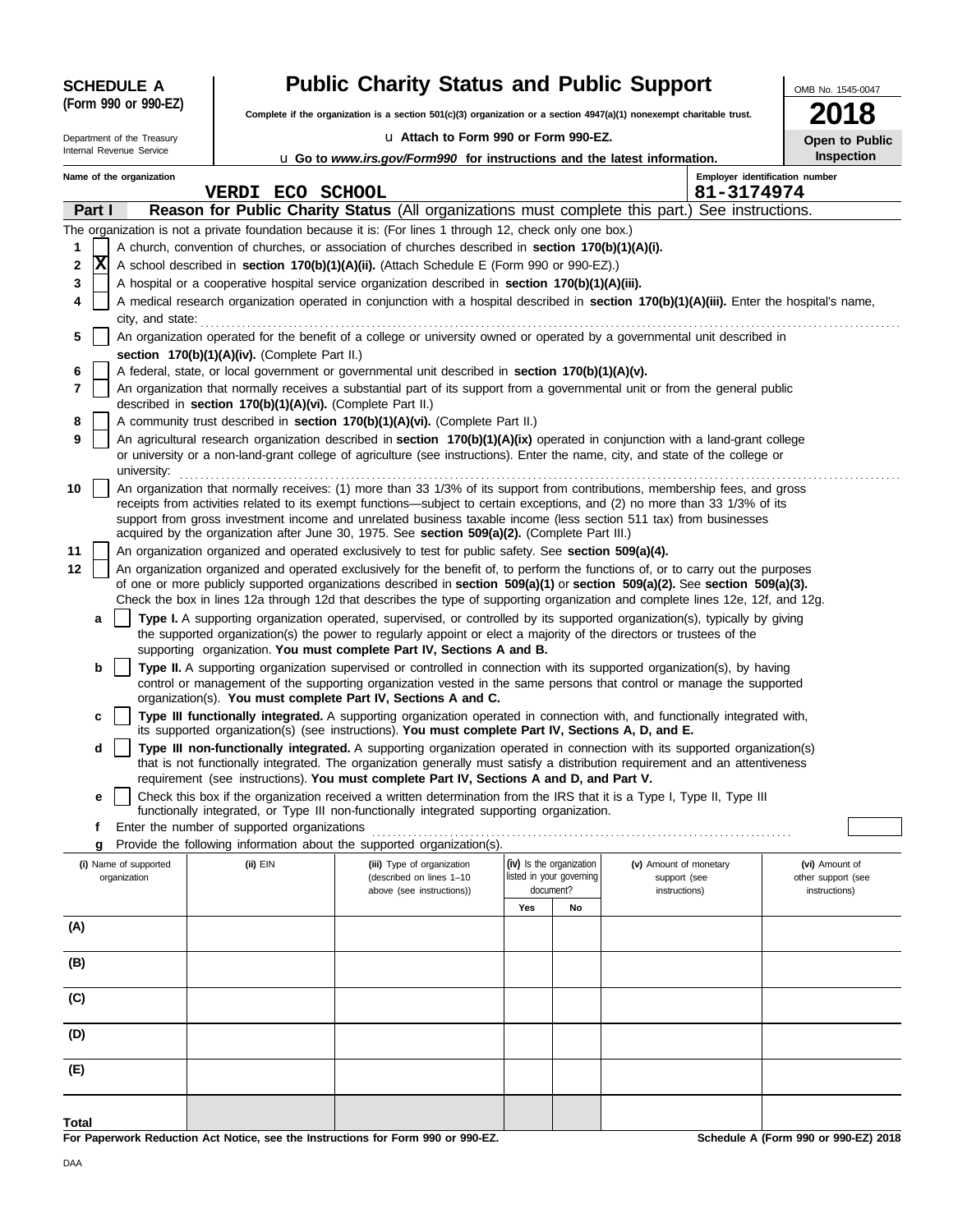| (Form 990 or 990-EZ) 2018<br>Schedule | <b>ECO</b><br><b>VERDI</b> | <b>SCHOOL</b> | 3174974 | Page 2 |
|---------------------------------------|----------------------------|---------------|---------|--------|
|                                       |                            |               |         |        |

|     | Part II<br>Support Schedule for Organizations Described in Sections 170(b)(1)(A)(iv) and 170(b)(1)(A)(vi)<br>(Complete only if you checked the box on line 5, 7, or 8 of Part I or if the organization failed to qualify under<br>Part III. If the organization fails to qualify under the tests listed below, please complete Part III.) |          |          |            |            |            |    |           |
|-----|-------------------------------------------------------------------------------------------------------------------------------------------------------------------------------------------------------------------------------------------------------------------------------------------------------------------------------------------|----------|----------|------------|------------|------------|----|-----------|
|     | <b>Section A. Public Support</b>                                                                                                                                                                                                                                                                                                          |          |          |            |            |            |    |           |
|     | Calendar year (or fiscal year beginning in) $\mathbf u$                                                                                                                                                                                                                                                                                   | (a) 2014 | (b) 2015 | $(c)$ 2016 | $(d)$ 2017 | (e) $2018$ |    | (f) Total |
| 1   | Gifts, grants, contributions, and<br>membership fees received. (Do not<br>include any "unusual grants.")                                                                                                                                                                                                                                  |          |          |            |            |            |    |           |
| 2   | Tax revenues levied for the<br>organization's benefit and either paid<br>to or expended on its behalf                                                                                                                                                                                                                                     |          |          |            |            |            |    |           |
| 3   | The value of services or facilities<br>furnished by a governmental unit to the<br>organization without charge<br>.                                                                                                                                                                                                                        |          |          |            |            |            |    |           |
| 4   | Total. Add lines 1 through 3                                                                                                                                                                                                                                                                                                              |          |          |            |            |            |    |           |
| 5   | The portion of total contributions by<br>each person (other than a<br>governmental unit or publicly<br>supported organization) included on<br>line 1 that exceeds 2% of the amount<br>shown on line 11, column (f)                                                                                                                        |          |          |            |            |            |    |           |
| 6   | Public support. Subtract line 5 from line 4                                                                                                                                                                                                                                                                                               |          |          |            |            |            |    |           |
|     | <b>Section B. Total Support</b>                                                                                                                                                                                                                                                                                                           |          |          |            |            |            |    |           |
|     | Calendar year (or fiscal year beginning in) $\mathbf u$                                                                                                                                                                                                                                                                                   | (a) 2014 | (b) 2015 | (c) 2016   | $(d)$ 2017 | (e) $2018$ |    | (f) Total |
| 7   | Amounts from line 4                                                                                                                                                                                                                                                                                                                       |          |          |            |            |            |    |           |
| 8   | Gross income from interest, dividends,<br>payments received on securities loans,<br>rents, royalties, and income from<br>similar sources                                                                                                                                                                                                  |          |          |            |            |            |    |           |
| 9   | Net income from unrelated business<br>activities, whether or not the business<br>is regularly carried on                                                                                                                                                                                                                                  |          |          |            |            |            |    |           |
| 10  | Other income. Do not include gain or<br>loss from the sale of capital assets<br>(Explain in Part VI.)                                                                                                                                                                                                                                     |          |          |            |            |            |    |           |
| 11  | Total support. Add lines 7 through 10                                                                                                                                                                                                                                                                                                     |          |          |            |            |            |    |           |
| 12  | Gross receipts from related activities, etc. (see instructions)                                                                                                                                                                                                                                                                           |          |          |            |            |            | 12 |           |
| 13  | First five years. If the Form 990 is for the organization's first, second, third, fourth, or fifth tax year as a section 501(c)(3)                                                                                                                                                                                                        |          |          |            |            |            |    |           |
|     |                                                                                                                                                                                                                                                                                                                                           |          |          |            |            |            |    |           |
|     | Section C. Computation of Public Support Percentage                                                                                                                                                                                                                                                                                       |          |          |            |            |            |    |           |
| 14  | Public support percentage for 2018 (line 6, column (f) divided by line 11, column (f)) [[[[[[[[[[[[[[[[[[[[[[                                                                                                                                                                                                                             |          |          |            |            |            | 14 | %         |
| 15  |                                                                                                                                                                                                                                                                                                                                           |          |          |            |            |            | 15 | %         |
| 16a | 33 1/3% support test-2018. If the organization did not check the box on line 13, and line 14 is 33 1/3% or more, check this                                                                                                                                                                                                               |          |          |            |            |            |    |           |
|     | box and stop here. The organization qualifies as a publicly supported organization                                                                                                                                                                                                                                                        |          |          |            |            |            |    |           |
| b   | 33 1/3% support test-2017. If the organization did not check a box on line 13 or 16a, and line 15 is 33 1/3% or more, check                                                                                                                                                                                                               |          |          |            |            |            |    |           |
|     | this box and stop here. The organization qualifies as a publicly supported organization                                                                                                                                                                                                                                                   |          |          |            |            |            |    |           |
| 17a | 10%-facts-and-circumstances test-2018. If the organization did not check a box on line 13, 16a, or 16b, and line 14 is                                                                                                                                                                                                                    |          |          |            |            |            |    |           |
|     | 10% or more, and if the organization meets the "facts-and-circumstances" test, check this box and stop here. Explain in                                                                                                                                                                                                                   |          |          |            |            |            |    |           |
|     | Part VI how the organization meets the "facts-and-circumstances" test. The organization qualifies as a publicly supported                                                                                                                                                                                                                 |          |          |            |            |            |    |           |
|     | organization                                                                                                                                                                                                                                                                                                                              |          |          |            |            |            |    |           |
| b   | 10%-facts-and-circumstances test-2017. If the organization did not check a box on line 13, 16a, 16b, or 17a, and line                                                                                                                                                                                                                     |          |          |            |            |            |    |           |
|     | 15 is 10% or more, and if the organization meets the "facts-and-circumstances" test, check this box and stop here.                                                                                                                                                                                                                        |          |          |            |            |            |    |           |
|     | Explain in Part VI how the organization meets the "facts-and-circumstances" test. The organization qualifies as a publicly                                                                                                                                                                                                                |          |          |            |            |            |    |           |
|     |                                                                                                                                                                                                                                                                                                                                           |          |          |            |            |            |    |           |
| 18  | Private foundation. If the organization did not check a box on line 13, 16a, 16b, 17a, or 17b, check this box and see                                                                                                                                                                                                                     |          |          |            |            |            |    |           |
|     | instructions                                                                                                                                                                                                                                                                                                                              |          |          |            |            |            |    |           |
|     |                                                                                                                                                                                                                                                                                                                                           |          |          |            |            |            |    |           |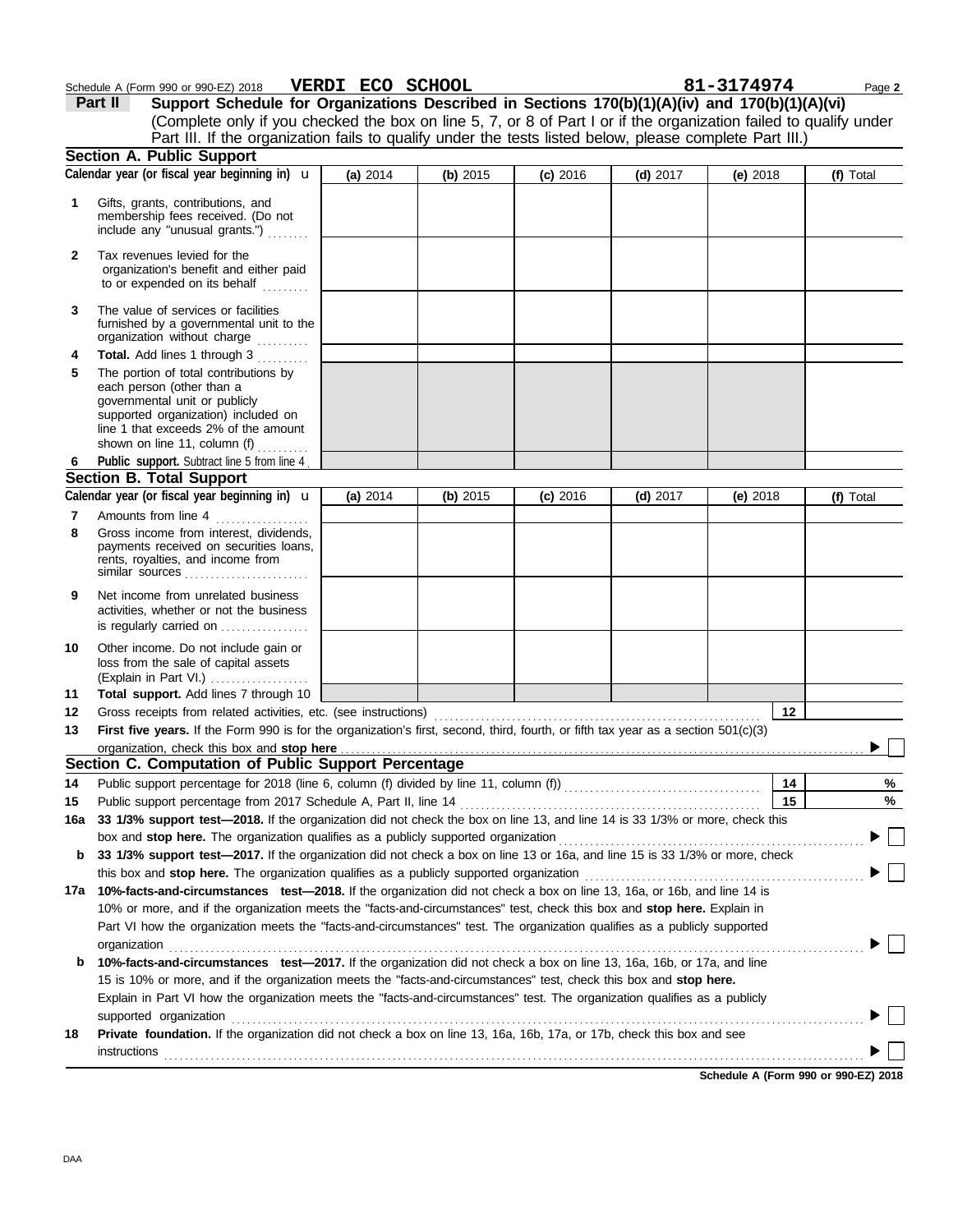### **Schedule A (Form 990 or 990-EZ) 2018 VERDI ECO SCHOOL 81-3174974** Page 3

**Part III Support Schedule for Organizations Described in Section 509(a)(2)**

|          | (Complete only if you checked the box on line 10 of Part I or if the organization failed to qualify under Part II.<br>If the organization fails to qualify under the tests listed below, please complete Part II.) |          |          |            |            |            |           |
|----------|--------------------------------------------------------------------------------------------------------------------------------------------------------------------------------------------------------------------|----------|----------|------------|------------|------------|-----------|
|          | <b>Section A. Public Support</b>                                                                                                                                                                                   |          |          |            |            |            |           |
|          | Calendar year (or fiscal year beginning in) $\mathbf u$                                                                                                                                                            | (a) 2014 | (b) 2015 | $(c)$ 2016 | $(d)$ 2017 | (e) $2018$ | (f) Total |
| 1        | Gifts, grants, contributions, and membership<br>fees received. (Do not include any "unusual grants.")                                                                                                              |          |          |            |            |            |           |
| 2        | Gross receipts from admissions, merchandise<br>sold or services performed, or facilities<br>furnished in any activity that is related to the<br>organization's fax-exempt purpose                                  |          |          |            |            |            |           |
| 3        | Gross receipts from activities that are not an<br>unrelated trade or business under section 513                                                                                                                    |          |          |            |            |            |           |
| 4        | Tax revenues levied for the<br>organization's benefit and either paid<br>to or expended on its behalf                                                                                                              |          |          |            |            |            |           |
| 5        | The value of services or facilities<br>furnished by a governmental unit to the<br>organization without charge                                                                                                      |          |          |            |            |            |           |
| 6        | Total. Add lines 1 through 5                                                                                                                                                                                       |          |          |            |            |            |           |
|          | 7a Amounts included on lines 1, 2, and 3<br>received from disqualified persons                                                                                                                                     |          |          |            |            |            |           |
| b        | Amounts included on lines 2 and 3<br>received from other than disqualified<br>persons that exceed the greater of \$5,000<br>or 1% of the amount on line 13 for the year                                            |          |          |            |            |            |           |
| c        | Add lines 7a and 7b                                                                                                                                                                                                |          |          |            |            |            |           |
| 8        | Public support. (Subtract line 7c from                                                                                                                                                                             |          |          |            |            |            |           |
|          | <b>Section B. Total Support</b>                                                                                                                                                                                    |          |          |            |            |            |           |
| 9        | Calendar year (or fiscal year beginning in) $\mathbf u$<br>Amounts from line 6                                                                                                                                     | (a) 2014 | (b) 2015 | (c) 2016   | $(d)$ 2017 | (e) $2018$ | (f) Total |
| 10a      | Gross income from interest, dividends,<br>payments received on securities loans, rents,<br>royalties, and income from similar sources.                                                                             |          |          |            |            |            |           |
| b        | Unrelated business taxable income (less<br>section 511 taxes) from businesses<br>acquired after June 30, 1975                                                                                                      |          |          |            |            |            |           |
| c        | Add lines 10a and 10b                                                                                                                                                                                              |          |          |            |            |            |           |
| 11       | Net income from unrelated business<br>activities not included in line 10b, whether<br>or not the business is regularly carried on                                                                                  |          |          |            |            |            |           |
| 12       | Other income. Do not include gain or<br>loss from the sale of capital assets<br>(Explain in Part VI.)                                                                                                              |          |          |            |            |            |           |
| 13       | Total support. (Add lines 9, 10c, 11,                                                                                                                                                                              |          |          |            |            |            |           |
|          | and 12.)                                                                                                                                                                                                           |          |          |            |            |            |           |
| 14       | First five years. If the Form 990 is for the organization's first, second, third, fourth, or fifth tax year as a section 501(c)(3)                                                                                 |          |          |            |            |            |           |
|          | organization, check this box and stop here                                                                                                                                                                         |          |          |            |            |            |           |
|          | Section C. Computation of Public Support Percentage                                                                                                                                                                |          |          |            |            |            |           |
| 15       |                                                                                                                                                                                                                    |          |          |            |            | 15         | %         |
| 16       | Section D. Computation of Investment Income Percentage                                                                                                                                                             |          |          |            |            | 16         | %         |
|          |                                                                                                                                                                                                                    |          |          |            |            | 17         | %         |
| 17<br>18 |                                                                                                                                                                                                                    |          |          |            |            | 18         | %         |
| 19a      | 33 1/3% support tests—2018. If the organization did not check the box on line 14, and line 15 is more than 33 1/3%, and line                                                                                       |          |          |            |            |            |           |
|          | 17 is not more than 33 1/3%, check this box and stop here. The organization qualifies as a publicly supported organization                                                                                         |          |          |            |            |            |           |
| b        | 33 1/3% support tests-2017. If the organization did not check a box on line 14 or line 19a, and line 16 is more than 33 1/3%, and                                                                                  |          |          |            |            |            |           |
|          | line 18 is not more than 33 1/3%, check this box and stop here. The organization qualifies as a publicly supported organization                                                                                    |          |          |            |            |            |           |
| 20       |                                                                                                                                                                                                                    |          |          |            |            |            |           |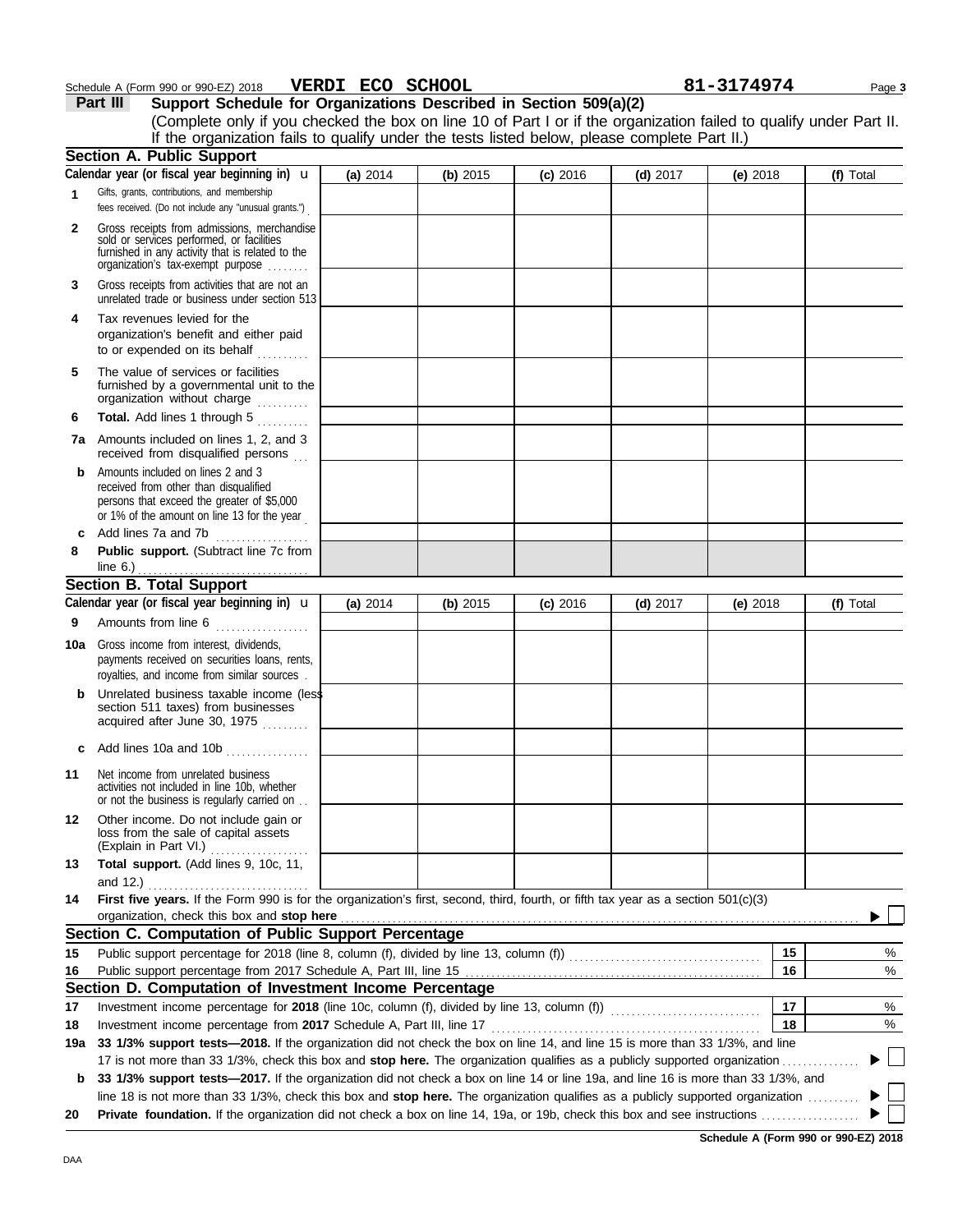| <b>Part IV</b><br><b>Supporting Organizations</b> |                                                                                                                     |                 |     |           |  |  |  |
|---------------------------------------------------|---------------------------------------------------------------------------------------------------------------------|-----------------|-----|-----------|--|--|--|
|                                                   | (Complete only if you checked a box in line 12 on Part I. If you checked 12a of Part I, complete Sections A         |                 |     |           |  |  |  |
|                                                   | and B. If you checked 12b of Part I, complete Sections A and C. If you checked 12c of Part I, complete              |                 |     |           |  |  |  |
|                                                   | Sections A, D, and E. If you checked 12d of Part I, complete Sections A and D, and complete Part V.)                |                 |     |           |  |  |  |
|                                                   | Section A. All Supporting Organizations                                                                             |                 |     |           |  |  |  |
|                                                   |                                                                                                                     |                 | Yes | <b>No</b> |  |  |  |
| 1                                                 | Are all of the organization's supported organizations listed by name in the organization's governing                |                 |     |           |  |  |  |
|                                                   | documents? If "No," describe in Part VI how the supported organizations are designated. If designated by            |                 |     |           |  |  |  |
|                                                   | class or purpose, describe the designation. If historic and continuing relationship, explain.                       | 1               |     |           |  |  |  |
| $\mathbf{2}$                                      | Did the organization have any supported organization that does not have an IRS determination of status              |                 |     |           |  |  |  |
|                                                   | under section $509(a)(1)$ or (2)? If "Yes," explain in Part VI how the organization determined that the supported   |                 |     |           |  |  |  |
|                                                   | organization was described in section 509(a)(1) or (2).                                                             | 2               |     |           |  |  |  |
| За                                                | Did the organization have a supported organization described in section $501(c)(4)$ , (5), or (6)? If "Yes," answer |                 |     |           |  |  |  |
|                                                   | $(b)$ and $(c)$ below.                                                                                              | 3a              |     |           |  |  |  |
| b                                                 | Did the organization confirm that each supported organization qualified under section $501(c)(4)$ , (5), or (6) and |                 |     |           |  |  |  |
|                                                   | satisfied the public support tests under section $509(a)(2)$ ? If "Yes," describe in Part VI when and how the       |                 |     |           |  |  |  |
|                                                   | organization made the determination.                                                                                | 3b              |     |           |  |  |  |
| c                                                 | Did the organization ensure that all support to such organizations was used exclusively for section $170(c)(2)(B)$  |                 |     |           |  |  |  |
|                                                   | purposes? If "Yes," explain in Part VI what controls the organization put in place to ensure such use.              | 3c              |     |           |  |  |  |
| 4a                                                | Was any supported organization not organized in the United States ("foreign supported organization")? If            |                 |     |           |  |  |  |
|                                                   | "Yes," and if you checked 12a or 12b in Part I, answer (b) and (c) below.                                           | 4a              |     |           |  |  |  |
| b                                                 | Did the organization have ultimate control and discretion in deciding whether to make grants to the foreign         |                 |     |           |  |  |  |
|                                                   | supported organization? If "Yes," describe in Part VI how the organization had such control and discretion          |                 |     |           |  |  |  |
|                                                   | despite being controlled or supervised by or in connection with its supported organizations.                        | 4b              |     |           |  |  |  |
| c                                                 | Did the organization support any foreign supported organization that does not have an IRS determination             |                 |     |           |  |  |  |
|                                                   | under sections $501(c)(3)$ and $509(a)(1)$ or (2)? If "Yes," explain in Part VI what controls the organization used |                 |     |           |  |  |  |
|                                                   | to ensure that all support to the foreign supported organization was used exclusively for section $170(c)(2)(B)$    |                 |     |           |  |  |  |
|                                                   | purposes.                                                                                                           | 4с              |     |           |  |  |  |
| 5a                                                | Did the organization add, substitute, or remove any supported organizations during the tax year? If "Yes,"          |                 |     |           |  |  |  |
|                                                   | answer (b) and (c) below (if applicable). Also, provide detail in Part VI, including (i) the names and EIN          |                 |     |           |  |  |  |
|                                                   | numbers of the supported organizations added, substituted, or removed; (ii) the reasons for each such action;       |                 |     |           |  |  |  |
|                                                   | (iii) the authority under the organization's organizing document authorizing such action; and (iv) how the action   |                 |     |           |  |  |  |
|                                                   | was accomplished (such as by amendment to the organizing document).                                                 | 5a              |     |           |  |  |  |
| b                                                 | Type I or Type II only. Was any added or substituted supported organization part of a class already                 |                 |     |           |  |  |  |
|                                                   | designated in the organization's organizing document?                                                               | 5 <sub>b</sub>  |     |           |  |  |  |
| c                                                 | Substitutions only. Was the substitution the result of an event beyond the organization's control?                  | 5c              |     |           |  |  |  |
| 6                                                 | Did the organization provide support (whether in the form of grants or the provision of services or facilities) to  |                 |     |           |  |  |  |
|                                                   | anyone other than (i) its supported organizations, (ii) individuals that are part of the charitable class benefited |                 |     |           |  |  |  |
|                                                   | by one or more of its supported organizations, or (iii) other supporting organizations that also support or         |                 |     |           |  |  |  |
|                                                   | benefit one or more of the filing organization's supported organizations? If "Yes," provide detail in Part VI.      | 6               |     |           |  |  |  |
| 7                                                 | Did the organization provide a grant, loan, compensation, or other similar payment to a substantial contributor     |                 |     |           |  |  |  |
|                                                   | (as defined in section $4958(c)(3)(C)$ ), a family member of a substantial contributor, or a 35% controlled entity  |                 |     |           |  |  |  |
|                                                   | with regard to a substantial contributor? If "Yes," complete Part I of Schedule L (Form 990 or 990-EZ).             | 7               |     |           |  |  |  |
| 8                                                 | Did the organization make a loan to a disqualified person (as defined in section 4958) not described in line 7?     |                 |     |           |  |  |  |
|                                                   | If "Yes," complete Part I of Schedule L (Form 990 or 990-EZ).                                                       | 8               |     |           |  |  |  |
| 9a                                                | Was the organization controlled directly or indirectly at any time during the tax year by one or more               |                 |     |           |  |  |  |
|                                                   | disqualified persons as defined in section 4946 (other than foundation managers and organizations described         |                 |     |           |  |  |  |
|                                                   | in section 509(a)(1) or (2))? If "Yes," provide detail in Part VI.                                                  | 9a              |     |           |  |  |  |
| b                                                 | Did one or more disqualified persons (as defined in line 9a) hold a controlling interest in any entity in which     |                 |     |           |  |  |  |
|                                                   | the supporting organization had an interest? If "Yes," provide detail in Part VI.                                   | 9b              |     |           |  |  |  |
| c                                                 | Did a disqualified person (as defined in line 9a) have an ownership interest in, or derive any personal benefit     |                 |     |           |  |  |  |
|                                                   | from, assets in which the supporting organization also had an interest? If "Yes," provide detail in Part VI.        | 9c              |     |           |  |  |  |
| 10a                                               | Was the organization subject to the excess business holdings rules of section 4943 because of section               |                 |     |           |  |  |  |
|                                                   | 4943(f) (regarding certain Type II supporting organizations, and all Type III non-functionally integrated           |                 |     |           |  |  |  |
|                                                   | supporting organizations)? If "Yes," answer 10b below.                                                              | 10a             |     |           |  |  |  |
| b                                                 | Did the organization have any excess business holdings in the tax year? (Use Schedule C, Form 4720, to              |                 |     |           |  |  |  |
|                                                   | determine whether the organization had excess business holdings.)                                                   | 10 <sub>b</sub> |     |           |  |  |  |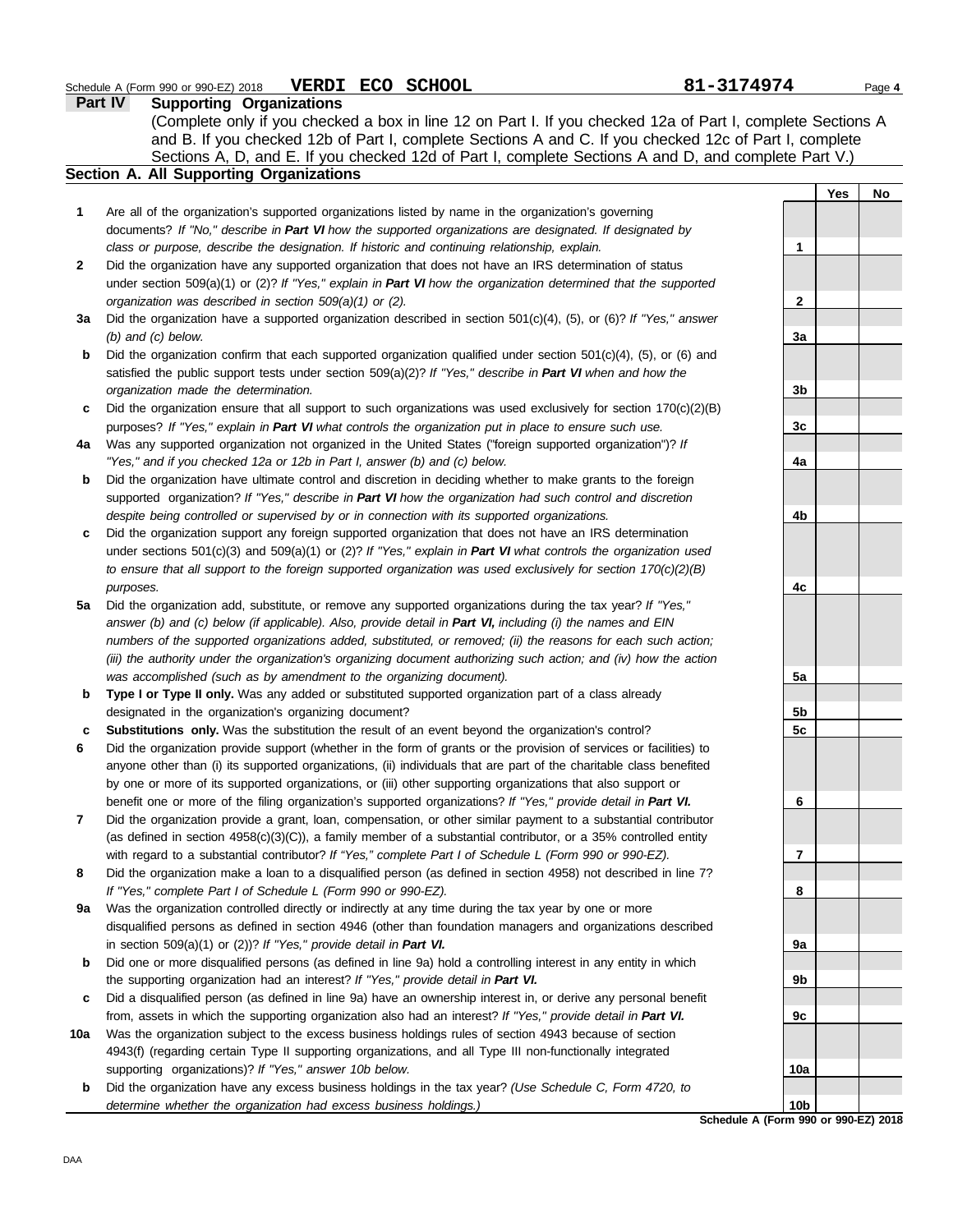Schedule A (Form 990 or 990-EZ) 2018 **VERDI ECO SCHOOL** 81-3174974 Page 5<br>**Part IV** Supporting Organizations (continued) **VERDI ECO SCHOOL** 

|              | Part IV<br><b>Supporting Organizations (continued)</b>                                                                            |                 |            |     |
|--------------|-----------------------------------------------------------------------------------------------------------------------------------|-----------------|------------|-----|
|              |                                                                                                                                   |                 | Yes        | No  |
| 11           | Has the organization accepted a gift or contribution from any of the following persons?                                           |                 |            |     |
| a            | A person who directly or indirectly controls, either alone or together with persons described in (b) and (c)                      |                 |            |     |
|              | below, the governing body of a supported organization?                                                                            | 11a             |            |     |
|              | <b>b</b> A family member of a person described in (a) above?                                                                      | 11 <sub>b</sub> |            |     |
|              | c A 35% controlled entity of a person described in (a) or (b) above? If "Yes" to a, b, or c, provide detail in Part VI.           | 11c             |            |     |
|              | <b>Section B. Type I Supporting Organizations</b>                                                                                 |                 |            |     |
|              |                                                                                                                                   |                 | <b>Yes</b> | No  |
| 1            | Did the directors, trustees, or membership of one or more supported organizations have the power to                               |                 |            |     |
|              | regularly appoint or elect at least a majority of the organization's directors or trustees at all times during the                |                 |            |     |
|              | tax year? If "No," describe in Part VI how the supported organization(s) effectively operated, supervised, or                     |                 |            |     |
|              | controlled the organization's activities. If the organization had more than one supported organization,                           |                 |            |     |
|              | describe how the powers to appoint and/or remove directors or trustees were allocated among the supported                         |                 |            |     |
|              | organizations and what conditions or restrictions, if any, applied to such powers during the tax year.                            | 1               |            |     |
| $\mathbf{2}$ | Did the organization operate for the benefit of any supported organization other than the supported                               |                 |            |     |
|              | organization(s) that operated, supervised, or controlled the supporting organization? If "Yes," explain in Part                   |                 |            |     |
|              |                                                                                                                                   |                 |            |     |
|              | VI how providing such benefit carried out the purposes of the supported organization(s) that operated,                            |                 |            |     |
|              | supervised, or controlled the supporting organization.<br>Section C. Type II Supporting Organizations                             | 2               |            |     |
|              |                                                                                                                                   |                 |            |     |
|              |                                                                                                                                   |                 | Yes        | No  |
| 1            | Were a majority of the organization's directors or trustees during the tax year also a majority of the directors                  |                 |            |     |
|              | or trustees of each of the organization's supported organization(s)? If "No," describe in Part VI how control                     |                 |            |     |
|              | or management of the supporting organization was vested in the same persons that controlled or managed                            |                 |            |     |
|              | the supported organization(s).                                                                                                    | 1               |            |     |
|              | Section D. All Type III Supporting Organizations                                                                                  |                 |            |     |
|              |                                                                                                                                   |                 | Yes        | No  |
| 1            | Did the organization provide to each of its supported organizations, by the last day of the fifth month of the                    |                 |            |     |
|              | organization's tax year, (i) a written notice describing the type and amount of support provided during the prior tax             |                 |            |     |
|              | year, (ii) a copy of the Form 990 that was most recently filed as of the date of notification, and (iii) copies of the            |                 |            |     |
|              | organization's governing documents in effect on the date of notification, to the extent not previously provided?                  | 1               |            |     |
| $\mathbf{2}$ | Were any of the organization's officers, directors, or trustees either (i) appointed or elected by the supported                  |                 |            |     |
|              | organization(s) or (ii) serving on the governing body of a supported organization? If "No," explain in Part VI how                |                 |            |     |
|              | the organization maintained a close and continuous working relationship with the supported organization(s).                       | 2               |            |     |
| 3            | By reason of the relationship described in (2), did the organization's supported organizations have a                             |                 |            |     |
|              | significant voice in the organization's investment policies and in directing the use of the organization's                        |                 |            |     |
|              | income or assets at all times during the tax year? If "Yes," describe in Part VI the role the organization's                      |                 |            |     |
|              | supported organizations played in this regard.                                                                                    | 3               |            |     |
|              | Section E. Type III Functionally-Integrated Supporting Organizations                                                              |                 |            |     |
| 1            | Check the box next to the method that the organization used to satisfy the Integral Part Test during the year (see instructions). |                 |            |     |
| a            | The organization satisfied the Activities Test. Complete line 2 below.                                                            |                 |            |     |
| b            | The organization is the parent of each of its supported organizations. Complete line 3 below.                                     |                 |            |     |
| c            | The organization supported a governmental entity. Describe in Part VI how you supported a government entity (see instructions).   |                 |            |     |
|              |                                                                                                                                   |                 |            |     |
| 2            | Activities Test. Answer (a) and (b) below.                                                                                        |                 | Yes        | No. |
| a            | Did substantially all of the organization's activities during the tax year directly further the exempt purposes of                |                 |            |     |
|              | the supported organization(s) to which the organization was responsive? If "Yes," then in Part VI identify                        |                 |            |     |
|              | those supported organizations and explain how these activities directly furthered their exempt purposes,                          |                 |            |     |
|              | how the organization was responsive to those supported organizations, and how the organization determined                         |                 |            |     |
|              | that these activities constituted substantially all of its activities.                                                            | 2a              |            |     |
| b            | Did the activities described in (a) constitute activities that, but for the organization's involvement, one or more               |                 |            |     |
|              | of the organization's supported organization(s) would have been engaged in? If "Yes," explain in Part VI the                      |                 |            |     |
|              | reasons for the organization's position that its supported organization(s) would have engaged in these                            |                 |            |     |
|              | activities but for the organization's involvement.                                                                                | 2b              |            |     |
|              |                                                                                                                                   |                 |            |     |

- **3** Parent of Supported Organizations. *Answer (a) and (b) below.*
	- **a** Did the organization have the power to regularly appoint or elect a majority of the officers, directors, or trustees of each of the supported organizations? *Provide details in Part VI.*
	- **b** Did the organization exercise a substantial degree of direction over the policies, programs, and activities of each of its supported organizations? *If "Yes," describe in Part VI the role played by the organization in this regard.*

**3a 3b**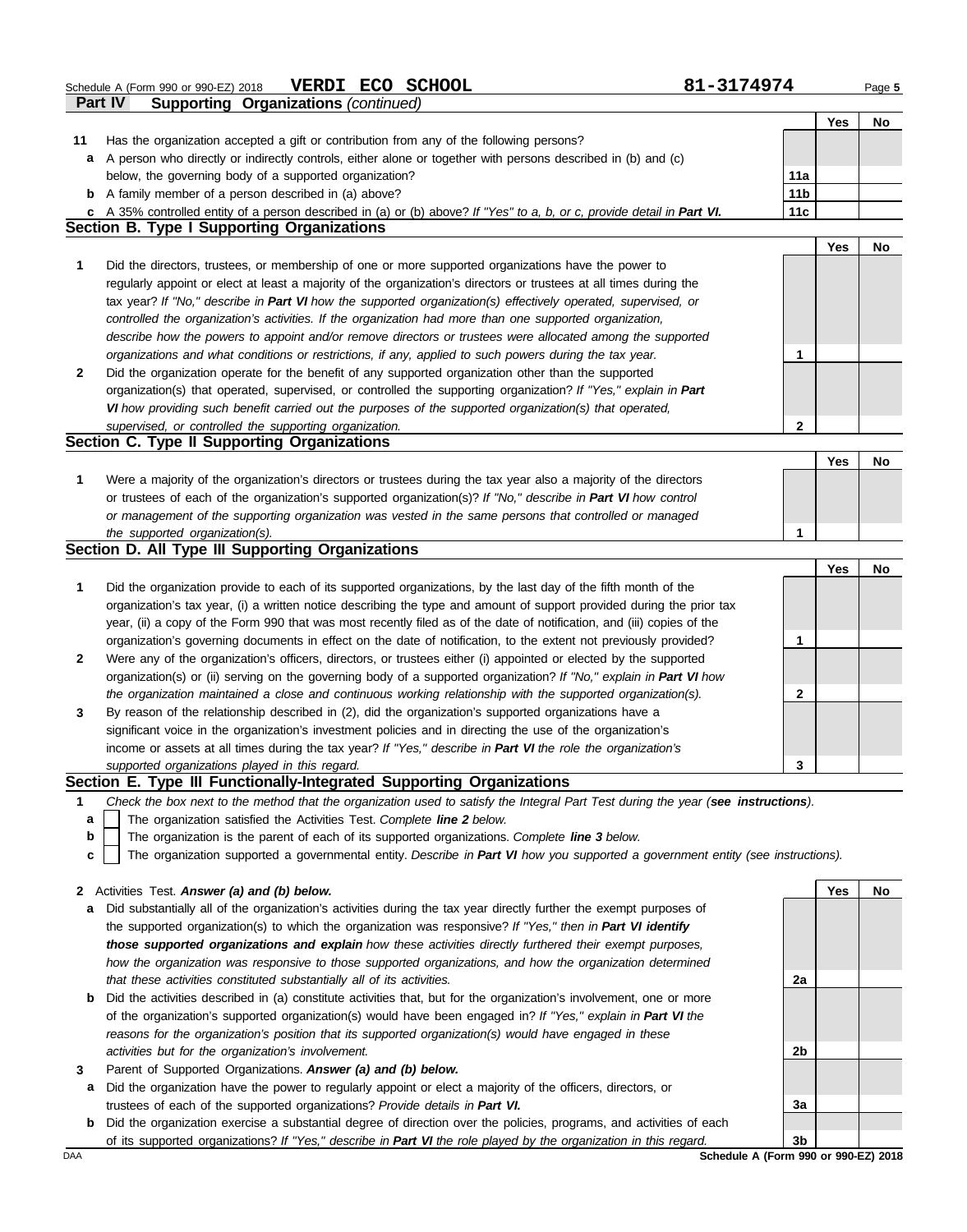| Part V<br>Type III Non-Functionally Integrated 509(a)(3) Supporting Organizations                                                     |                |                |                                |
|---------------------------------------------------------------------------------------------------------------------------------------|----------------|----------------|--------------------------------|
| Check here if the organization satisfied the Integral Part Test as a qualifying trust on Nov. 20, 1970 (explain in Part VI). See<br>1 |                |                |                                |
| instructions. All other Type III non-functionally integrated supporting organizations must complete Sections A through E.             |                |                |                                |
| Section A - Adjusted Net Income                                                                                                       |                | (A) Prior Year | (B) Current Year               |
|                                                                                                                                       |                |                | (optional)                     |
| Net short-term capital gain<br>1                                                                                                      | 1              |                |                                |
| $\mathbf{2}$<br>Recoveries of prior-year distributions                                                                                | $\mathbf{2}$   |                |                                |
| 3<br>Other gross income (see instructions)                                                                                            | 3              |                |                                |
| Add lines 1 through 3.<br>4                                                                                                           | 4              |                |                                |
| Depreciation and depletion<br>5                                                                                                       | 5              |                |                                |
| 6 Portion of operating expenses paid or incurred for production or                                                                    |                |                |                                |
| collection of gross income or for management, conservation, or                                                                        |                |                |                                |
| maintenance of property held for production of income (see instructions)                                                              | 6              |                |                                |
| Other expenses (see instructions)<br>7                                                                                                | 7              |                |                                |
| 8<br>Adjusted Net Income (subtract lines 5, 6, and 7 from line 4)                                                                     | 8              |                |                                |
| <b>Section B - Minimum Asset Amount</b>                                                                                               |                | (A) Prior Year | (B) Current Year<br>(optional) |
| Aggregate fair market value of all non-exempt-use assets (see<br>1                                                                    |                |                |                                |
| instructions for short tax year or assets held for part of year):                                                                     |                |                |                                |
| Average monthly value of securities<br>a                                                                                              | 1a             |                |                                |
| Average monthly cash balances<br>b                                                                                                    | 1 <sub>b</sub> |                |                                |
| c Fair market value of other non-exempt-use assets                                                                                    | 1c             |                |                                |
| <b>Total</b> (add lines 1a, 1b, and 1c)<br>d                                                                                          | 1 <sub>d</sub> |                |                                |
| <b>e</b> Discount claimed for blockage or other                                                                                       |                |                |                                |
| factors (explain in detail in <b>Part VI)</b> :                                                                                       |                |                |                                |
| $\mathbf{2}$<br>Acquisition indebtedness applicable to non-exempt-use assets                                                          | $\mathbf{2}$   |                |                                |
| Subtract line 2 from line 1d.<br>3                                                                                                    | 3              |                |                                |
| Cash deemed held for exempt use. Enter 1-1/2% of line 3 (for greater amount,<br>4                                                     |                |                |                                |
| see instructions)                                                                                                                     | 4              |                |                                |
| 5<br>Net value of non-exempt-use assets (subtract line 4 from line 3)                                                                 | 5              |                |                                |
| Multiply line 5 by .035.<br>6                                                                                                         | 6              |                |                                |
| 7<br>Recoveries of prior-year distributions                                                                                           | $\overline{7}$ |                |                                |
| 8<br><b>Minimum Asset Amount</b> (add line 7 to line 6)                                                                               | 8              |                |                                |
| Section C - Distributable Amount                                                                                                      |                |                | <b>Current Year</b>            |
| Adjusted net income for prior year (from Section A, line 8, Column A)<br>1                                                            | 1              |                |                                |
| Enter 85% of line 1.<br>$\mathbf{2}$                                                                                                  | $\mathbf 2$    |                |                                |
| Minimum asset amount for prior year (from Section B, line 8, Column A)<br>3                                                           | 3              |                |                                |
| Enter greater of line 2 or line 3.<br>4                                                                                               | 4              |                |                                |
| 5<br>Income tax imposed in prior year                                                                                                 | 5              |                |                                |
| <b>Distributable Amount.</b> Subtract line 5 from line 4, unless subject to<br>6                                                      |                |                |                                |

emergency temporary reduction (see instructions).

**7** | Check here if the current year is the organization's first as a non-functionally integrated Type III supporting organization (see instructions).

**6**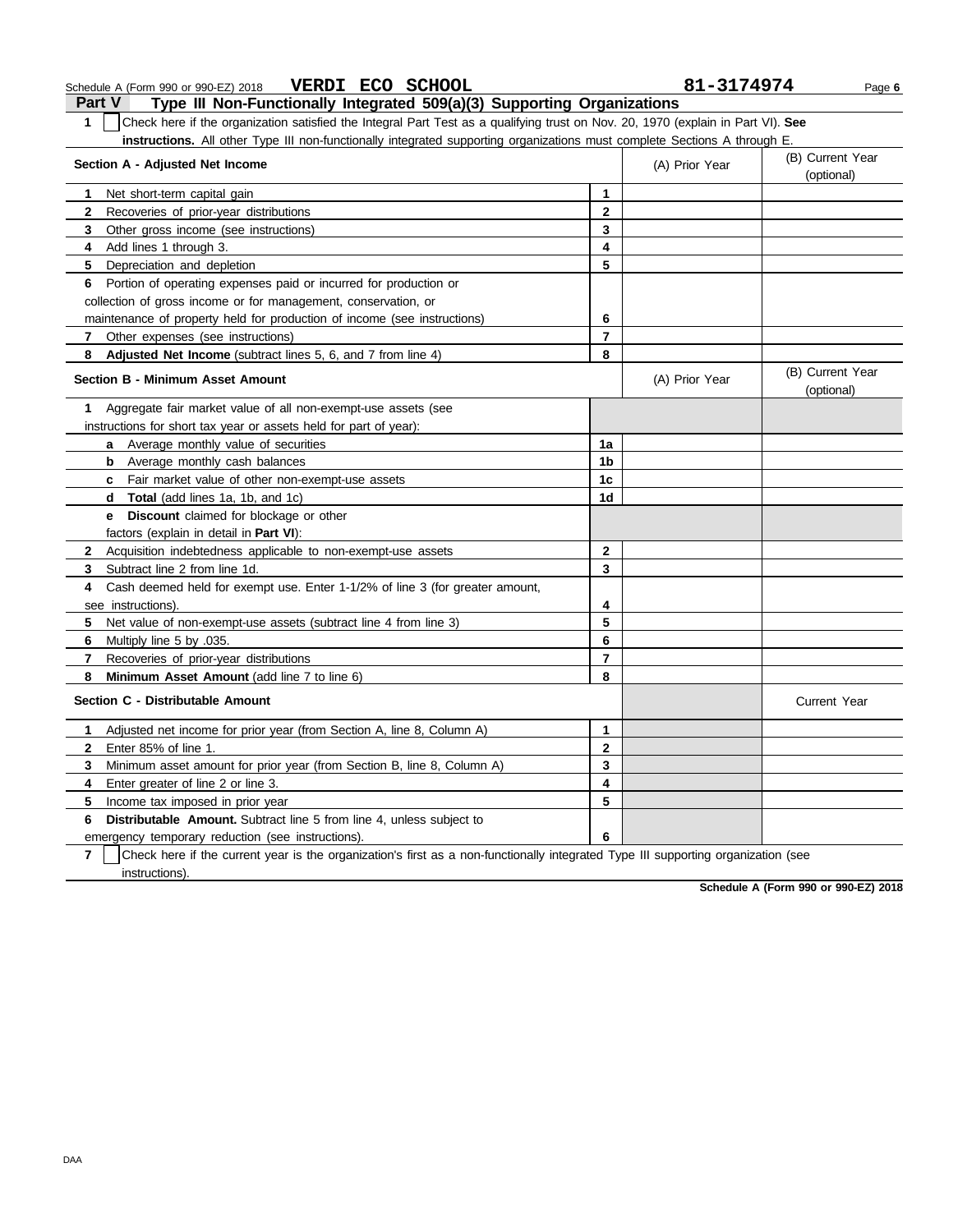Schedule A (Form 990 or 990-EZ) 2018 **VERDI ECO SCHOOL 81−3⊥74**974 Page 7

**VERDI ECO SCHOOL 81-3174974**

#### **Part V Type III Non-Functionally Integrated 509(a)(3) Supporting Organizations** *(continued)*

| <b>Section D - Distributions</b> | <b>Current Year</b>                                                                                                                                              |                             |                                       |                                         |  |  |
|----------------------------------|------------------------------------------------------------------------------------------------------------------------------------------------------------------|-----------------------------|---------------------------------------|-----------------------------------------|--|--|
|                                  |                                                                                                                                                                  |                             |                                       |                                         |  |  |
| 1                                | Amounts paid to supported organizations to accomplish exempt purposes                                                                                            |                             |                                       |                                         |  |  |
| $\mathbf{2}$                     | Amounts paid to perform activity that directly furthers exempt purposes of supported<br>organizations, in excess of income from activity                         |                             |                                       |                                         |  |  |
|                                  |                                                                                                                                                                  |                             |                                       |                                         |  |  |
| 3                                |                                                                                                                                                                  |                             |                                       |                                         |  |  |
| 4<br>5                           | Amounts paid to acquire exempt-use assets                                                                                                                        |                             |                                       |                                         |  |  |
| 6                                | Qualified set-aside amounts (prior IRS approval required)<br>Other distributions (describe in Part VI). See instructions.                                        |                             |                                       |                                         |  |  |
|                                  |                                                                                                                                                                  |                             |                                       |                                         |  |  |
| 8                                | $\mathbf{7}$<br>Total annual distributions. Add lines 1 through 6.<br>Distributions to attentive supported organizations to which the organization is responsive |                             |                                       |                                         |  |  |
|                                  |                                                                                                                                                                  |                             |                                       |                                         |  |  |
| 9                                | (provide details in Part VI). See instructions.<br>Distributable amount for 2018 from Section C, line 6                                                          |                             |                                       |                                         |  |  |
| 10                               | Line 8 amount divided by line 9 amount                                                                                                                           |                             |                                       |                                         |  |  |
|                                  |                                                                                                                                                                  | (i)                         | (ii)                                  | (iii)                                   |  |  |
|                                  | <b>Section E - Distribution Allocations (see instructions)</b>                                                                                                   | <b>Excess Distributions</b> | <b>Underdistributions</b><br>Pre-2018 | <b>Distributable</b><br>Amount for 2018 |  |  |
| 1.                               | Distributable amount for 2018 from Section C, line 6                                                                                                             |                             |                                       |                                         |  |  |
| $\mathbf{2}$                     | Underdistributions, if any, for years prior to 2018<br>(reasonable cause required-explain in Part VI). See<br>instructions.                                      |                             |                                       |                                         |  |  |
| 3.                               | Excess distributions carryover, if any, to 2018                                                                                                                  |                             |                                       |                                         |  |  |
|                                  |                                                                                                                                                                  |                             |                                       |                                         |  |  |
|                                  |                                                                                                                                                                  |                             |                                       |                                         |  |  |
|                                  | <b>c</b> From 2015                                                                                                                                               |                             |                                       |                                         |  |  |
|                                  | d From 2016 <u></u>                                                                                                                                              |                             |                                       |                                         |  |  |
|                                  |                                                                                                                                                                  |                             |                                       |                                         |  |  |
|                                  | f Total of lines 3a through e                                                                                                                                    |                             |                                       |                                         |  |  |
|                                  | g Applied to underdistributions of prior years                                                                                                                   |                             |                                       |                                         |  |  |
|                                  | h Applied to 2018 distributable amount                                                                                                                           |                             |                                       |                                         |  |  |
|                                  | <i>i</i> Carryover from 2013 not applied (see instructions)                                                                                                      |                             |                                       |                                         |  |  |
|                                  | Remainder. Subtract lines 3g, 3h, and 3i from 3f.                                                                                                                |                             |                                       |                                         |  |  |
| 4                                | Distributions for 2018 from                                                                                                                                      |                             |                                       |                                         |  |  |
|                                  | \$<br>Section D. line 7:                                                                                                                                         |                             |                                       |                                         |  |  |
|                                  | a Applied to underdistributions of prior years                                                                                                                   |                             |                                       |                                         |  |  |
|                                  | <b>b</b> Applied to 2018 distributable amount                                                                                                                    |                             |                                       |                                         |  |  |
|                                  | c Remainder. Subtract lines 4a and 4b from 4.                                                                                                                    |                             |                                       |                                         |  |  |
|                                  | Remaining underdistributions for years prior to 2018, if                                                                                                         |                             |                                       |                                         |  |  |
|                                  | any. Subtract lines 3g and 4a from line 2. For result                                                                                                            |                             |                                       |                                         |  |  |
|                                  | greater than zero, explain in Part VI. See instructions.                                                                                                         |                             |                                       |                                         |  |  |
| 6                                | Remaining underdistributions for 2018. Subtract lines 3h                                                                                                         |                             |                                       |                                         |  |  |
|                                  | and 4b from line 1. For result greater than zero, explain in                                                                                                     |                             |                                       |                                         |  |  |
|                                  | Part VI. See instructions.                                                                                                                                       |                             |                                       |                                         |  |  |
| 7                                | Excess distributions carryover to 2019. Add lines 3j                                                                                                             |                             |                                       |                                         |  |  |
|                                  | and 4c.                                                                                                                                                          |                             |                                       |                                         |  |  |
| 8                                | Breakdown of line 7:                                                                                                                                             |                             |                                       |                                         |  |  |
|                                  |                                                                                                                                                                  |                             |                                       |                                         |  |  |
|                                  | <b>b</b> Excess from 2015                                                                                                                                        |                             |                                       |                                         |  |  |
|                                  |                                                                                                                                                                  |                             |                                       |                                         |  |  |
|                                  |                                                                                                                                                                  |                             |                                       |                                         |  |  |
|                                  |                                                                                                                                                                  |                             |                                       |                                         |  |  |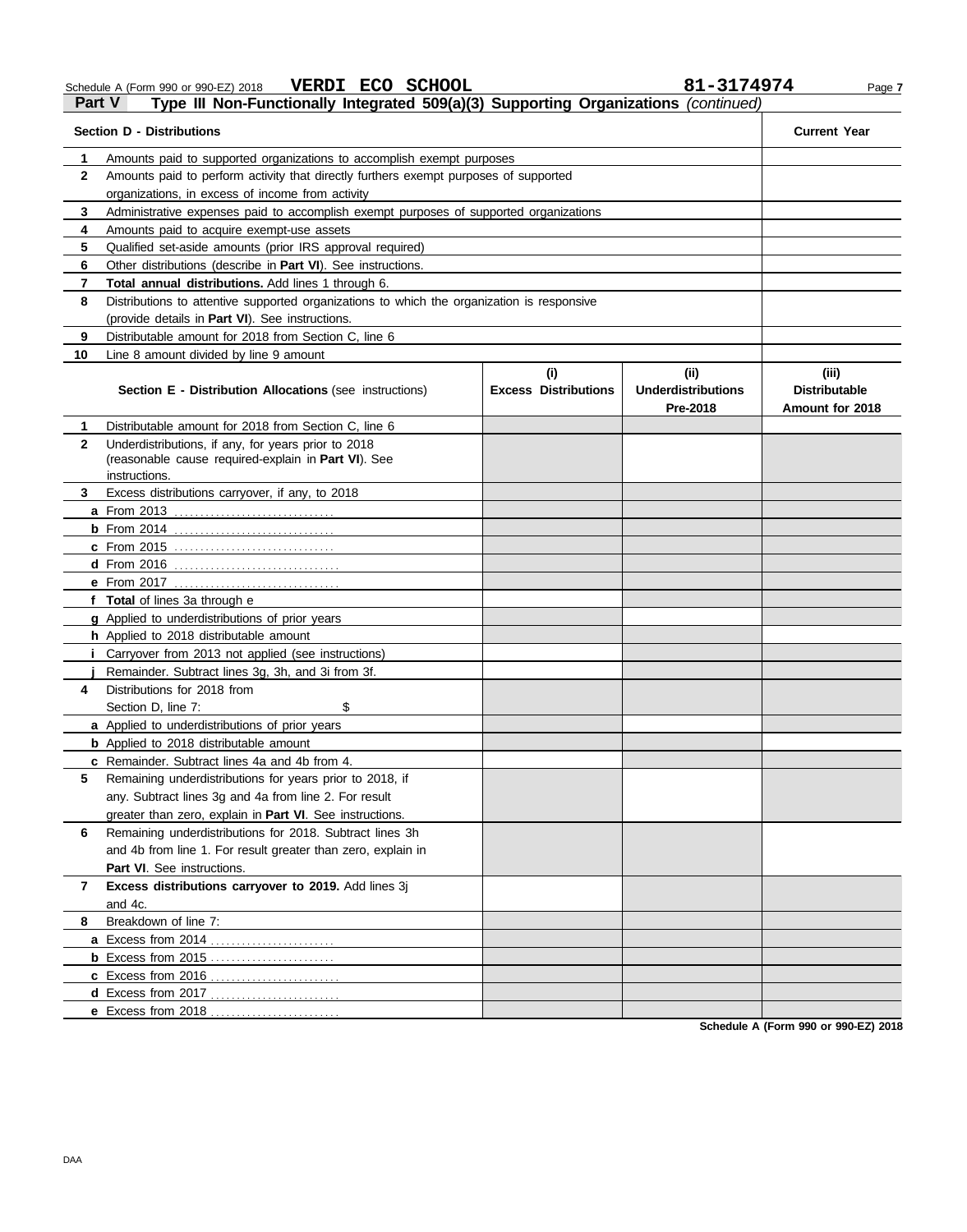|                | VERDI ECO SCHOOL<br>Schedule A (Form 990 or 990-EZ) 2018                                                                                                                                                                                |  | 81-3174974 | Page 8 |
|----------------|-----------------------------------------------------------------------------------------------------------------------------------------------------------------------------------------------------------------------------------------|--|------------|--------|
| <b>Part VI</b> | Supplemental Information. Provide the explanations required by Part II, line 10; Part II, line 17a or 17b; Part<br>III, line 12; Part IV, Section A, lines 1, 2, 3b, 3c, 4b, 4c, 5a, 6, 9a, 9b, 9c, 11a, 11b, and 11c; Part IV, Section |  |            |        |
|                | B, lines 1 and 2; Part IV, Section C, line 1; Part IV, Section D, lines 2 and 3; Part IV, Section E, lines 1c, 2a, 2b,                                                                                                                  |  |            |        |
|                | 3a, and 3b; Part V, line 1; Part V, Section B, line 1e; Part V, Section D, lines 5, 6, and 8; and Part V, Section E,                                                                                                                    |  |            |        |
|                | lines 2, 5, and 6. Also complete this part for any additional information. (See instructions.)                                                                                                                                          |  |            |        |
|                |                                                                                                                                                                                                                                         |  |            |        |
|                |                                                                                                                                                                                                                                         |  |            |        |
|                |                                                                                                                                                                                                                                         |  |            |        |
|                |                                                                                                                                                                                                                                         |  |            |        |
|                |                                                                                                                                                                                                                                         |  |            |        |
|                |                                                                                                                                                                                                                                         |  |            |        |
|                |                                                                                                                                                                                                                                         |  |            |        |
|                |                                                                                                                                                                                                                                         |  |            |        |
|                |                                                                                                                                                                                                                                         |  |            |        |
|                |                                                                                                                                                                                                                                         |  |            |        |
|                |                                                                                                                                                                                                                                         |  |            |        |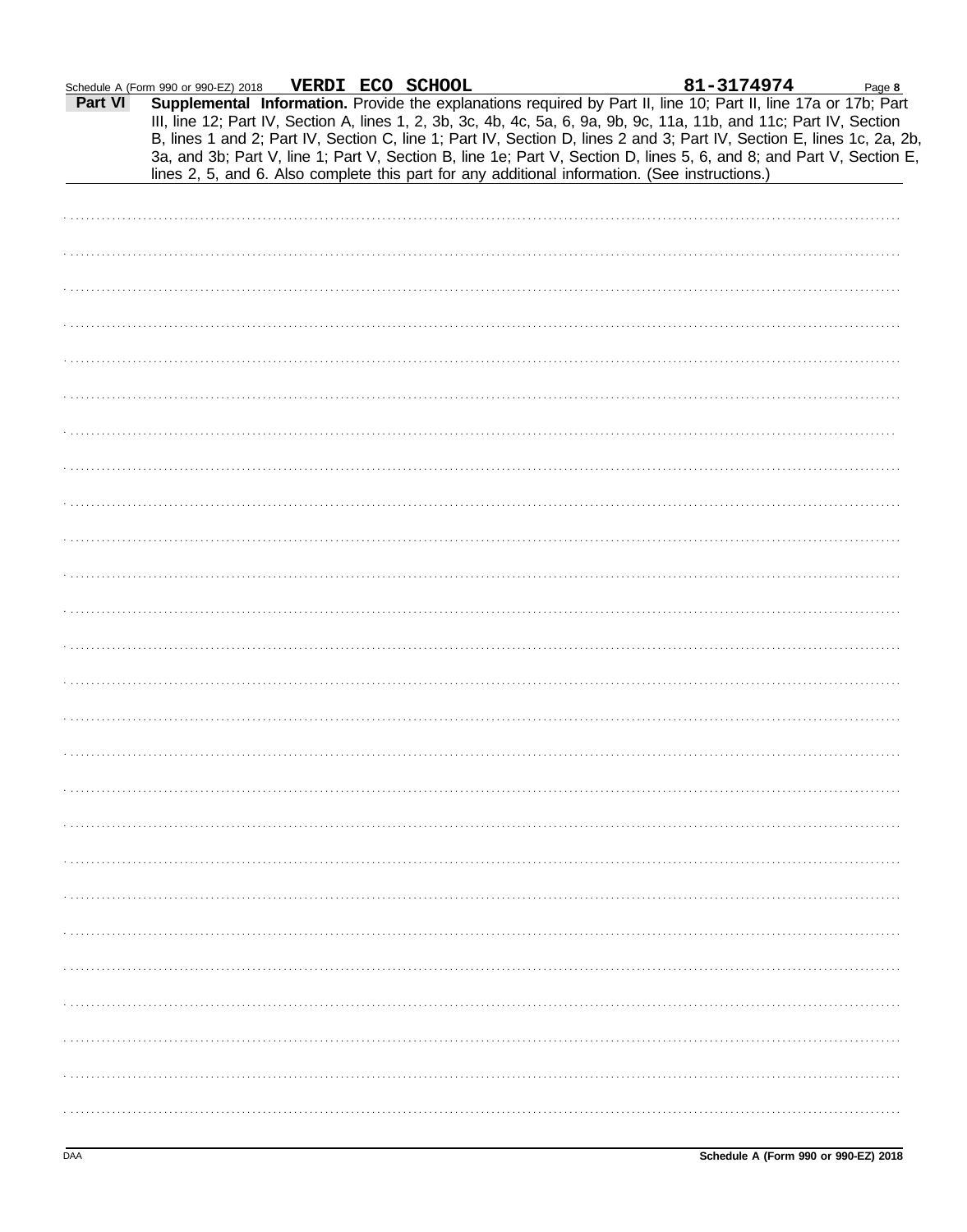| <b>SCHEDULE D</b> |  |
|-------------------|--|
| (Form 990)        |  |

#### Department of the Treasury Internal Revenue Service **Name of the organization**

## **SCHEDULE D Supplemental Financial Statements**

u **Attach to Form 990. Part IV, line 6, 7, 8, 9, 10, 11a, 11b, 11c, 11d, 11e, 11f, 12a, or 12b.** u **Complete if the organization answered "Yes" on Form 990,** u **Go to** *www.irs.gov/Form990* **for instructions and the latest information.**

| OMB No. 1545-0047     |
|-----------------------|
| 2018                  |
|                       |
| <b>Open to Public</b> |
| <b>Inspection</b>     |

**Employer identification number**

|              | ECO SCHOOL<br><b>VERDI</b>                                                                                                                |                                                    | 81-3174974                      |
|--------------|-------------------------------------------------------------------------------------------------------------------------------------------|----------------------------------------------------|---------------------------------|
|              | Organizations Maintaining Donor Advised Funds or Other Similar Funds or Accounts.<br>Part I                                               |                                                    |                                 |
|              | Complete if the organization answered "Yes" on Form 990, Part IV, line 6.                                                                 |                                                    |                                 |
|              |                                                                                                                                           | (a) Donor advised funds                            | (b) Funds and other accounts    |
| 1            | Total number at end of year                                                                                                               |                                                    |                                 |
|              | Aggregate value of contributions to (during year)                                                                                         |                                                    |                                 |
| 2            |                                                                                                                                           |                                                    |                                 |
| 3            |                                                                                                                                           |                                                    |                                 |
| 4<br>5       | Did the organization inform all donors and donor advisors in writing that the assets held in donor advised                                |                                                    |                                 |
|              |                                                                                                                                           |                                                    | Yes<br>No                       |
|              | Did the organization inform all grantees, donors, and donor advisors in writing that grant funds can be used                              |                                                    |                                 |
| 6            | only for charitable purposes and not for the benefit of the donor or donor advisor, or for any other purpose                              |                                                    |                                 |
|              |                                                                                                                                           |                                                    | Yes<br>No                       |
|              | Part II<br><b>Conservation Easements.</b>                                                                                                 |                                                    |                                 |
|              | Complete if the organization answered "Yes" on Form 990, Part IV, line 7.                                                                 |                                                    |                                 |
| 1            | Purpose(s) of conservation easements held by the organization (check all that apply).                                                     |                                                    |                                 |
|              | Preservation of land for public use (e.g., recreation or education)                                                                       | Preservation of a historically important land area |                                 |
|              | Protection of natural habitat                                                                                                             | Preservation of a certified historic structure     |                                 |
|              | Preservation of open space                                                                                                                |                                                    |                                 |
| $\mathbf{2}$ | Complete lines 2a through 2d if the organization held a qualified conservation contribution in the form of a conservation                 |                                                    |                                 |
|              | easement on the last day of the tax year.                                                                                                 |                                                    | Held at the End of the Tax Year |
| a            |                                                                                                                                           |                                                    | 2a                              |
| b            |                                                                                                                                           |                                                    | 2 <sub>b</sub>                  |
| С            | Number of conservation easements on a certified historic structure included in (a)                                                        |                                                    | 2c                              |
|              | d Number of conservation easements included in (c) acquired after 7/25/06, and not on a                                                   |                                                    |                                 |
|              |                                                                                                                                           |                                                    | 2d                              |
| 3            | Number of conservation easements modified, transferred, released, extinguished, or terminated by the organization during the              |                                                    |                                 |
|              |                                                                                                                                           |                                                    |                                 |
|              | Number of states where property subject to conservation easement is located u                                                             |                                                    |                                 |
| 5            | Does the organization have a written policy regarding the periodic monitoring, inspection, handling of                                    |                                                    |                                 |
|              | violations, and enforcement of the conservation easements it holds?                                                                       |                                                    | Yes<br>No                       |
| 6            | Staff and volunteer hours devoted to monitoring, inspecting, handling of violations, and enforcing conservation easements during the year |                                                    |                                 |
|              | u                                                                                                                                         |                                                    |                                 |
| 7            | Amount of expenses incurred in monitoring, inspecting, handling of violations, and enforcing conservation easements during the year       |                                                    |                                 |
|              | $\mathbf{u} \, \mathbf{\$}$                                                                                                               |                                                    |                                 |
|              | Does each conservation easement reported on line 2(d) above satisfy the requirements of section 170(h)(4)(B)(i)                           |                                                    |                                 |
|              |                                                                                                                                           |                                                    | Yes $\vert$ $\vert$<br>No       |
| 9            | In Part XIII, describe how the organization reports conservation easements in its revenue and expense statement, and                      |                                                    |                                 |
|              | balance sheet, and include, if applicable, the text of the footnote to the organization's financial statements that describes the         |                                                    |                                 |
|              | organization's accounting for conservation easements.                                                                                     |                                                    |                                 |
|              | Organizations Maintaining Collections of Art, Historical Treasures, or Other Similar Assets.<br>Part III                                  |                                                    |                                 |
|              | Complete if the organization answered "Yes" on Form 990, Part IV, line 8.                                                                 |                                                    |                                 |
|              | 1a If the organization elected, as permitted under SFAS 116 (ASC 958), not to report in its revenue statement and balance sheet           |                                                    |                                 |
|              | works of art, historical treasures, or other similar assets held for public exhibition, education, or research in furtherance of          |                                                    |                                 |
|              | public service, provide, in Part XIII, the text of the footnote to its financial statements that describes these items.                   |                                                    |                                 |
|              | <b>b</b> If the organization elected, as permitted under SFAS 116 (ASC 958), to report in its revenue statement and balance sheet         |                                                    |                                 |
|              | works of art, historical treasures, or other similar assets held for public exhibition, education, or research in furtherance of          |                                                    |                                 |
|              | public service, provide the following amounts relating to these items:                                                                    |                                                    |                                 |
|              |                                                                                                                                           |                                                    |                                 |
|              |                                                                                                                                           |                                                    |                                 |
| $\mathbf{2}$ | If the organization received or held works of art, historical treasures, or other similar assets for financial gain, provide the          |                                                    |                                 |
|              | following amounts required to be reported under SFAS 116 (ASC 958) relating to these items:                                               |                                                    |                                 |
| a            |                                                                                                                                           |                                                    |                                 |
|              |                                                                                                                                           |                                                    |                                 |

DAA **For Paperwork Reduction Act Notice, see the Instructions for Form 990.**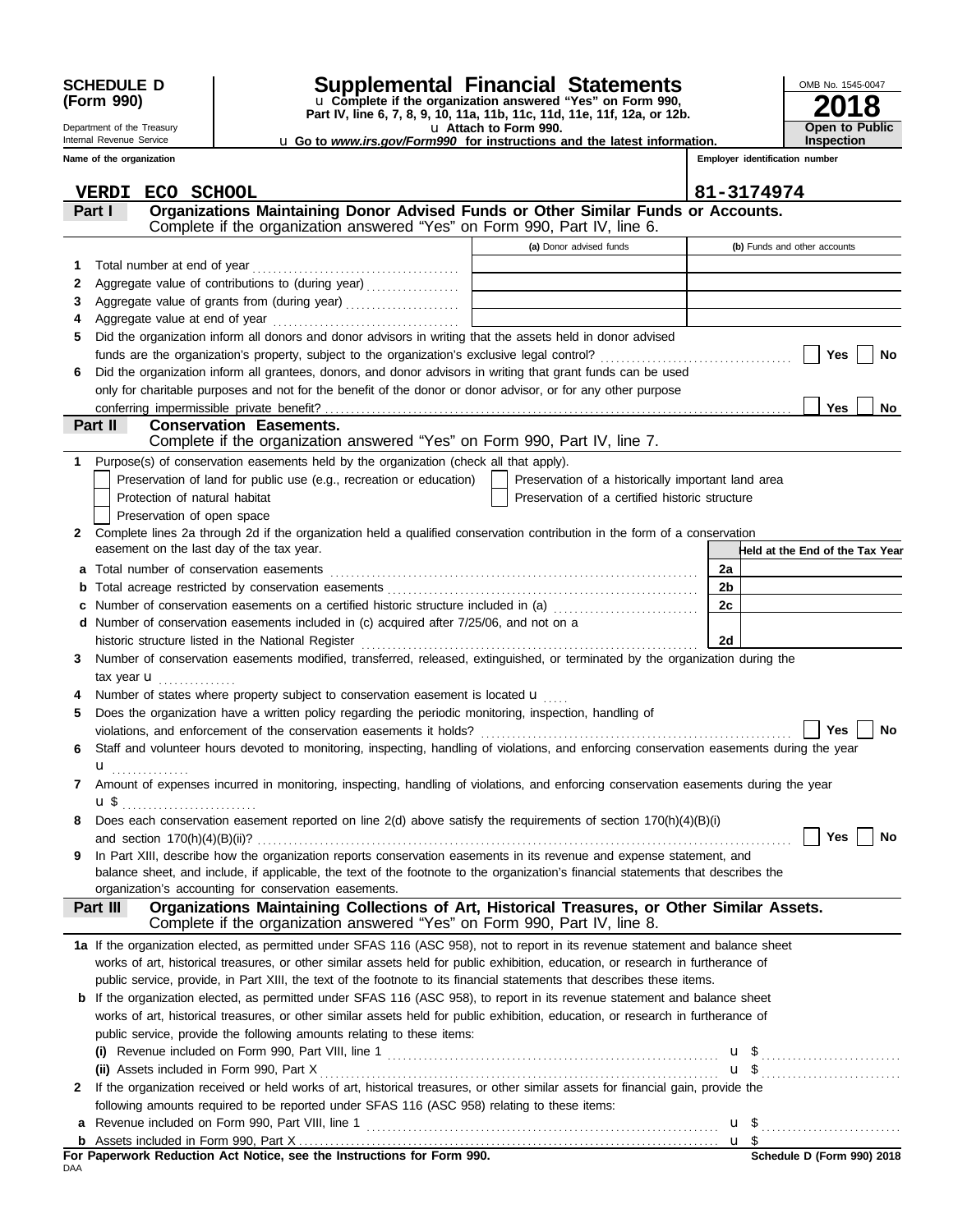|    | Schedule D (Form 990) 2018 VERDI ECO SCHOOL                                                                                                                                                                                    |                         |                           |                    | 81-3174974           | Page 2              |  |  |
|----|--------------------------------------------------------------------------------------------------------------------------------------------------------------------------------------------------------------------------------|-------------------------|---------------------------|--------------------|----------------------|---------------------|--|--|
|    | Organizations Maintaining Collections of Art, Historical Treasures, or Other Similar Assets (continued)<br>Part III                                                                                                            |                         |                           |                    |                      |                     |  |  |
| 3  | Using the organization's acquisition, accession, and other records, check any of the following that are a significant use of its<br>collection items (check all that apply):                                                   |                         |                           |                    |                      |                     |  |  |
| a  | Public exhibition                                                                                                                                                                                                              | d                       | Loan or exchange programs |                    |                      |                     |  |  |
| b  | Scholarly research                                                                                                                                                                                                             | e                       |                           |                    |                      |                     |  |  |
| C  | Preservation for future generations                                                                                                                                                                                            |                         |                           |                    |                      |                     |  |  |
|    | Provide a description of the organization's collections and explain how they further the organization's exempt purpose in Part                                                                                                 |                         |                           |                    |                      |                     |  |  |
|    | XIII.                                                                                                                                                                                                                          |                         |                           |                    |                      |                     |  |  |
| 5. | During the year, did the organization solicit or receive donations of art, historical treasures, or other similar                                                                                                              |                         |                           |                    |                      |                     |  |  |
|    |                                                                                                                                                                                                                                |                         |                           |                    |                      | Yes<br><b>No</b>    |  |  |
|    | <b>Part IV</b><br><b>Escrow and Custodial Arrangements.</b>                                                                                                                                                                    |                         |                           |                    |                      |                     |  |  |
|    | Complete if the organization answered "Yes" on Form 990, Part IV, line 9, or reported an amount on Form<br>990, Part X, line 21.                                                                                               |                         |                           |                    |                      |                     |  |  |
|    | 1a Is the organization an agent, trustee, custodian or other intermediary for contributions or other assets not                                                                                                                |                         |                           |                    |                      |                     |  |  |
|    |                                                                                                                                                                                                                                |                         |                           |                    |                      | Yes<br><b>No</b>    |  |  |
|    | b If "Yes," explain the arrangement in Part XIII and complete the following table:                                                                                                                                             |                         |                           |                    |                      |                     |  |  |
|    |                                                                                                                                                                                                                                |                         |                           |                    |                      | Amount              |  |  |
|    | c Beginning balance                                                                                                                                                                                                            |                         |                           |                    | 1с                   |                     |  |  |
|    |                                                                                                                                                                                                                                |                         |                           |                    | 1d                   |                     |  |  |
|    | e Distributions during the year manufactured contains and the year manufactured with the set of the set of the set of the set of the set of the set of the set of the set of the set of the set of the set of the set of the s |                         |                           |                    | 1е                   |                     |  |  |
|    |                                                                                                                                                                                                                                |                         |                           |                    | 1f                   |                     |  |  |
|    | 2a Did the organization include an amount on Form 990, Part X, line 21, for escrow or custodial account liability?                                                                                                             |                         |                           |                    |                      | Yes<br><b>No</b>    |  |  |
|    | <b>Endowment Funds.</b><br><b>Part V</b>                                                                                                                                                                                       |                         |                           |                    |                      |                     |  |  |
|    | Complete if the organization answered "Yes" on Form 990, Part IV, line 10.                                                                                                                                                     |                         |                           |                    |                      |                     |  |  |
|    |                                                                                                                                                                                                                                | (a) Current year        | (b) Prior year            | (c) Two years back | (d) Three years back | (e) Four years back |  |  |
|    | 1a Beginning of year balance                                                                                                                                                                                                   |                         |                           |                    |                      |                     |  |  |
|    | <b>b</b> Contributions <b>contributions</b>                                                                                                                                                                                    |                         |                           |                    |                      |                     |  |  |
|    | c Net investment earnings, gains, and                                                                                                                                                                                          |                         |                           |                    |                      |                     |  |  |
|    |                                                                                                                                                                                                                                |                         |                           |                    |                      |                     |  |  |
|    | d Grants or scholarships                                                                                                                                                                                                       |                         |                           |                    |                      |                     |  |  |
|    | e Other expenditures for facilities and                                                                                                                                                                                        |                         |                           |                    |                      |                     |  |  |
|    |                                                                                                                                                                                                                                |                         |                           |                    |                      |                     |  |  |
|    | f Administrative expenses                                                                                                                                                                                                      |                         |                           |                    |                      |                     |  |  |
|    | <b>g</b> End of year balance $\ldots$                                                                                                                                                                                          |                         |                           |                    |                      |                     |  |  |
|    | 2 Provide the estimated percentage of the current year end balance (line 1g, column (a)) held as:                                                                                                                              |                         |                           |                    |                      |                     |  |  |
|    | <b>a</b> Board designated or quasi-endowment <b>u</b> %                                                                                                                                                                        |                         |                           |                    |                      |                     |  |  |
|    | <b>b</b> Permanent endowment <b>u</b> %                                                                                                                                                                                        |                         |                           |                    |                      |                     |  |  |
|    | c Temporarily restricted endowment <b>u</b> %                                                                                                                                                                                  |                         |                           |                    |                      |                     |  |  |
|    | The percentages on lines 2a, 2b, and 2c should equal 100%.                                                                                                                                                                     |                         |                           |                    |                      |                     |  |  |
|    | 3a Are there endowment funds not in the possession of the organization that are held and administered for the                                                                                                                  |                         |                           |                    |                      |                     |  |  |
|    | organization by:                                                                                                                                                                                                               |                         |                           |                    |                      | Yes<br>No.          |  |  |
|    |                                                                                                                                                                                                                                |                         |                           |                    |                      | 3a(i)               |  |  |
|    |                                                                                                                                                                                                                                |                         |                           |                    |                      | 3a(i)               |  |  |
|    |                                                                                                                                                                                                                                |                         |                           |                    |                      | 3b                  |  |  |
|    | 4 Describe in Part XIII the intended uses of the organization's endowment funds.<br>Land, Buildings, and Equipment.<br><b>Part VI</b>                                                                                          |                         |                           |                    |                      |                     |  |  |
|    | Complete if the organization answered "Yes" on Form 990, Part IV, line 11a. See Form 990, Part X, line 10.                                                                                                                     |                         |                           |                    |                      |                     |  |  |
|    | Description of property                                                                                                                                                                                                        | (a) Cost or other basis | (b) Cost or other basis   |                    | (c) Accumulated      | (d) Book value      |  |  |
|    |                                                                                                                                                                                                                                | (investment)            | (other)                   |                    | depreciation         |                     |  |  |
|    |                                                                                                                                                                                                                                |                         |                           |                    |                      |                     |  |  |
|    |                                                                                                                                                                                                                                |                         |                           |                    |                      |                     |  |  |
|    | c Leasehold improvements                                                                                                                                                                                                       |                         |                           |                    |                      |                     |  |  |
|    | d Equipment                                                                                                                                                                                                                    |                         |                           |                    |                      |                     |  |  |
|    | e Other                                                                                                                                                                                                                        |                         |                           |                    |                      |                     |  |  |
|    | Total. Add lines 1a through 1e. (Column (d) must equal Form 990, Part X, column (B), line 10c.)                                                                                                                                |                         |                           |                    | u                    |                     |  |  |

**Schedule D (Form 990) 2018**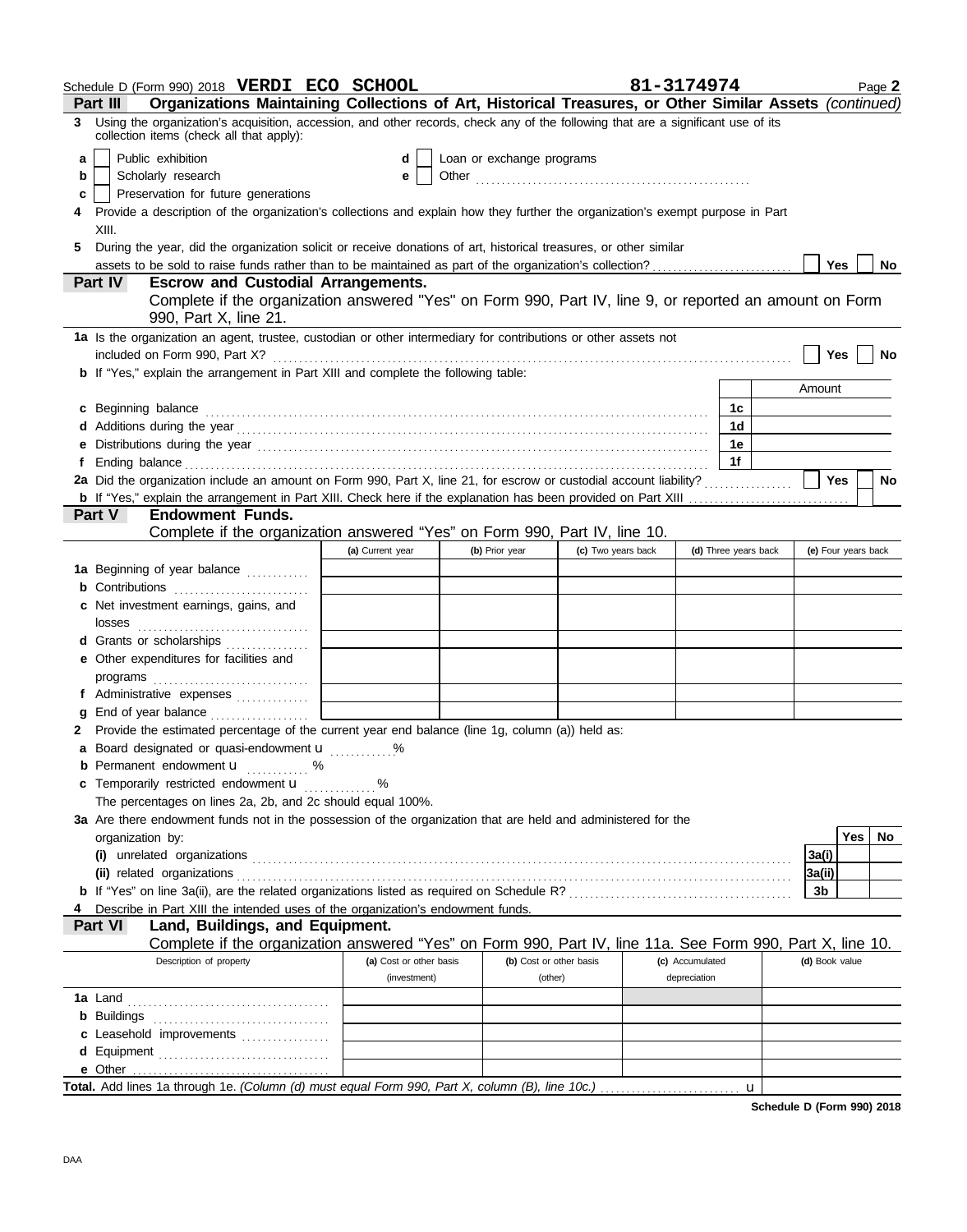81-3174974 Page 3

**Part VII Investments—Other Securities.**

Complete if the organization answered "Yes" on Form 990, Part IV, line 11b. See Form 990, Part X, line 12.

| Cumplete in the Organization answered Trest On Form 330, Fait IV, line TTD. Oce Form 330, Fait A, line TZ.                                           |                |                                                              |                |
|------------------------------------------------------------------------------------------------------------------------------------------------------|----------------|--------------------------------------------------------------|----------------|
| (a) Description of security or category<br>(including name of security)                                                                              | (b) Book value | (c) Method of valuation:<br>Cost or end-of-year market value |                |
| (1) Financial derivatives                                                                                                                            |                |                                                              |                |
|                                                                                                                                                      |                |                                                              |                |
| (3) Other                                                                                                                                            |                |                                                              |                |
| $(A)$ .                                                                                                                                              |                |                                                              |                |
| (B)                                                                                                                                                  |                |                                                              |                |
| (C)                                                                                                                                                  |                |                                                              |                |
| (D)                                                                                                                                                  |                |                                                              |                |
| (E)                                                                                                                                                  |                |                                                              |                |
| (F)                                                                                                                                                  |                |                                                              |                |
| (G)                                                                                                                                                  |                |                                                              |                |
| (H)                                                                                                                                                  |                |                                                              |                |
| Total. (Column (b) must equal Form 990, Part X, col. (B) line 12.) $\mathbf u$                                                                       |                |                                                              |                |
| Investments-Program Related.<br><b>Part VIII</b>                                                                                                     |                |                                                              |                |
| Complete if the organization answered "Yes" on Form 990, Part IV, line 11c. See Form 990, Part X, line 13.                                           |                |                                                              |                |
| (a) Description of investment                                                                                                                        | (b) Book value | (c) Method of valuation:                                     |                |
|                                                                                                                                                      |                | Cost or end-of-year market value                             |                |
| (1)                                                                                                                                                  |                |                                                              |                |
| (2)                                                                                                                                                  |                |                                                              |                |
| (3)                                                                                                                                                  |                |                                                              |                |
| (4)                                                                                                                                                  |                |                                                              |                |
| (5)                                                                                                                                                  |                |                                                              |                |
| (6)                                                                                                                                                  |                |                                                              |                |
| (7)                                                                                                                                                  |                |                                                              |                |
| (8)                                                                                                                                                  |                |                                                              |                |
| (9)                                                                                                                                                  |                |                                                              |                |
| Total. (Column (b) must equal Form 990, Part X, col. (B) line 13.) u                                                                                 |                |                                                              |                |
| Part IX<br>Other Assets.                                                                                                                             |                |                                                              |                |
| Complete if the organization answered "Yes" on Form 990, Part IV, line 11d. See Form 990, Part X, line 15.                                           |                |                                                              |                |
| (a) Description                                                                                                                                      |                |                                                              | (b) Book value |
| (1)                                                                                                                                                  |                |                                                              |                |
| (2)                                                                                                                                                  |                |                                                              |                |
| (3)                                                                                                                                                  |                |                                                              |                |
| (4)                                                                                                                                                  |                |                                                              |                |
| (5)                                                                                                                                                  |                |                                                              |                |
| (6)                                                                                                                                                  |                |                                                              |                |
| (7)                                                                                                                                                  |                |                                                              |                |
| (8)                                                                                                                                                  |                |                                                              |                |
| (9)                                                                                                                                                  |                |                                                              |                |
| Total. (Column (b) must equal Form 990, Part X, col. (B) line 15.)                                                                                   |                | u                                                            |                |
| Other Liabilities.<br>Part X                                                                                                                         |                |                                                              |                |
| Complete if the organization answered "Yes" on Form 990, Part IV, line 11e or 11f. See Form 990, Part X,<br>line 25.                                 |                |                                                              |                |
| (a) Description of liability                                                                                                                         | (b) Book value |                                                              |                |
| 1.                                                                                                                                                   |                |                                                              |                |
| Federal income taxes<br>(1)<br><b>PAYABLE</b><br>DIRECT DEPOSIT<br>(2)                                                                               | 5,367          |                                                              |                |
| <b>FUTA</b><br>(3)                                                                                                                                   | 412            |                                                              |                |
|                                                                                                                                                      |                |                                                              |                |
| (4)<br>(5)                                                                                                                                           |                |                                                              |                |
| (6)                                                                                                                                                  |                |                                                              |                |
| (7)                                                                                                                                                  |                |                                                              |                |
| (8)                                                                                                                                                  |                |                                                              |                |
| (9)                                                                                                                                                  |                |                                                              |                |
| Total. (Column (b) must equal Form 990, Part X, col. (B) line 25.) $\mathbf u$                                                                       | 5,779          |                                                              |                |
| 2. Liability for uncertain tax positions. In Part XIII, provide the text of the footnote to the organization's financial statements that reports the |                |                                                              |                |
| organization's liability for uncertain tax positions under FIN 48 (ASC 740). Check here if the text of the footnote has been provided in Part XIII   |                |                                                              |                |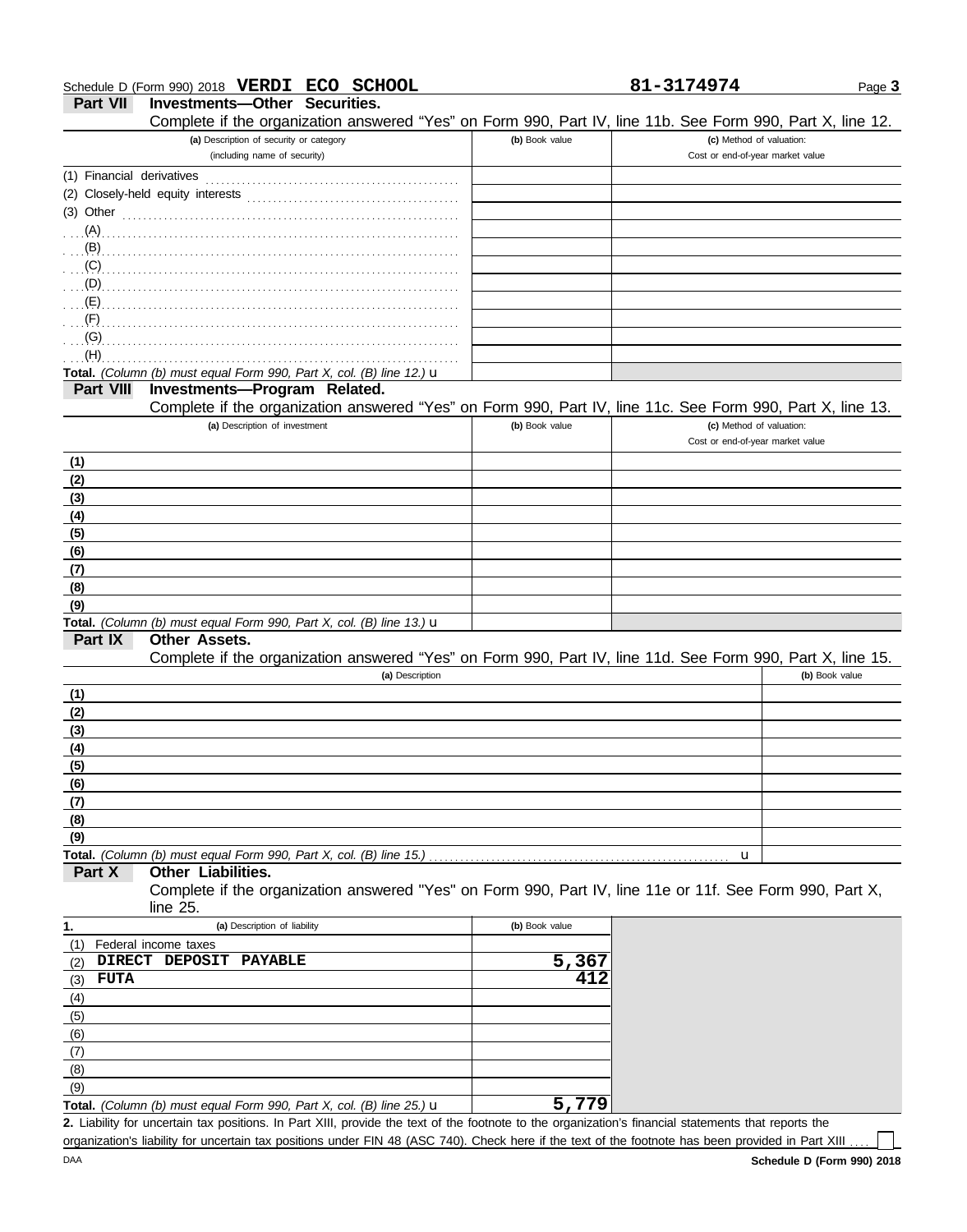|    | Schedule D (Form 990) 2018 VERDI ECO SCHOOL                                                                                                                                                                                                                                                        |                      | 81-3174974 | Page 4 |
|----|----------------------------------------------------------------------------------------------------------------------------------------------------------------------------------------------------------------------------------------------------------------------------------------------------|----------------------|------------|--------|
|    | Reconciliation of Revenue per Audited Financial Statements With Revenue per Return.<br><b>Part XI</b>                                                                                                                                                                                              |                      |            |        |
|    | Complete if the organization answered "Yes" on Form 990, Part IV, line 12a.                                                                                                                                                                                                                        |                      |            |        |
| 1. |                                                                                                                                                                                                                                                                                                    |                      | 1          |        |
| 2  | Amounts included on line 1 but not on Form 990, Part VIII, line 12:                                                                                                                                                                                                                                |                      |            |        |
| a  |                                                                                                                                                                                                                                                                                                    | 2a                   |            |        |
| b  |                                                                                                                                                                                                                                                                                                    | 2 <sub>b</sub>       |            |        |
| c  |                                                                                                                                                                                                                                                                                                    | 2c                   |            |        |
| d  |                                                                                                                                                                                                                                                                                                    | 2d                   |            |        |
| e  |                                                                                                                                                                                                                                                                                                    |                      | 2e         |        |
| 3  |                                                                                                                                                                                                                                                                                                    |                      | 3          |        |
|    | Amounts included on Form 990, Part VIII, line 12, but not on line 1:                                                                                                                                                                                                                               |                      |            |        |
|    | Investment expenses not included on Form 990, Part VIII, line 7b                                                                                                                                                                                                                                   | 4a                   |            |        |
| b  |                                                                                                                                                                                                                                                                                                    | 4 <sub>b</sub>       |            |        |
|    | Add lines 4a and 4b                                                                                                                                                                                                                                                                                |                      | 4c         |        |
| 5  |                                                                                                                                                                                                                                                                                                    |                      | 5          |        |
|    | Reconciliation of Expenses per Audited Financial Statements With Expenses per Return.<br><b>Part XII</b>                                                                                                                                                                                           |                      |            |        |
|    | Complete if the organization answered "Yes" on Form 990, Part IV, line 12a.                                                                                                                                                                                                                        |                      |            |        |
|    | Total expenses and losses per audited financial statements                                                                                                                                                                                                                                         |                      | 1          |        |
| 1. | Amounts included on line 1 but not on Form 990, Part IX, line 25:                                                                                                                                                                                                                                  |                      |            |        |
| 2  |                                                                                                                                                                                                                                                                                                    |                      |            |        |
| a  |                                                                                                                                                                                                                                                                                                    | 2a<br>2 <sub>b</sub> |            |        |
| b  |                                                                                                                                                                                                                                                                                                    |                      |            |        |
| с  | Other losses                                                                                                                                                                                                                                                                                       | 2c                   |            |        |
| d  |                                                                                                                                                                                                                                                                                                    | 2d                   |            |        |
|    |                                                                                                                                                                                                                                                                                                    |                      | 2e         |        |
| 3  |                                                                                                                                                                                                                                                                                                    |                      | 3          |        |
| 4  | Amounts included on Form 990, Part IX, line 25, but not on line 1:                                                                                                                                                                                                                                 |                      |            |        |
|    | Investment expenses not included on Form 990, Part VIII, line 7b<br>an an India an Aonaichte an Aonaichte an Aonaichte an Aonaichte an Aonaichte an Aonaichte an Aonaichte an Aonaichte an Aonaichte an Aonaichte an Aonaichte an Aonaichte an Aonaichte an Aonaichte an Aonaichte ann an Aonaicht | 4a                   |            |        |
| b  |                                                                                                                                                                                                                                                                                                    | 4 <sub>b</sub>       |            |        |
|    | c Add lines 4a and 4b                                                                                                                                                                                                                                                                              |                      | 4c         |        |
|    |                                                                                                                                                                                                                                                                                                    |                      | 5          |        |
|    | Part XIII Supplemental Information.                                                                                                                                                                                                                                                                |                      |            |        |
|    | Provide the descriptions required for Part II, lines 3, 5, and 9; Part III, lines 1a and 4; Part IV, lines 1b and 2b; Part V, line 4; Part X, line                                                                                                                                                 |                      |            |        |
|    | 2; Part XI, lines 2d and 4b; and Part XII, lines 2d and 4b. Also complete this part to provide any additional information.                                                                                                                                                                         |                      |            |        |
|    |                                                                                                                                                                                                                                                                                                    |                      |            |        |
|    |                                                                                                                                                                                                                                                                                                    |                      |            |        |
|    |                                                                                                                                                                                                                                                                                                    |                      |            |        |
|    |                                                                                                                                                                                                                                                                                                    |                      |            |        |
|    |                                                                                                                                                                                                                                                                                                    |                      |            |        |
|    |                                                                                                                                                                                                                                                                                                    |                      |            |        |
|    |                                                                                                                                                                                                                                                                                                    |                      |            |        |
|    |                                                                                                                                                                                                                                                                                                    |                      |            |        |
|    |                                                                                                                                                                                                                                                                                                    |                      |            |        |
|    |                                                                                                                                                                                                                                                                                                    |                      |            |        |
|    |                                                                                                                                                                                                                                                                                                    |                      |            |        |
|    |                                                                                                                                                                                                                                                                                                    |                      |            |        |
|    |                                                                                                                                                                                                                                                                                                    |                      |            |        |
|    |                                                                                                                                                                                                                                                                                                    |                      |            |        |
|    |                                                                                                                                                                                                                                                                                                    |                      |            |        |
|    |                                                                                                                                                                                                                                                                                                    |                      |            |        |
|    |                                                                                                                                                                                                                                                                                                    |                      |            |        |
|    |                                                                                                                                                                                                                                                                                                    |                      |            |        |
|    |                                                                                                                                                                                                                                                                                                    |                      |            |        |
|    |                                                                                                                                                                                                                                                                                                    |                      |            |        |
|    |                                                                                                                                                                                                                                                                                                    |                      |            |        |
|    |                                                                                                                                                                                                                                                                                                    |                      |            |        |
|    |                                                                                                                                                                                                                                                                                                    |                      |            |        |
|    |                                                                                                                                                                                                                                                                                                    |                      |            |        |
|    |                                                                                                                                                                                                                                                                                                    |                      |            |        |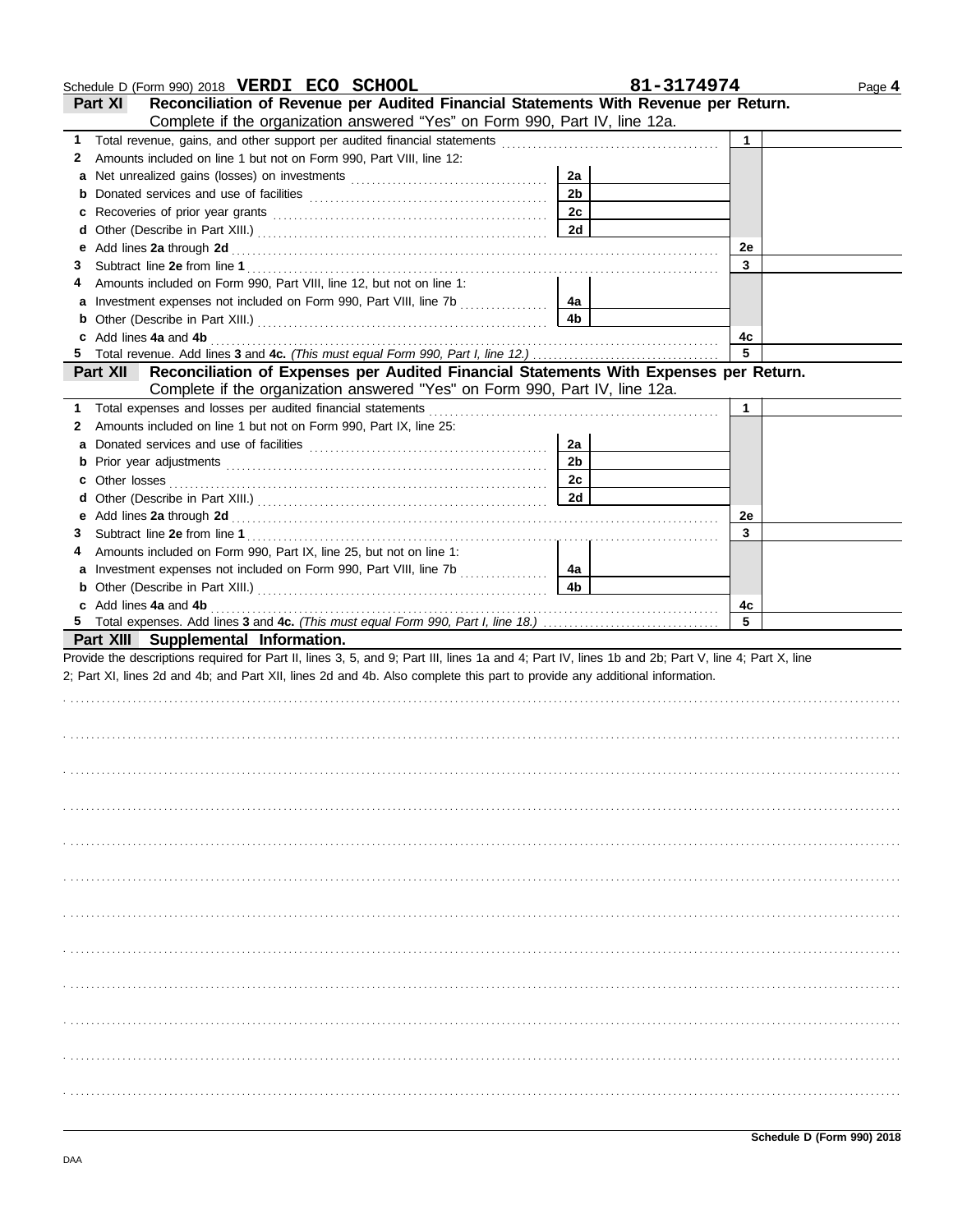|                                                                                               | 81-3174974 | Page 5 |
|-----------------------------------------------------------------------------------------------|------------|--------|
| Schedule D (Form 990) 2018 VERDI ECO SCHOOL<br>Part XIII Supplemental Information (continued) |            |        |
|                                                                                               |            |        |
|                                                                                               |            |        |
|                                                                                               |            |        |
|                                                                                               |            |        |
|                                                                                               |            |        |
|                                                                                               |            |        |
|                                                                                               |            |        |
|                                                                                               |            |        |
|                                                                                               |            |        |
|                                                                                               |            |        |
|                                                                                               |            |        |
|                                                                                               |            |        |
|                                                                                               |            |        |
|                                                                                               |            |        |
|                                                                                               |            |        |
|                                                                                               |            |        |
|                                                                                               |            |        |
|                                                                                               |            |        |
|                                                                                               |            |        |
|                                                                                               |            |        |
|                                                                                               |            |        |
|                                                                                               |            |        |
|                                                                                               |            |        |
|                                                                                               |            |        |
|                                                                                               |            |        |
|                                                                                               |            |        |
|                                                                                               |            |        |
|                                                                                               |            |        |
|                                                                                               |            |        |
|                                                                                               |            |        |
|                                                                                               |            |        |
|                                                                                               |            |        |
|                                                                                               |            |        |
|                                                                                               |            |        |
|                                                                                               |            |        |
|                                                                                               |            |        |
|                                                                                               |            |        |
|                                                                                               |            |        |
|                                                                                               |            |        |
|                                                                                               |            |        |
|                                                                                               |            |        |
|                                                                                               |            |        |
|                                                                                               |            |        |
|                                                                                               |            |        |
|                                                                                               |            |        |
|                                                                                               |            |        |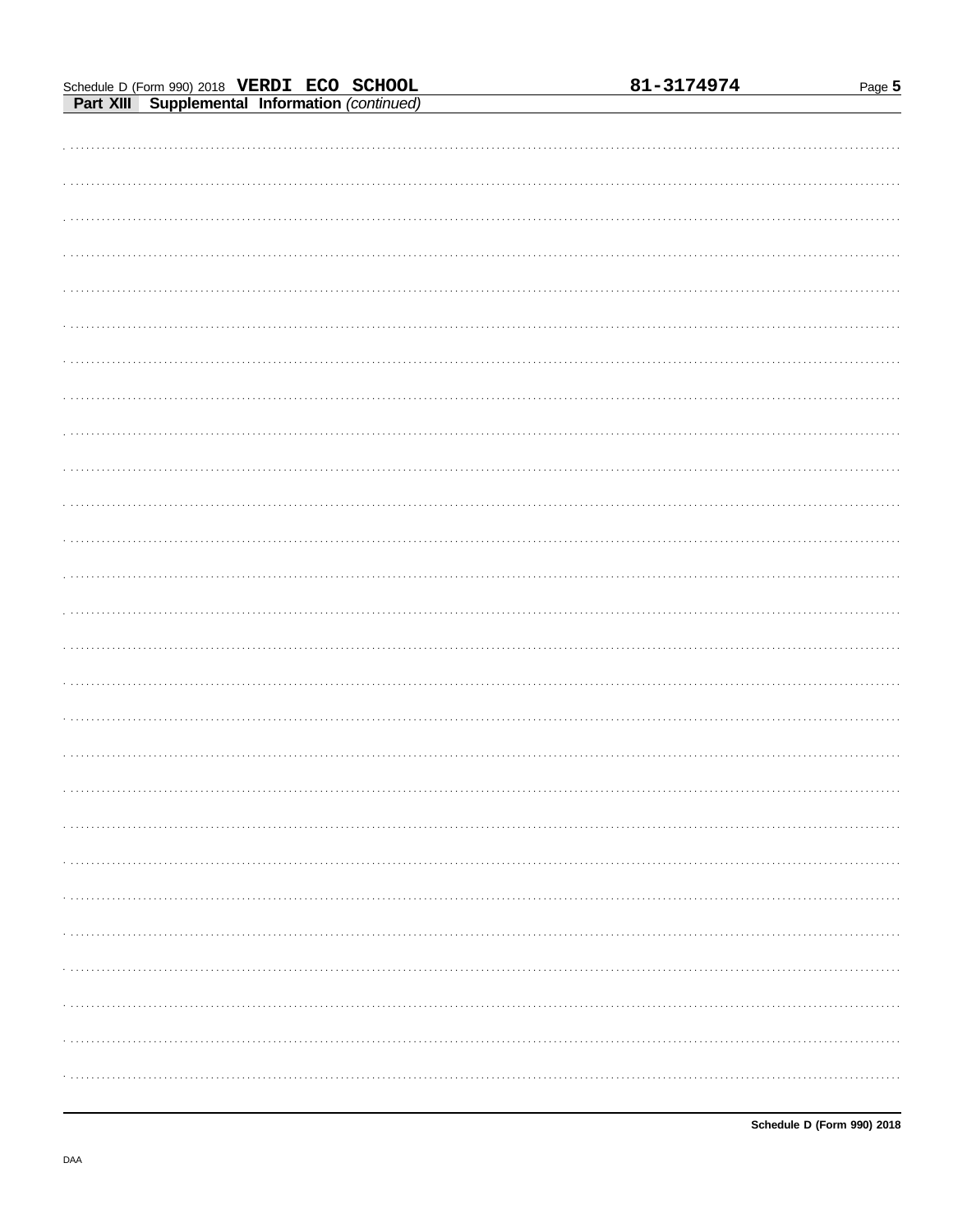|              | <b>Schools</b><br><b>SCHEDULE E</b><br>u Complete if the organization answered "Yes" on Form 990,<br>(Form 990 or 990-EZ)<br>Part IV, line 13, or Form 990-EZ, Part VI, line 48. |                                                                                                                                                                                                                                                                                                                                              | OMB No. 1545-0047                            |                                            |             |                         |
|--------------|----------------------------------------------------------------------------------------------------------------------------------------------------------------------------------|----------------------------------------------------------------------------------------------------------------------------------------------------------------------------------------------------------------------------------------------------------------------------------------------------------------------------------------------|----------------------------------------------|--------------------------------------------|-------------|-------------------------|
|              | Department of the Treasury<br>Internal Revenue Service                                                                                                                           | u Attach to Form 990 or Form 990-EZ.<br>u Go to www.irs.gov/Form990 for the latest information.                                                                                                                                                                                                                                              |                                              | <b>Open to Public</b><br><b>Inspection</b> |             |                         |
|              | Name of the organization                                                                                                                                                         | VERDI ECO SCHOOL                                                                                                                                                                                                                                                                                                                             | Employer identification number<br>81-3174974 |                                            |             |                         |
|              | Part I                                                                                                                                                                           |                                                                                                                                                                                                                                                                                                                                              |                                              |                                            |             |                         |
| 1.           |                                                                                                                                                                                  | Does the organization have a racially nondiscriminatory policy toward students by statement in its charter,                                                                                                                                                                                                                                  |                                              | $\mathbf 1$                                | х           | YES NO                  |
| $\mathbf{2}$ |                                                                                                                                                                                  | Does the organization include a statement of its racially nondiscriminatory policy toward students in all its<br>brochures, catalogues, and other written communications with the public dealing with student admissions,                                                                                                                    |                                              | $\overline{2}$                             | $\mathbf X$ |                         |
| 3            |                                                                                                                                                                                  | Has the organization publicized its racially nondiscriminatory policy through newspaper or broadcast media<br>during the period of solicitation for students, or during the registration period if it has no solicitation program,<br>in a way that makes the policy known to all parts of the general community it serves? If "Yes," please |                                              | $\overline{3}$                             | х           |                         |
|              |                                                                                                                                                                                  |                                                                                                                                                                                                                                                                                                                                              |                                              |                                            |             |                         |
| 4            |                                                                                                                                                                                  | Does the organization maintain the following?                                                                                                                                                                                                                                                                                                |                                              |                                            |             |                         |
| a            |                                                                                                                                                                                  |                                                                                                                                                                                                                                                                                                                                              |                                              | 4a                                         | x           |                         |
| b            | nondiscriminatory basis?                                                                                                                                                         | Records documenting that scholarships and other financial assistance are awarded on a racially                                                                                                                                                                                                                                               |                                              | 4b                                         | х           |                         |
| c            |                                                                                                                                                                                  | Copies of all catalogues, brochures, announcements, and other written communications to the public dealing                                                                                                                                                                                                                                   |                                              | 4с                                         | X           |                         |
| d            |                                                                                                                                                                                  |                                                                                                                                                                                                                                                                                                                                              |                                              | 4d                                         | $\mathbf X$ |                         |
|              |                                                                                                                                                                                  | If you answered "No" to any of the above, please explain. If you need more space, use Part II.                                                                                                                                                                                                                                               |                                              |                                            |             |                         |
|              |                                                                                                                                                                                  |                                                                                                                                                                                                                                                                                                                                              |                                              |                                            |             |                         |
| 5            |                                                                                                                                                                                  | Does the organization discriminate by race in any way with respect to:                                                                                                                                                                                                                                                                       |                                              |                                            |             |                         |
| a            |                                                                                                                                                                                  |                                                                                                                                                                                                                                                                                                                                              |                                              | 5a                                         |             | X                       |
| b            |                                                                                                                                                                                  |                                                                                                                                                                                                                                                                                                                                              |                                              | 5b                                         |             | x                       |
|              |                                                                                                                                                                                  |                                                                                                                                                                                                                                                                                                                                              |                                              |                                            |             |                         |
|              |                                                                                                                                                                                  |                                                                                                                                                                                                                                                                                                                                              |                                              | 5c                                         |             | Δ,                      |
| d            |                                                                                                                                                                                  |                                                                                                                                                                                                                                                                                                                                              |                                              | 5d                                         |             | x                       |
| е            |                                                                                                                                                                                  |                                                                                                                                                                                                                                                                                                                                              |                                              | 5e                                         |             | x                       |
| f            |                                                                                                                                                                                  |                                                                                                                                                                                                                                                                                                                                              |                                              | 5f                                         |             | X                       |
|              |                                                                                                                                                                                  |                                                                                                                                                                                                                                                                                                                                              |                                              |                                            |             |                         |
| g            |                                                                                                                                                                                  |                                                                                                                                                                                                                                                                                                                                              |                                              | 5g                                         |             | x                       |
| h            | Other extracurricular activities?                                                                                                                                                | If you answered "Yes" to any of the above, please explain. If you need more space, use Part II.                                                                                                                                                                                                                                              |                                              | 5h                                         |             | x                       |
|              |                                                                                                                                                                                  |                                                                                                                                                                                                                                                                                                                                              |                                              |                                            |             |                         |
|              |                                                                                                                                                                                  |                                                                                                                                                                                                                                                                                                                                              |                                              |                                            |             |                         |
| 6a           |                                                                                                                                                                                  |                                                                                                                                                                                                                                                                                                                                              |                                              | 6a                                         |             | Х                       |
| b            |                                                                                                                                                                                  |                                                                                                                                                                                                                                                                                                                                              |                                              | 6b                                         |             | $\overline{\mathbf{x}}$ |
|              |                                                                                                                                                                                  | If you answered "Yes" on either line 6a or line 6b, explain on Part II.                                                                                                                                                                                                                                                                      |                                              |                                            |             |                         |
| 7            |                                                                                                                                                                                  | Does the organization certify that it has complied with the applicable requirements of sections 4.01 through<br>4.05 of Rev. Proc. 75-50, 1975-2 C.B. 587, covering racial nondiscrimination? If "No," explain on Part II                                                                                                                    |                                              | $\overline{7}$                             | $\mathbf x$ |                         |

**For Paperwork Reduction Act Notice, see the Instructions for Form 990 or Form 990-EZ.**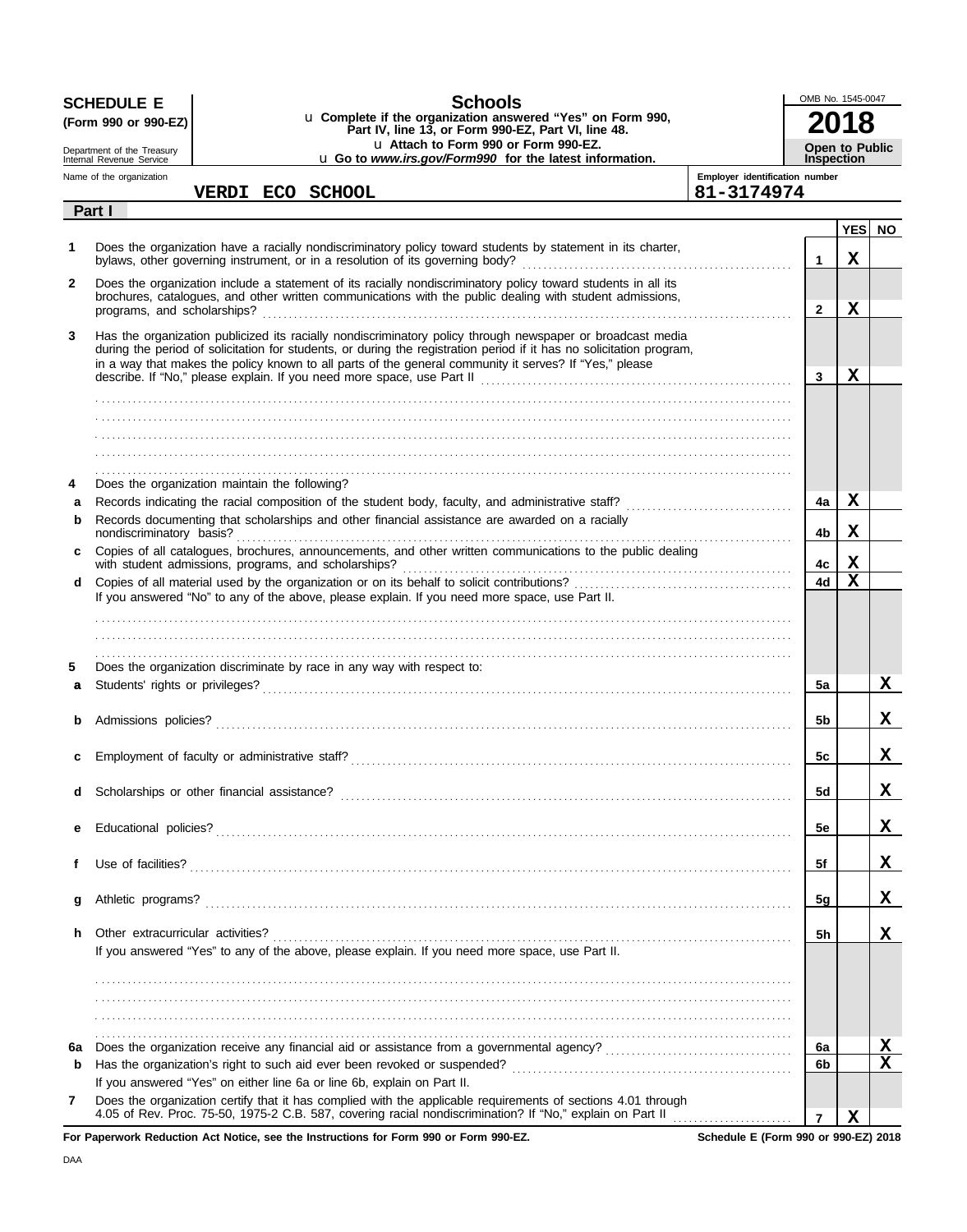|         | Schedule E (Form 990 or 990-EZ) 2018                                                                  | VERDI ECO SCHOOL |  | 81-3174974 | Page 2 |
|---------|-------------------------------------------------------------------------------------------------------|------------------|--|------------|--------|
| Part II | Supplemental Information. Provide the explanations required by Part I, lines 3, 4d, 5h, 6b, and 7, as |                  |  |            |        |
|         | applicable. Also provide any other additional information. See instructions.                          |                  |  |            |        |
|         |                                                                                                       |                  |  |            |        |
|         |                                                                                                       |                  |  |            |        |
|         |                                                                                                       |                  |  |            |        |
|         |                                                                                                       |                  |  |            |        |
|         |                                                                                                       |                  |  |            |        |
|         |                                                                                                       |                  |  |            |        |
|         |                                                                                                       |                  |  |            |        |
|         |                                                                                                       |                  |  |            |        |
|         |                                                                                                       |                  |  |            |        |
|         |                                                                                                       |                  |  |            |        |
|         |                                                                                                       |                  |  |            |        |
|         |                                                                                                       |                  |  |            |        |
|         |                                                                                                       |                  |  |            |        |
|         |                                                                                                       |                  |  |            |        |
|         |                                                                                                       |                  |  |            |        |
|         |                                                                                                       |                  |  |            |        |
|         |                                                                                                       |                  |  |            |        |
|         |                                                                                                       |                  |  |            |        |
|         |                                                                                                       |                  |  |            |        |
|         |                                                                                                       |                  |  |            |        |
|         |                                                                                                       |                  |  |            |        |
|         |                                                                                                       |                  |  |            |        |
|         |                                                                                                       |                  |  |            |        |
|         |                                                                                                       |                  |  |            |        |
|         |                                                                                                       |                  |  |            |        |
|         |                                                                                                       |                  |  |            |        |
|         |                                                                                                       |                  |  |            |        |
|         |                                                                                                       |                  |  |            |        |
|         |                                                                                                       |                  |  |            |        |
|         |                                                                                                       |                  |  |            |        |
|         |                                                                                                       |                  |  |            |        |
|         |                                                                                                       |                  |  |            |        |
|         |                                                                                                       |                  |  |            |        |
|         |                                                                                                       |                  |  |            |        |
|         |                                                                                                       |                  |  |            |        |
|         |                                                                                                       |                  |  |            |        |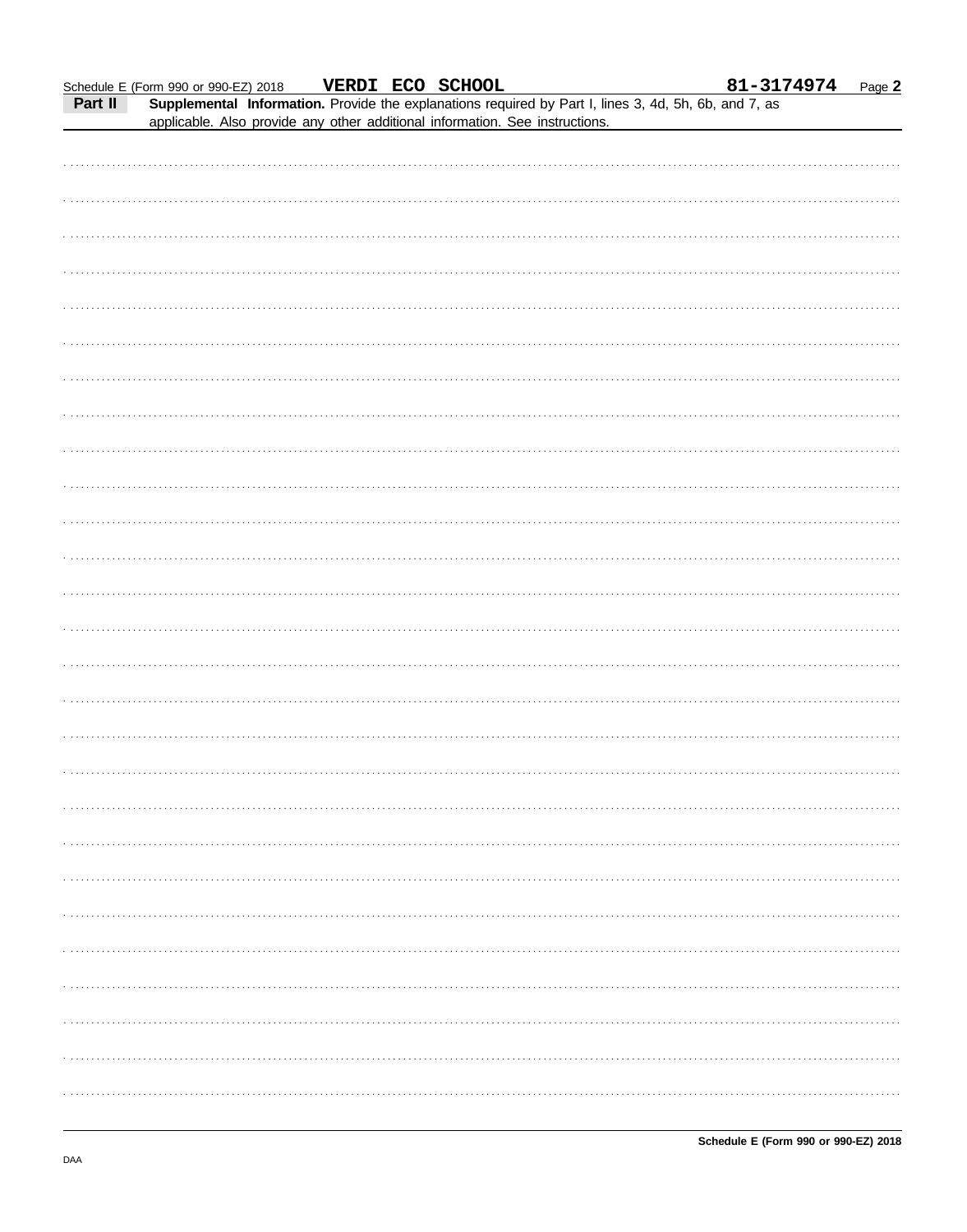OMB No. 1545-0047 Supplemental Information to Form 990 or 990-EZ **SCHEDULE O** (Form 990 or 990-EZ) Complete to provide information for responses to specific questions on 2018 Form 990 or 990-EZ or to provide any additional information. Open to Public u Attach to Form 990 or 990-EZ. Department of the Treasury<br>Internal Revenue Service u Go to www.irs.gov/Form990 for the latest information. **Inspection** Name of the organization Employer identification number 81-3174974 VERDI ECO SCHOOL FORM 990 - ORGANIZATION'S MISSION THE VERDI ECOSCHOOL EDUCATES CHILDREN FOR AN ENTREPENEURIAL FUTURE THROUGH AN IMMERSIVE, HANDS-ON LEARNING ENVIRONMENT STEEPED IN NATURE, SUSTAINABILITY, SCIENCE AND THE ARTS. OUR STUDENT LED PHILOSOPHY WILL INSPIRE AND EMPOWER THE NEXT GENERATION OF CREATIVE LEADERS AND INNOVATIVE THINKERS. FORM 990, PART VI, LINE 2 - RELATED PARTY INFORMATION AMONG OFFICERS JOHN VERDI **AYANA VERDI** PRESIDENT VICE PRESIDE **MARRIED** FORM 990, PART VI, LINE 11B - ORGANIZATION'S PROCESS TO REVIEW FORM 990 REVIEWED BY BOARD OF DIRECTORS BEFORE FILED FORM 990, PART VI, LINE 19 - GOVERNING DOCUMENTS DISCLOSURE EXPLANATION NO DOCUMENTS AVAILABLE TO THE PUBLIC FORM 990, PART IX, LINE 11G - OTHER FEES FOR SERVICES **DESCRIPTION** TOT/PROG SERVICE MGT & GENERAL **FUNDRAISING CONTRACTORS** \$ 74,311 \$  $\mathbf 0$ S 0